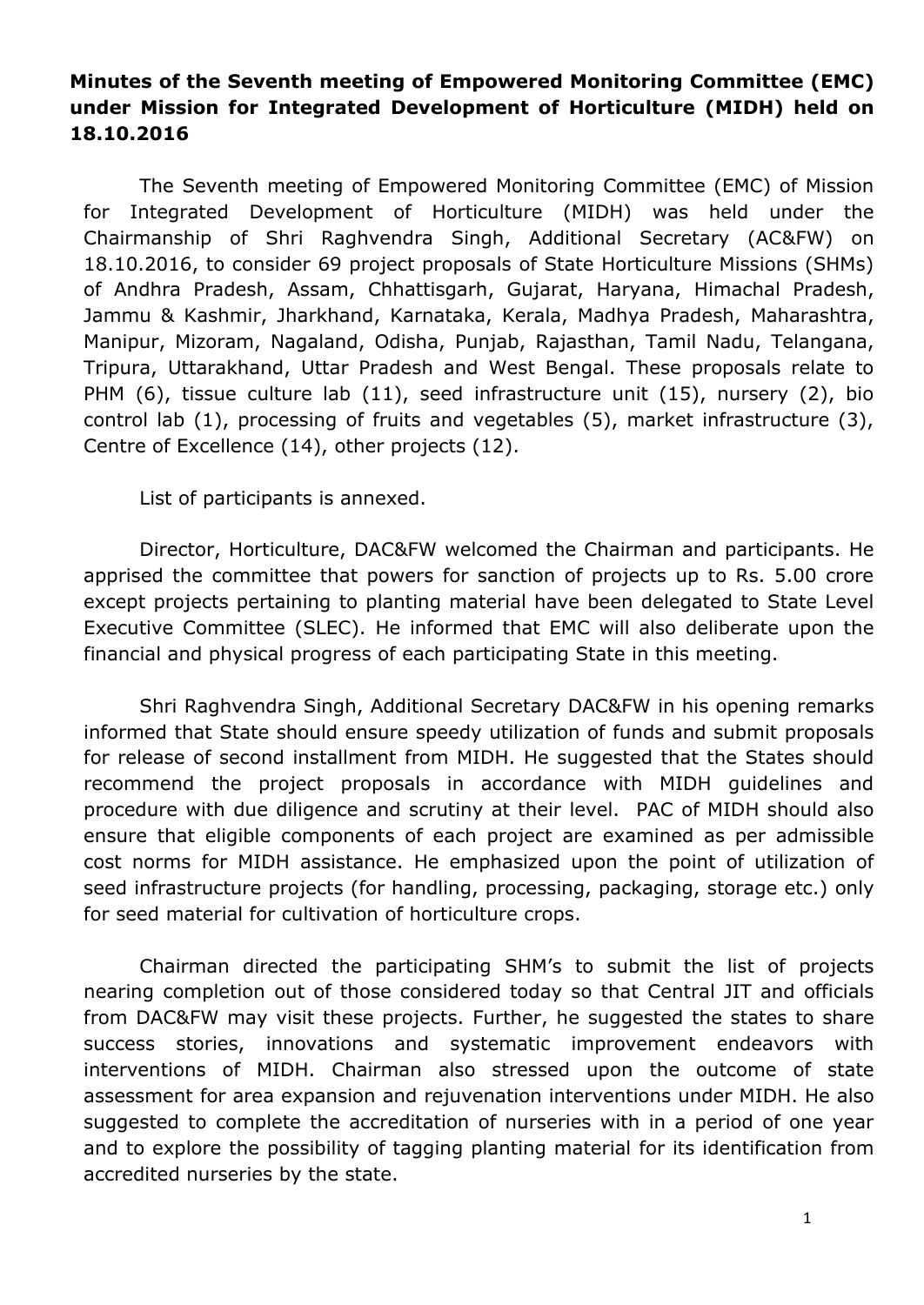Horticulture Commissioner, DAC&FW suggested that SHMs should follow extant norms related to import procedures in respect of project for import of planting material. Chief Executive Officer, National Centre for Cold-chain Development (NCCD) stressed upon development of integrated pack houses, instead of simple pack houses, near to farms and maintain the connectivity through reefer containers instead of stand-alone cold storages in the country.

Thereafter, with the approval of the chair, Director (Horticulture) DAC&FW made a detailed presentation of each project received from States and recommended by the PAC. EMC discussed and deliberated each of the agenda items in detail, gist of which along with decision taken by the EMC is noted below:

## **Agenda Item No. 1** Projects under MIDH received from states for consideration of EMC (MIDH) recommended by PAC (MIDH)

# **Project No.: 1/7 EMC/MIDH/GUJ**

## **Name of State: Gujarat**

**Name:** M/s Vasundhra Agri Biotech.

**Constitution:** Partnership Firm

**Date of Receipt:** 23.05.2016

**Activity:** Tissue Culture Laboratory

**Location:** Sy. No.8/P1, Village Nana Itala, Taluk Padadhari, District Rajkot (Gujarat).

**Project Cost:** Rs.312.00 lakh

**Project Details:** This is a partnership firm having four partners namely Mr. Rakshit Arvindbhai Pambhar, Mrs. Laxmiben Dharmshibhai Gajera, Ms. Sharddha Dharmshibhai Gajera and Mr. Manusukhbhai Hansrajbhai Pambhar. The firm has proposed to set up a Tissue Culture Lab with installed capacity of 25 lakh plants per annum for production of planting material of banana, pomegranate, date palm, papaya etc.

# **Project Cost:**

|                            |        |                         |            |            | (Rs. In lakh) |
|----------------------------|--------|-------------------------|------------|------------|---------------|
| Project cost as per DPR    |        | Admissible Project Cost |            |            | Adm.          |
|                            |        |                         |            |            | Sub           |
|                            |        |                         | <b>SHM</b> | <b>NHM</b> |               |
| Land                       | 2.30   |                         |            |            |               |
| <b>Building cost</b>       | 80.16  | <b>Building cost</b>    | 80.16      | $61.86*$   |               |
|                            |        |                         |            |            |               |
| Plant & Machinery          | 103.14 | Plant & Machinery       | 103.14     | $101.14**$ |               |
| Net<br>House<br>&<br>Green | 32.08  | Green House & Net       | 32.08      | 32.08      |               |
| House                      |        | House                   |            |            |               |
| Other assets               | 2.00   |                         |            |            |               |
| Margin money for           | 92.32  |                         |            |            |               |
| <b>Working Capital</b>     |        |                         |            |            |               |
| <b>Total</b>               | 312.00 | Total                   | 215.38     | 195.08     | 78.03         |

\*Excluding cost of  $1^{st}$  floor built up area of 153.02 Sq. M. of guest house.

\*\* Excluding the cost of office furniture and AC for guest house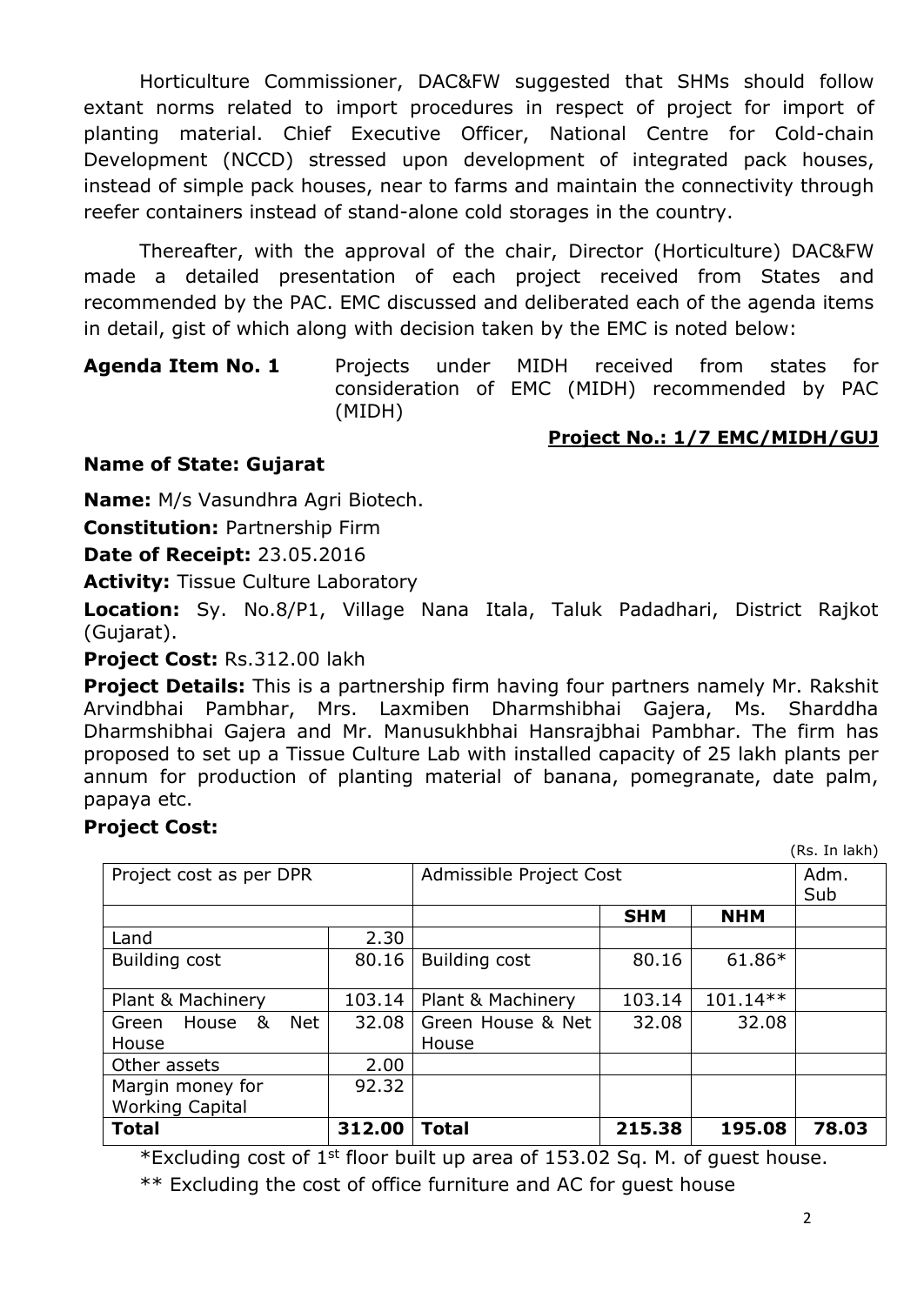#### **Means of Finance:**

| Promoter Share: | $\overline{\phantom{0}}$ | Rs.151.00 Lakh |
|-----------------|--------------------------|----------------|
| Term Loan:      |                          | Rs.161.00 lakh |

**Bank Details:** Dena Bank, Metoda Branch has appraised the project and sanctioned a term loan of Rs.161.00 lakh vide letter dated 16.09.2015.

**Recommendation of SLEC**: SLEC in its 44th meeting held on 05.03.2016 has recommended the project with eligible cost of Rs.215.38 lakh for sanction of Rs.86.15 lakh as credit linked back ended subsidy for the project.

**Recommendation of PAC**: PAC recommended the proposal to EMC for sanction of Rs.78.03 lakh @ 40% as credit linked back ended subsidy for establishment of Tissue culture unit subject to production of 25 lakh plants of perennial horticulture crops per year. SHM should ensure virus indexing and technical manpower for commercial production of Tissue culture plants.

**Decision of EMC:** EMC approved the project and sanctioned Rs. 78.03 lakh @ 40% as credit linked back ended subsidy to the project with the condition that the unit will produce at least 25 lakh plants of targeted horticulture crops per year for distribution to farmers through SHM at reasonable rates. SHM should ensure virus indexing and technical manpower for commercial production of Tissue culture plants.

#### **Project No.: 2/7 EMC/MIDH/GUJ**

**Name:** M/s Vitrigold Biotech Private Limited **Constitution:** Private Limited Company (Registration No. U01132GJ2015PTC082181)

**Date of Receipt:** 25.04.2016

**Activity:** Tissue Culture Laboratory

**Location:** Survey no. 269/1/p1, Plot no. 3187, Nr. Walmi Campus, Hadgud - 388110, Taluk & District Anand (Gujarat).

**Project Cost:** Rs.235.39 lakh

**Project Details:** This is a Private Limited Company having four Directors namely Shri Bharatbhai Patel, Pushpaben Patel, Sanjaykumar Rabari and Manharsinh Parmar. The promoters had established a pilot project of tissue culture lab of capacity 5 lakh plants per annum in 2014-15, after the success of the pilot project and gaining enough experience, the promoters intend to establish the commercial project. The project will have installed capacity of producing 25 lakh Tissue Culture Banana plants per annum. The equipment and machinery will include laminar air flow, pressure module, growth rack, glass bead sterilizer, pH meter, autoclave etc.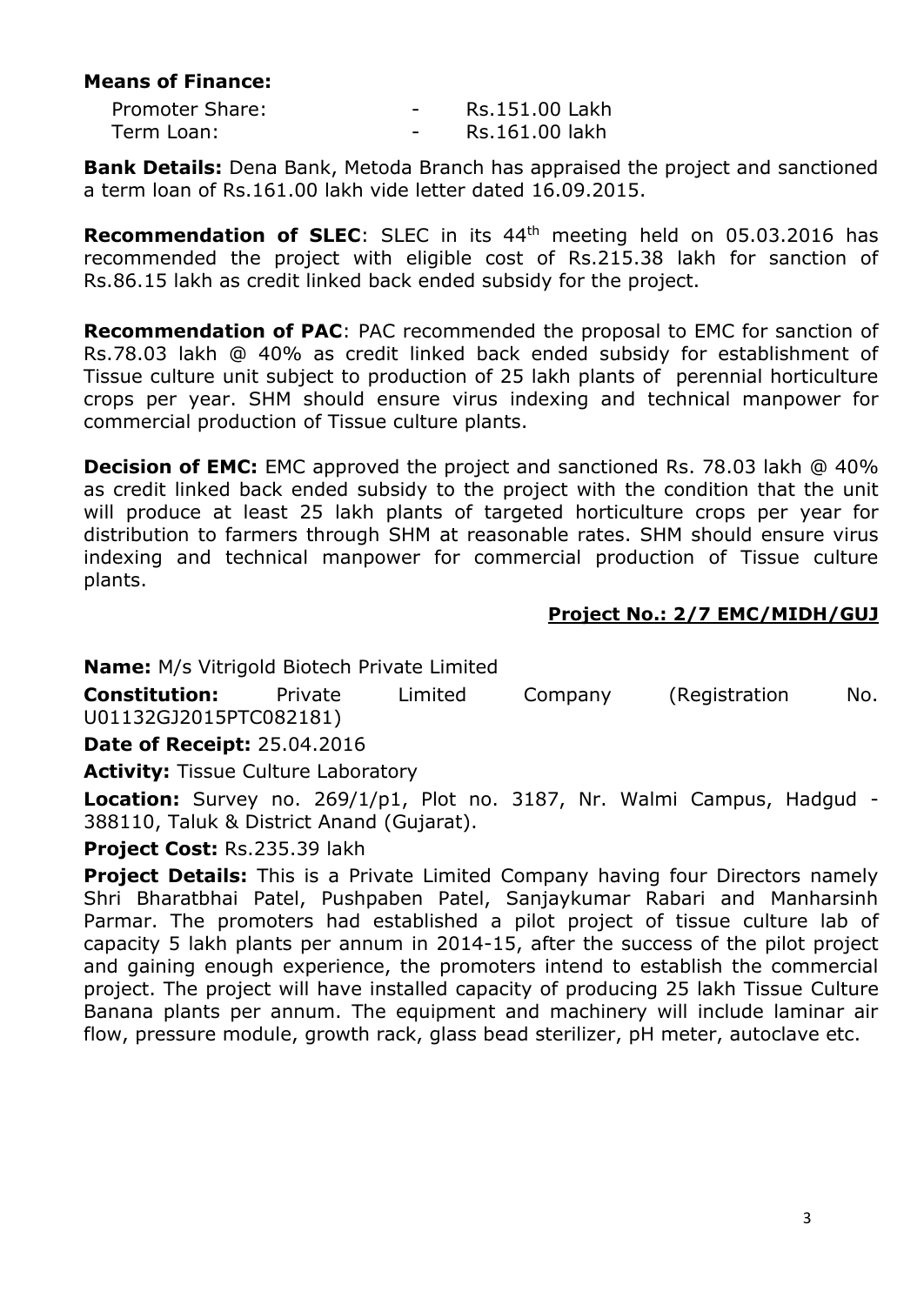# **Project Cost**

|                         |        |                       |                         |            | r(Rs. in lakh) |
|-------------------------|--------|-----------------------|-------------------------|------------|----------------|
| Project cost as per DPR |        |                       | Admissible Project Cost |            |                |
|                         |        |                       |                         |            | Subsidy        |
|                         |        |                       | <b>SHM</b>              | <b>NHM</b> |                |
|                         |        |                       |                         |            |                |
| Lab Building cost       | 45.46  | Lab Building cost     | 42.00                   | 42.00      |                |
| &<br>Machinery<br>Lab   | 73.94  | &<br>Lab<br>Machinery | 73.94                   | 70.90      |                |
| Equipment               |        | Equipment             |                         |            |                |
| Green House             | 10.67  | Green House           | 7.90                    | 7.90       |                |
| (480 Sq. M.)            |        |                       |                         |            |                |
| Poly house              | 38.56  |                       |                         |            |                |
| (4000 Sq. M.)           |        |                       |                         |            |                |
| Net House               | 24.83  |                       |                         |            |                |
| (4000 Sq. M.)           |        |                       |                         |            |                |
| <b>Working Capital</b>  | 41.94  |                       |                         |            |                |
| Total                   | 235.40 | <b>Total</b>          | 123.84                  | 120.80     | 48.32          |
|                         |        |                       |                         |            |                |

#### **Means of Finance:**

| Promoter Share:            | $\sim$ 100 $\sim$ | Rs.83.43 Lakh  |
|----------------------------|-------------------|----------------|
| Venture Capital from SFAC: | $\sim$ 10 $\pm$   | Rs.29.31 lakh  |
| Term Loan:                 |                   | Rs.122.65 lakh |

**Bank Details:** Dena Bank, Anand Branch have appraised the project and sanctioned a term loan of Rs.122.65 lakh vide letter dated 29.12.2015.

**Recommendation of SLEC**: SLEC vide letter dated 05.01.2016 has recommended the eligible project cost of Rs.123.84 lakh for sanction of Rs.49.53 lakh as credit linked back ended subsidy.

**Recommendation of PAC:** PAC recommended the proposal to EMC for sanction of Rs.48.32 lakh @ 40% as credit linked back ended subsidy for establishment of Tissue culture unit subject to production of 25 lakh plants of perennial horticulture crops per year. SHM should ensure virus indexing and technical manpower for commercial production of Tissue culture plants.

**Decision of EMC:** EMC approved the project and sanctioned Rs. 48.32 lakh @ 40% as credit linked back ended subsidy to the project with the condition that the unit will produce at least 25 lakh plants of targeted horticulture crops per year for distribution to farmers through SHM at reasonable rates. SHM should ensure virus indexing and technical manpower for commercial production of Tissue culture plants.

#### **Project No.: 3/7 EMC/MIDH/GUJ**

**Name of project:** M/s Paras Agro Agency **Constitution:** Proprietorship concern **Date of Receipt:** 23.05.2016 **Activity:** Seed Infrastructure Unit **Location:** S. No. 109, Village Prantiya, Taluka & District Gandhinagar (Gujarat). **Project Cost:** Rs.259.73 lakh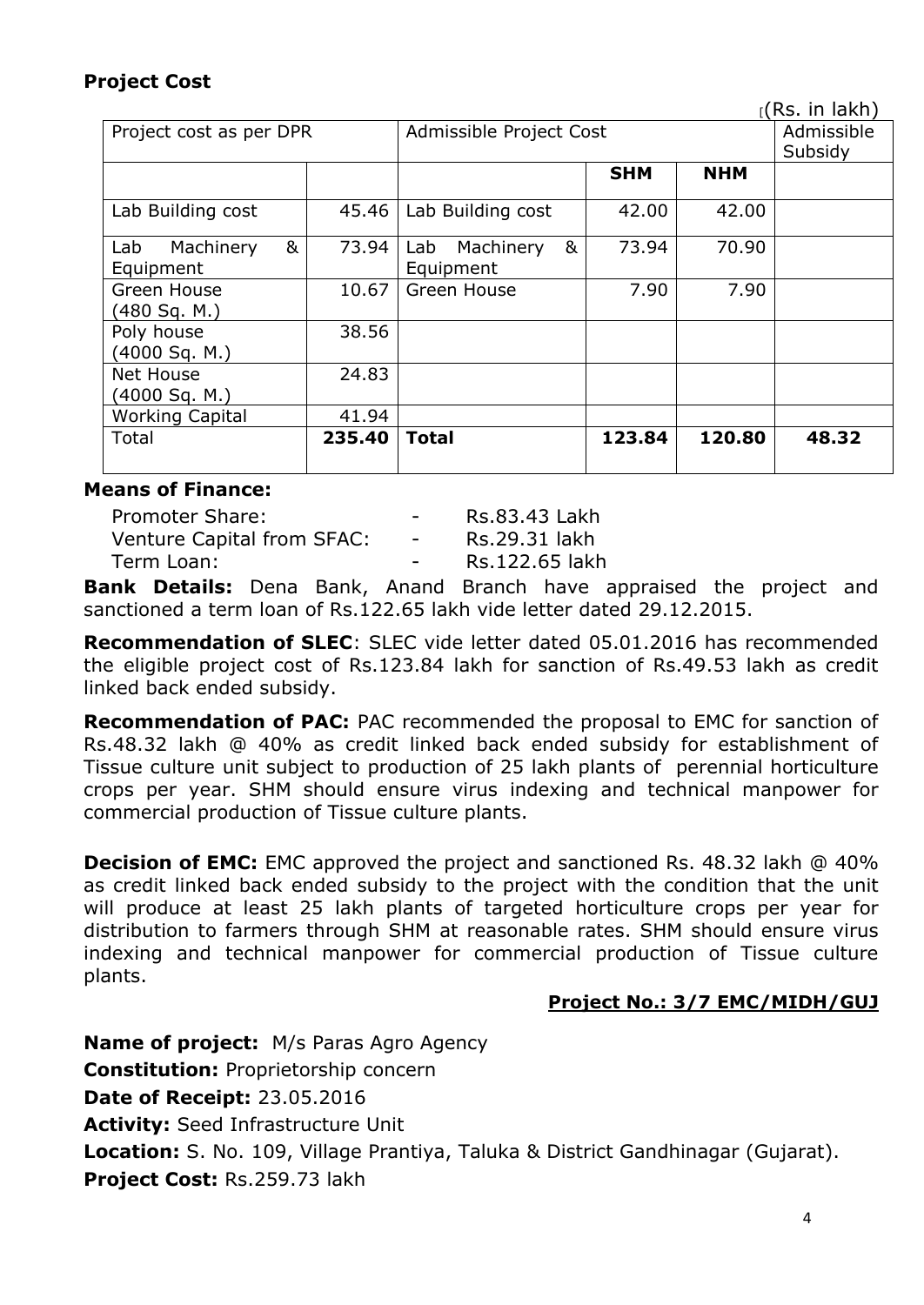**Project Details:** This is a proprietorship firm of Mr. Shreyan N. Doshi having registered office at B-209, Rudra Arcade, Opposite Helmet Circle, 132 ft. Ring Road, Drive-in-Road, Memnagar, Ahmedabad - 380052. The firm is in the business of trading of vegetable seeds from last 20 years, with the experience of trading, company propose to start processing and packing of vegetable seeds by adopting modern technology.

The firm intends to setup a seed infrastructure unit for seed handling, sorting, grading, standardization and storage etc. for okra, chilli, tomato, capsicum, brinjal, onion, pea, spinach etc. at a total cost of Rs.259.73 lakh in District Gandhinagar. The machinery will include seed grading, coating machine, seed germinator, gravity separator, seed filling machine, horizontal pouch sealing Machine etc.

 **Project Cost**: (Rs. in Lakh)

| <b>Project</b><br>cost<br>DPR/Bank        | per<br>as | <b>Admissible Project Cost</b> |            |            | Adm.<br>Sub. |
|-------------------------------------------|-----------|--------------------------------|------------|------------|--------------|
|                                           |           |                                | <b>SHM</b> | <b>NHM</b> |              |
| Land                                      | 3.38      |                                |            |            |              |
| <b>Building</b>                           | 165.00    | <b>Building</b>                | 110.00     | 79.22      |              |
| Plant & machinery                         | 90.00     | Plant & machinery              | 90.00      | 73.45      |              |
| Other assets                              | 0.85      |                                |            |            |              |
| Margin<br>for<br>money<br>working capital | 0.50      |                                |            |            |              |
| <b>Total</b>                              | 259.73    | Total                          | 200.00     | 152.67     | 76.335       |

#### **Means of Finance:**

Promoter's Share: The Contract of the Rs.76.73 lakh Term Loan: Term Loan: Term Loan:

**Bank Details:** Bank of Baroda, Mehtapura, Himatnagar Branch, Ahmedabad has appraised the project and sanctioned a term loan of Rs.183.00 lakh vide letter dated 23.10.2015.

**Recommendations of SLEC:** State Level Executive Committee (SLEC) of Gujarat in its meetings held on 05.03.2016 considered the proposal and recommended the eligible project cost of Rs.200 lakh for sanction of Rs.100.00 lakh as credit linked back ended subsidy**.**

**Recommendation of PAC:** PAC recommended the proposal to EMC for sanction of Rs.76.335 lakh @ 50% as credit linked back ended subsidy for establishment of Seed Infrastructure project**.** SHM should ensure that Infrastructure is used for processing of Horticultural seed for the purpose of planting material only. SHM will also ensure that the promoter's have not availed subsidy from any other source for the same project.

**Decision of EMC:** EMC approved the project and sanctioned Rs. 76.335 lakh @ 50% as credit linked back ended subsidy to the project. SHM should ensure that Infrastructure is used for processing of Horticultural seed for the purpose of planting material only. SHM will also ensure that the promoter's have not availed subsidy from any other source for the same project.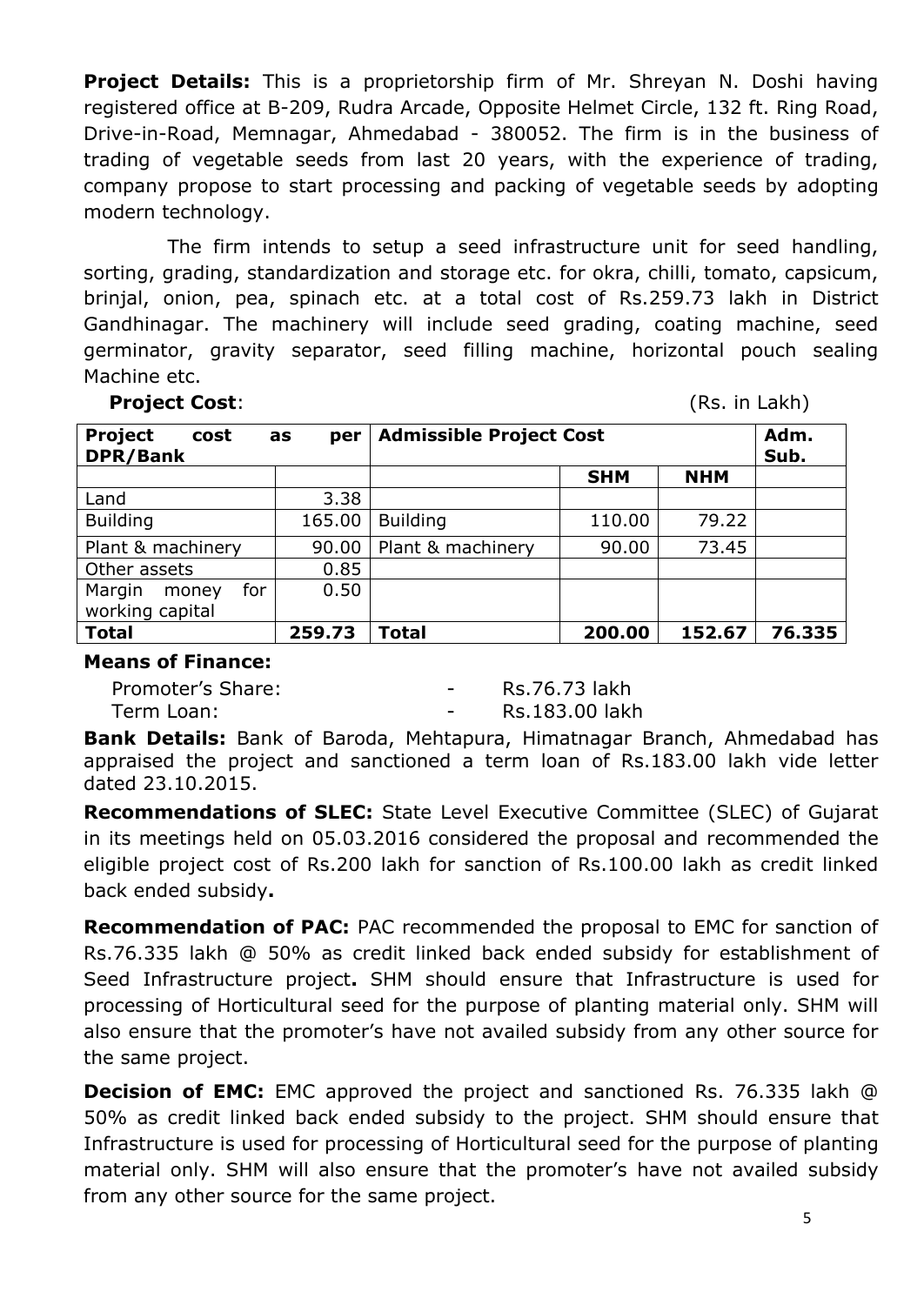**Name of project:** RND Agri Genetics Pvt. Ltd.

**Constitution:** Private Limited Company (Registration No. U73100GJ2008PTC052535)

**Date of Receipt:** 03.08.2016

**Activity:** Seed Infrastructure Unit

**Location:** Sy. No. 59, At Bhetali, Taluka Idar, District Sabarkantha (Gujarat).

**Project Cost:** Rs.291.14 lakh

**Project Details:** This is a Private Limited Company having registered office at D/G-29, Durga Bazar, Himatnagar-383001, District Sabarkantha, having four directors namely Mr. Dilip kumar Popatbhai Patel, Mr. Rameshbhai Narsinhbhai Suthar, Mr. Ashok kumar Ranchhodbhai Patel and Mrs. Chandikaben Ishwarbhai Patel. The company is in the business of trading of vegetable seeds for the last 20 years.

The company has proposed to setup a seed infrastructure unit for seeds handling, sorting, grading, standardization and storage for okra, chilli, tomato, capsicum, brinjal, onion, pea, spinach etc. at a total cost of Rs.291.14 lakh on leased land at Sy. No. 59, At Bhetali, Taluka Idar, District Sabarkantha (Gujarat). The machineries will include seed cleaning machine, seal bagger machine, seed germinator, sewing machine, Belt Conveyor etc.

| <b>Project Cost:</b>               |           |                   |                | (Rs. in Lakh) |           |
|------------------------------------|-----------|-------------------|----------------|---------------|-----------|
| <b>Project</b><br>cost<br>DPR/Bank | per<br>as | <b>Admissible</b> | <b>Project</b> | Cost          | Adm. Sub. |
|                                    |           |                   | <b>SHM</b>     | <b>NHM</b>    |           |
| <b>Building</b>                    | 187.14    | <b>Building</b>   | 110.00         | 110.00        |           |
| Plant & machinery                  | 91.38     | Plant & machinery | 90.00          | 90.00         |           |
| Pre operative                      | 12.62     |                   |                |               |           |
| <b>Total</b>                       | 291.14    | <b>Total</b>      | 200.00         | 200.00        | 100.00    |

**Means of Finance:** 

| Promoter's Share: | $\overline{\phantom{a}}$ | Rs.76.14 lakh  |
|-------------------|--------------------------|----------------|
| Term Loan:        | $\overline{\phantom{0}}$ | Rs.215.00 lakh |

**Bank Details:** Bank of Baroda, Himatnagar Branch, Sabarkantha District has appraised the project and sanctioned a term loan of Rs.215.00 lakh vide letter dated 14.12.2015.

#### **Recommendations of SLEC:**

State Level Executive Committee (SLEC) of Gujarat in its 45<sup>th</sup> meetings held on 04.07.2016 considered the proposal and recommended eligible project cost of Rs.200 lakh for consideration of Rs.100.00 lakh as credit linked back ended subsidy for the project**.**

#### **Recommendation of PAC:**

PAC recommended the proposal to EMC for sanction of Rs.100.00 lakh @ 50% as credit linked back ended subsidy for establishment of Seed Infrastructure project**.**  SHM should ensure that Infrastructure is used for processing of Horticultural seed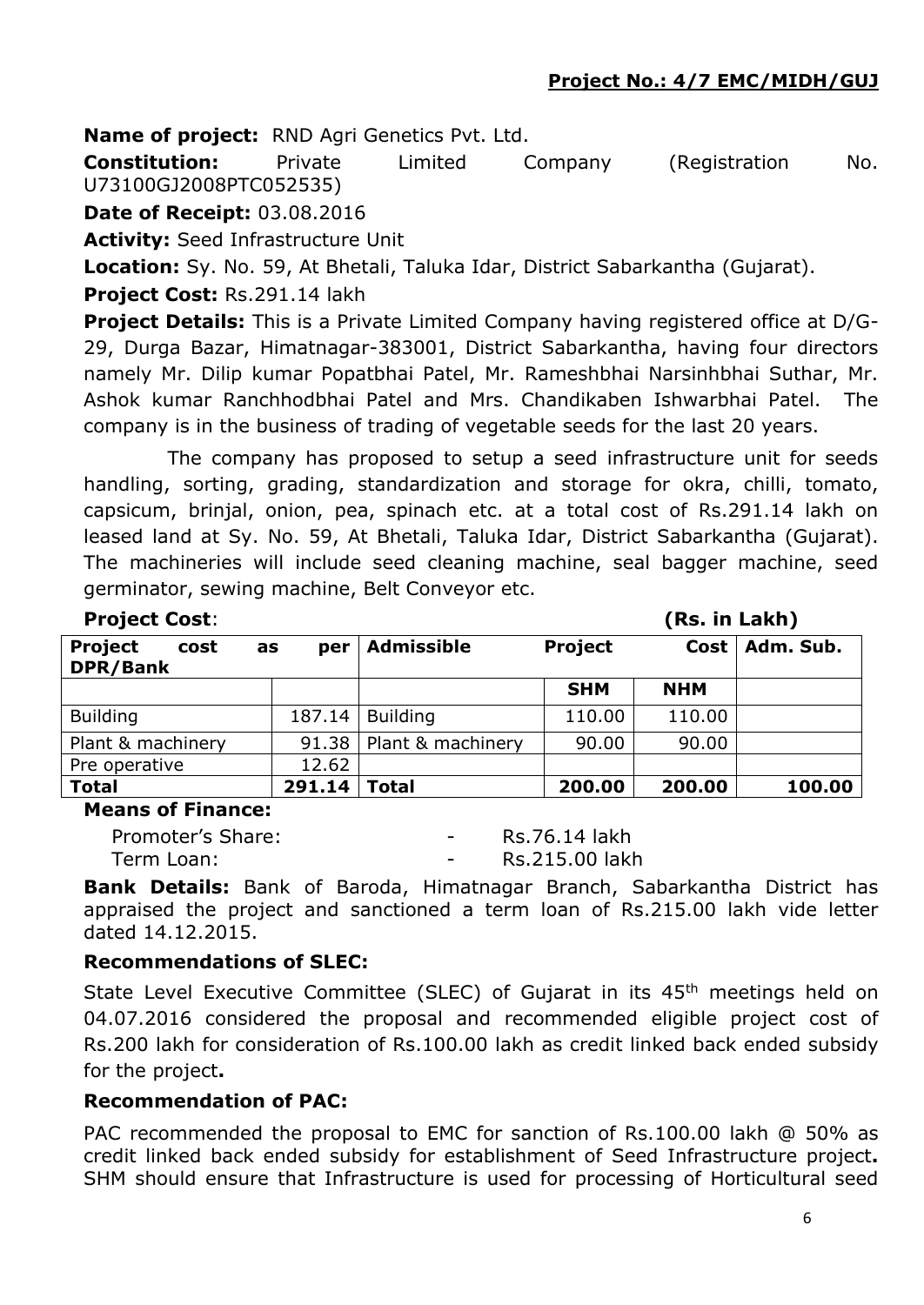for the purpose of planting material only. SHM will also ensure that the promoters have not availed subsidy from any other source for the same project.

**Decision of EMC:** EMC approved the project and sanctioned Rs. 100.00 lakh @ 50% as credit linked back ended subsidy to the project. SHM should ensure that Infrastructure is used for processing of Horticultural seed for the purpose of planting material only. SHM will also ensure that the promoter's have not availed subsidy from any other source for the same project.

#### **Project No.: 5/7 EMC/MIDH/GUJ**

**Name of Project:** SIM Agro Chain

**Constitution:** Partnership Firm

**Date of Receipt:** 29.01.2016

**Activity:** Type - 2 Cold Storage with add on Technology (4720 MT)

**Location:** Survey No.52/1, Village Kangsiyali, Taluka Lodhika, District Rajkot, Gujarat

#### **Project Cost:** Rs.2110.00 lakh

**Project Details:** This is a partnership firm having five partners namely Shri Karsanbhai J. Parsana, Shri Chhaganbhai J. Parsana, Shri Sandipbhai K. Parsana, Shri Ishwarbhai C. Parsana and Shri Miteshbhai K. Parsana. The firm proposes to set up a Type – 2 PEB structure for multiple temperature and product use, with 21 chambers having total capacity of 4720 MT including 2310 MT CA Storage (11 chambers) and basic material handling equipment along with add on technology for controlled atmosphere store at Rajkot district for horticulture crops like Carrot, Cabbage, Pomegranate, Orange, Lemon, Onion etc. The promoters have attached data sheet for standards with project report. The promoters are using PUF slab for insulation, Sensors and Analysers, Control System, CA doors, Co2 Absorber, Nitrogen generator system, ethylene scrubber, PVC pipe and fitting, High Reach truck, integrated pack house and grading sorting line, dock shelters etc. Compressors are reciprocating type using ammonia as refrigerant and ceiling suspended cooling system.

#### **Project Cost**

#### **(Rs. in Lakh)**

| Project cost as per DPR/Bank | Admissible<br>Project | Cost<br>as l                  | Admissible |         |
|------------------------------|-----------------------|-------------------------------|------------|---------|
|                              |                       | recommended by SHM            |            | Subsidy |
| Civil Building               | 224.05                |                               |            |         |
| Refrigeration<br>Machinery   | 554.40                | Type-II<br>Cold storage       | 472.00     |         |
| & Electrification            |                       | (4720<br>MT)<br>@             |            |         |
|                              |                       | Rs.10,000/MT                  |            |         |
|                              |                       | including building, P &       |            |         |
|                              |                       | machinery                     |            |         |
| Insulation                   | 339.49                |                               |            |         |
| DG Set, Weigh Bridge &       | 103.24                |                               |            |         |
| Other                        |                       |                               |            |         |
| Sub Total (A)                | 1221.18               | Sub Total (A)                 | 472.00     |         |
| Add on                       |                       |                               |            |         |
| <b>CA Generators</b>         |                       | 186.47   CA Generator (1 No.) | 125.00     |         |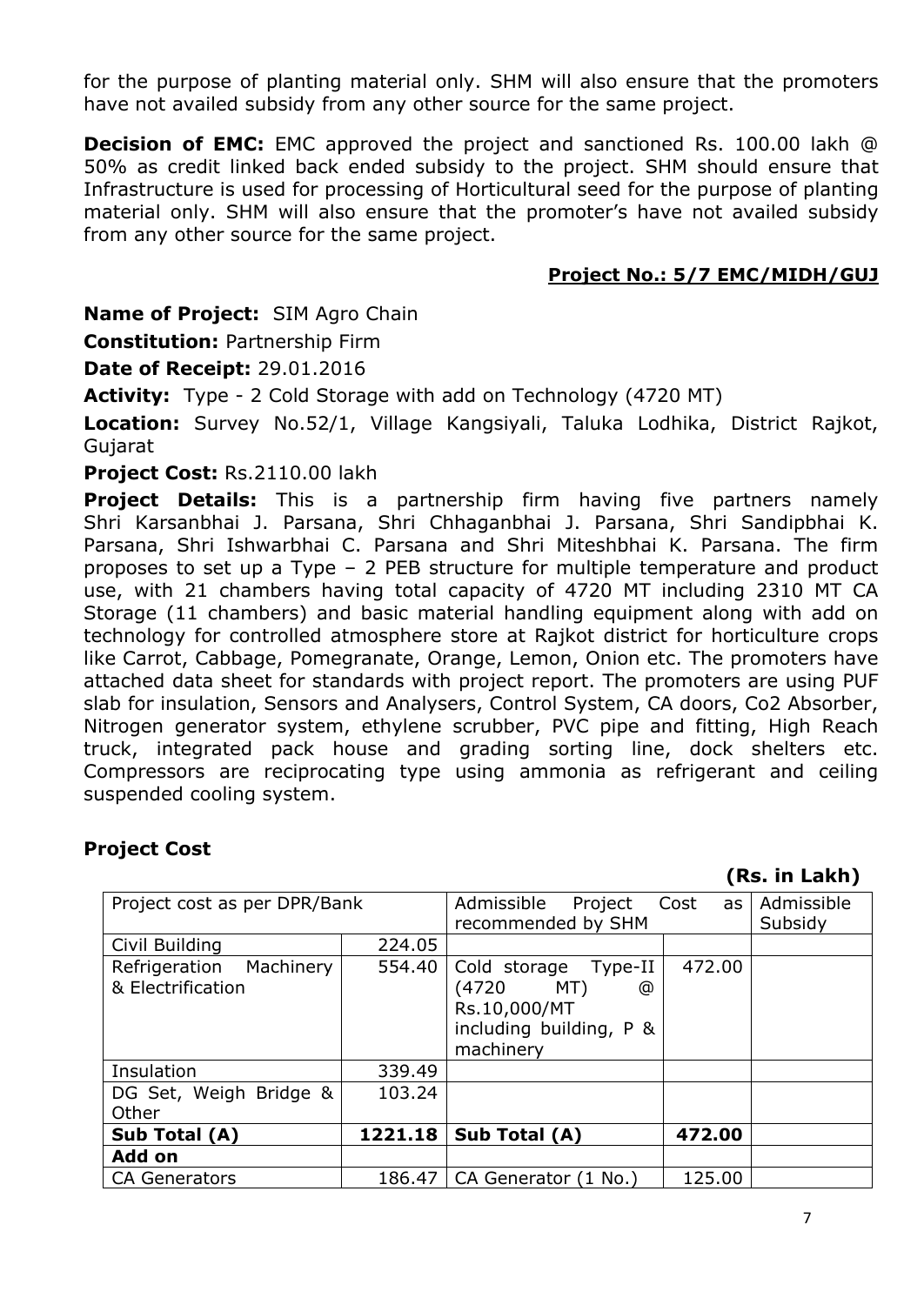| CA doors                 | 40.05   | CA doors (11 Nos.)     | 27.50  |        |
|--------------------------|---------|------------------------|--------|--------|
| Reach Truck              | 42.84   | (2)<br>H.Reach Truck   | 34.00  |        |
|                          |         | Nos.)                  |        |        |
| Bins/ Pallets            | 296.38  | <b>Bins/Pallets</b>    | 64.58  |        |
| Dock shelters            | 3.73    | Dock shelters (1 No.)  | 3.73   |        |
| Integrated pack house &  | 109.35  | Integrated pack house  | 50.00  |        |
| Grading line             |         | & Grading line (1 No.) |        |        |
| Furniture & Fittings     | 10.00   |                        |        |        |
| Pre-operative Expenses   | 75.00   |                        |        |        |
| Provision<br>for         | 25.00   |                        |        |        |
| Contingencies            |         |                        |        |        |
| Margin Money             | 100.00  |                        |        |        |
| Sub Total (B)            | 888.82  | Sub Total (B)          | 304.81 |        |
| <b>Grand Total (A+B)</b> | 2110.00 | Grand Total (A+B)      | 776.81 | 271.88 |

#### **Means of Finance:**

| Promoter's Share: | $\overline{\phantom{0}}$ | Rs.860.00 lakh  |
|-------------------|--------------------------|-----------------|
| Term Loan:        |                          | Rs.1250.00 lakh |

**Bank Details:** Corporation Bank, Circle Office, Ahmedabad Branch has appraised the project and sanctioned a term loan of Rs.1250.00 lakh vide letter dated 23.06.2015.

**Recommendation of SLEC**: SLEC vide letter dated 21.01.2016 has recommended the project for sanction of Rs.271.88 lakh as credit linked back ended subsidy.

#### **Recommendation of PAC:**

PAC recommended the proposal to EMC for sanction of Rs.271.88 lakh @ 35% as credit linked back ended subsidy for establishment of Type - 2 Cold Storage with a capacity of 4720 MT including add on technology for 2310 MT (11 chambers).

**Decision of EMC:** EMC approved the project and sanctioned Rs. 271.88 lakh @ 35% as credit linked back ended subsidy to the project for establishment of Type - 2 Cold Storage with a capacity of 4720 MT including add on technology for 2310 MT (11 chambers).

#### **Project No.: 6/7 EMC/MIDH/GUJ**

**Name of Project:** Akshar Agro Foods

**Constitution:** Partnership Firm

**Date of Receipt:** 25.04.2016

**Activity:** Integrated Cold Storage (5000 MT)

**Location:** Survey No. 66, Kishorpura, Taluka Modasa, District Arvalli, Gujarat

**Project Cost:** Rs.1352.82 lakh (DPR)/ Rs.1302.75 lakh (Bank)

**Project Details:** This is a partnership firm having seven partners namely Smt. Komalben Pranavbhai Virani, Shri Rajnikant Kantilal Patel, Shri Mukeshkumar Dahyabhai Patel, Shri Kaushikkumar Chandubhai Patel, Shri Upendrabhai Ramanlal Patel, Shri Sanketkumar Navinchandra Patel and Shri Samirkumar Kantibhai Patel. The firm proposes to set up a Type–1 cold storage for storage of processing variety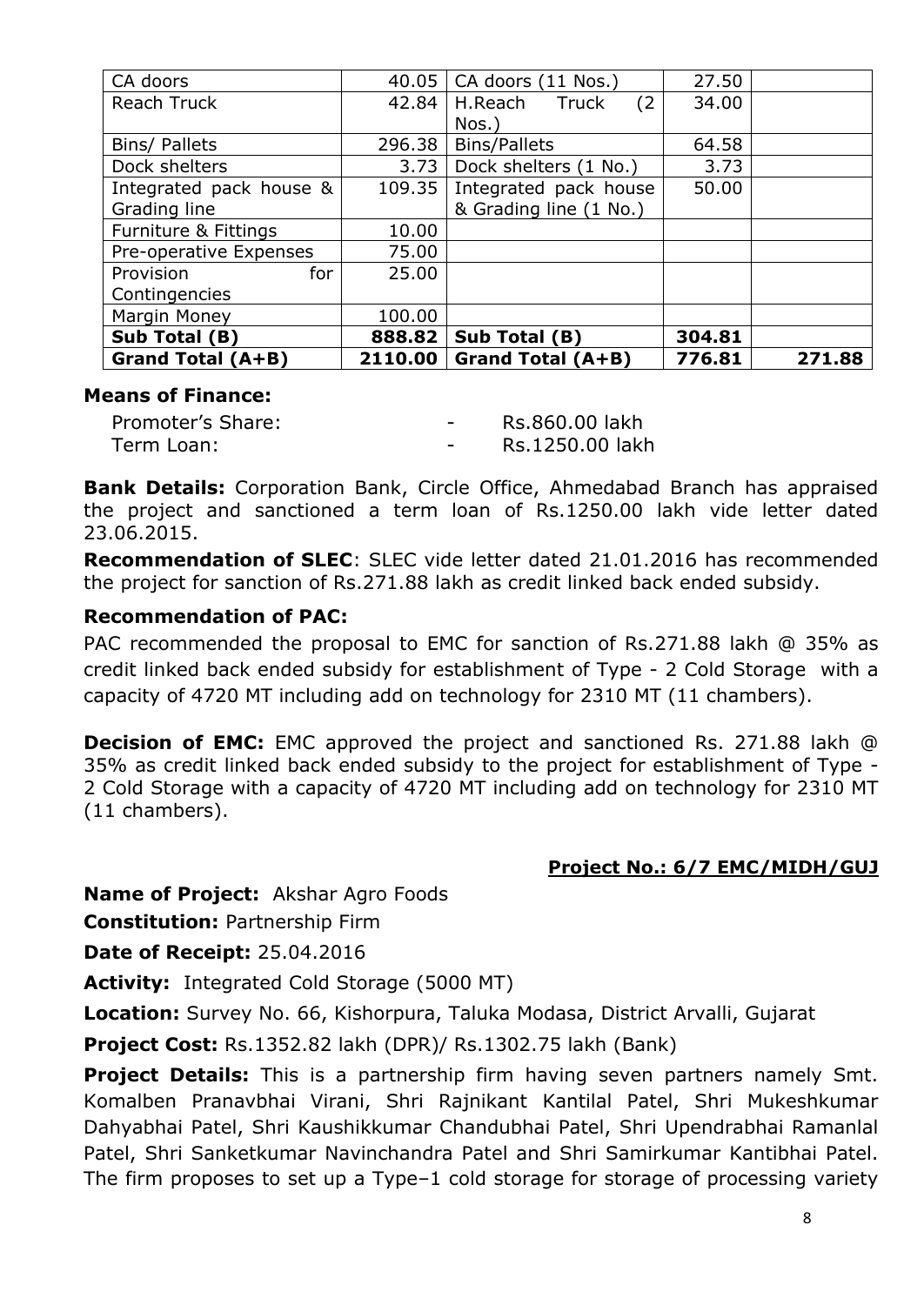of potatoes at Survey No. 66, Kishorpura, Taluka Modasa, District Arvalli. The proposed facility will be of PEB structure having 6 chambers with total capacity of 5000 MT. The facility has basic material handling equipment along with add on technology for stacking system (pallets), sorting/grading line and PLC unit. The promoters are using PUF panel for insulation, reach truck, grading sorting line, etc. Compressors are screw type using Freon as refrigerant and ceiling suspended cooling system. The promoters have attached data sheet for standards with project report.

## **Project Cost**

**(Rs. In Lakh)**

| Project cost as per Bank Appraisal |         | Admissible Project Cost as |                    | Admissible |
|------------------------------------|---------|----------------------------|--------------------|------------|
|                                    |         |                            | recommended by SHM |            |
| Civil Building                     | 364.92  |                            |                    |            |
| Refrigeration                      | 275.75  | Cold storage Type-I        | 400.00             |            |
| Machinery<br>&                     |         | (5000)<br>MT)<br>@         |                    |            |
| Electrification                    |         | Rs.8,000/MT                |                    |            |
|                                    |         | including<br>building,     |                    |            |
|                                    |         | Plant & machinery          |                    |            |
|                                    |         | (6 chambers)               |                    |            |
| Insulation                         | 179.20  |                            |                    |            |
| Other Misc.                        | 6.00    |                            |                    |            |
| Sub Total (A)                      | 825.87  | Sub Total (A)              | 400.00             |            |
| Add on                             |         |                            |                    |            |
| Material handling                  | 17.00   | <b>Reach Truck</b>         | 17.00              |            |
| Stacking/Bins/Pallets              | 304.94  | Stacking/Bins/Pallets      | 100.00             |            |
| Sorting/grading line               | 134.94  | Sorting/grading line       | 75.00              |            |
| <b>PLC</b>                         | 20.00   | <b>PLC</b>                 | 10.00              |            |
| Sub Total (B)                      | 476.88  | Sub Total (B)              | 202.00             |            |
| <b>Grand Total (A+B)</b>           | 1302.75 | <b>Grand Total (A+B)</b>   | 602.00             | 210.70     |

# **Means of Finance:**

| Promoter's Share | $\sim$ | Rs.477.75 lakh |
|------------------|--------|----------------|
| Term Loan        |        | Rs.825.00 lakh |

**Bank Details:** Kotak Mahindra Bank Ltd, Modasa Branch has appraised the project and sanctioned a term loan of Rs.825.00 lakh vide letter signed on 28.09.2015.

**Recommendation of SLEC**: SLEC has recommended the project for eligible cost of Rs.602.00 lakh for sanction of Rs.210.70 lakh as credit linked back ended subsidy for the project.

**Recommendation of PAC:** PAC recommended the proposal to EMC for sanction of Rs.210.70 lakh @ 35% as credit linked back ended subsidy for establishment of Type - 1 Cold Storage with a capacity of 5000 MT and add on Technology components.

**Decision of EMC:** EMC approved the project and sanctioned Rs. 210.70 lakh @ 35% as credit linked back ended subsidy to the project for establishment of Type - 1 Cold Storage with a capacity of 5000 MT and add on technology components.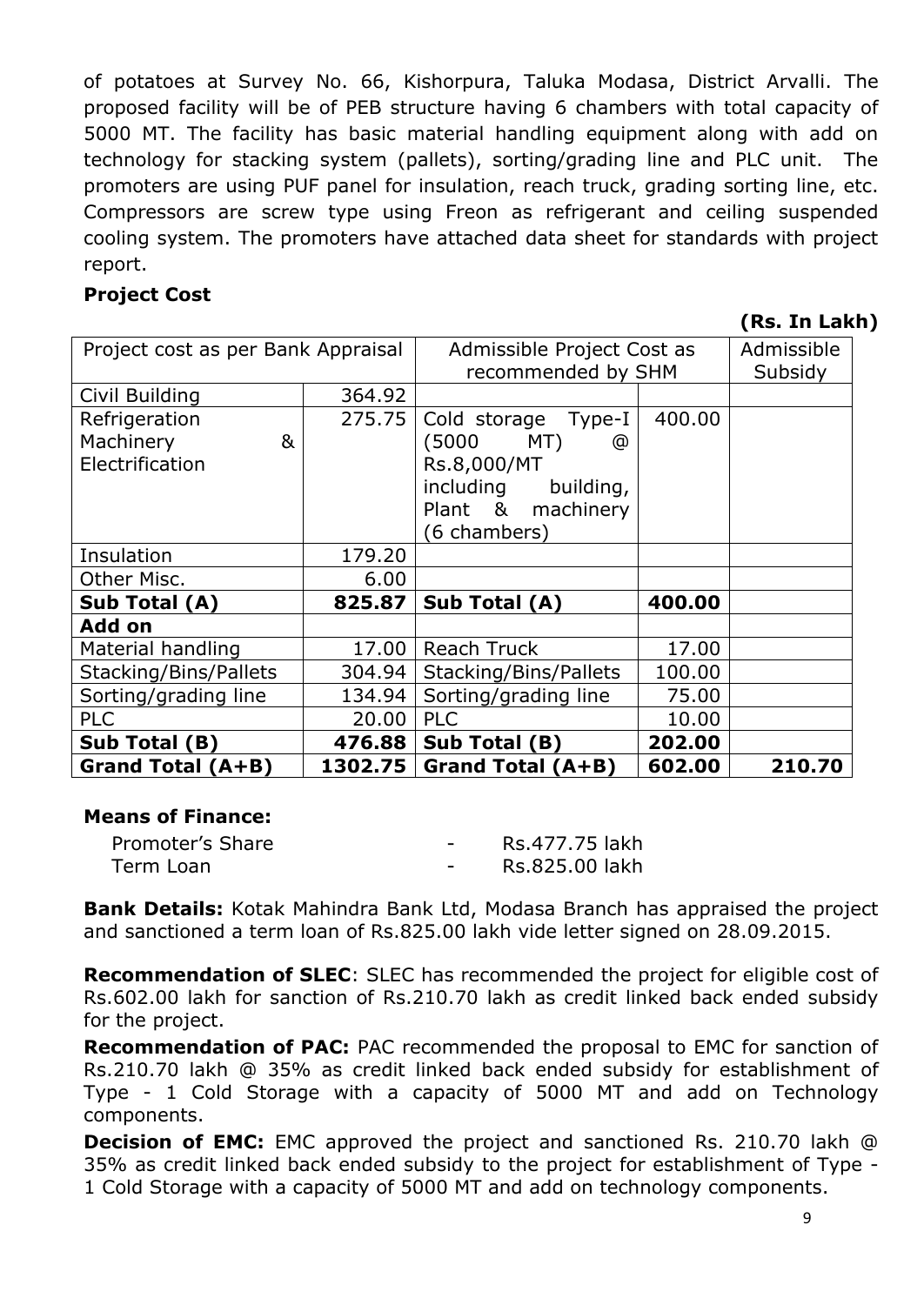**Name of Project:** Uttam Fruits & Vegetables **Constitution:** Partnership Firm

## **Date of Receipt:** 03.08.2016

**Activity:** Integrated Cold Chain with add on Technology (4982.44 MT)

**Location:** Survey No. 408, Village Tejpur, Taluka Prantij, District Sabarkatha, Gujarat

#### **Project Cost:** Rs.2764.14 lakh

**Project Details:** This is a partnership firm having four partners namely Shri Jash Shah, Ms. Tarulata, Ms. Payal Ambavi and Ms. Vaishali Ambavi. The firm proposes to set up an Integrated Controlled atmosphere storage of 4982.44 MT capacity for multiple temperature and product use. The proposed Type – 2 PEB structure has basic material handling equipment along with add on technology for controlled atmosphere store at Survey No. 408, Village Tejpur, Taluka Prantij, District Sabarkatha for horticulture crops like Pomegranate, Cabbage and lime.

The promoters have attached the basic data sheet for standards with detailed project report. The promoters are using PUF slab for insulation, Sensors and Analysers, Control System, CA doors, Co<sup>2</sup> Absorber, Nitrogen generator system, ethylene scrubber, PVC pipe and fitting, Reach truck etc. Compressors are reciprocating type using Ammonia as refrigerant and ceiling suspended cooling system.

#### **Project Cost:**

#### **(Rs. In Lakh)**

| Project cost as per DPR/Bank                                    |         | Admissible Project Cost as recommended by                                                            |            |            | Admissible<br>Subsidy |
|-----------------------------------------------------------------|---------|------------------------------------------------------------------------------------------------------|------------|------------|-----------------------|
|                                                                 |         |                                                                                                      | <b>SHM</b> | <b>NHM</b> |                       |
| Land                                                            | 18.30   |                                                                                                      |            |            |                       |
| Civil Building for cold<br>store & packhouse                    | 261.63  |                                                                                                      |            |            |                       |
| &<br>Refrigeration<br>ventilation Machinery<br>with accessories | 548.06  | Cold storage Type-II<br>(4982.44<br>MT)<br>@<br>Rs.10,000/MT<br>including building, P &<br>machinery | 498.24     |            |                       |
| Electrification                                                 | 70.00   |                                                                                                      |            |            |                       |
| Cold<br>Insulation<br>for<br>store                              | 396.45  |                                                                                                      |            |            |                       |
| Sub Total (A)                                                   | 1294.74 | Sub Total (A)                                                                                        | 498.24     | 498.24     |                       |
| Add on                                                          |         |                                                                                                      |            |            |                       |
| with<br>Generators<br>CA -<br><b>PLC</b>                        | 296.73  | CA Generators (2)                                                                                    | 250.00     | 250.00     |                       |
| CA doors (21 in no.)                                            | 99.72   | CA doors (20)                                                                                        | 50.00      | 50.00      |                       |
| Reach Truck (2 in No.<br>for packhouse)                         | 45.00   | Reach Truck (2)                                                                                      | 34.00      | 34.00      |                       |
| Bins/ Pallets                                                   | 300.11  | <b>Bins/Pallets</b>                                                                                  | 84.76      | 84.76      |                       |
| Grading sorting line                                            | 150.90  | Grading sorting<br>line<br>(1)                                                                       | 75.00      | 75.00      |                       |
| Dock leveler (2 in No.)                                         | 11.00   | Dock leveler (2)                                                                                     | 14.00      | 11.00      |                       |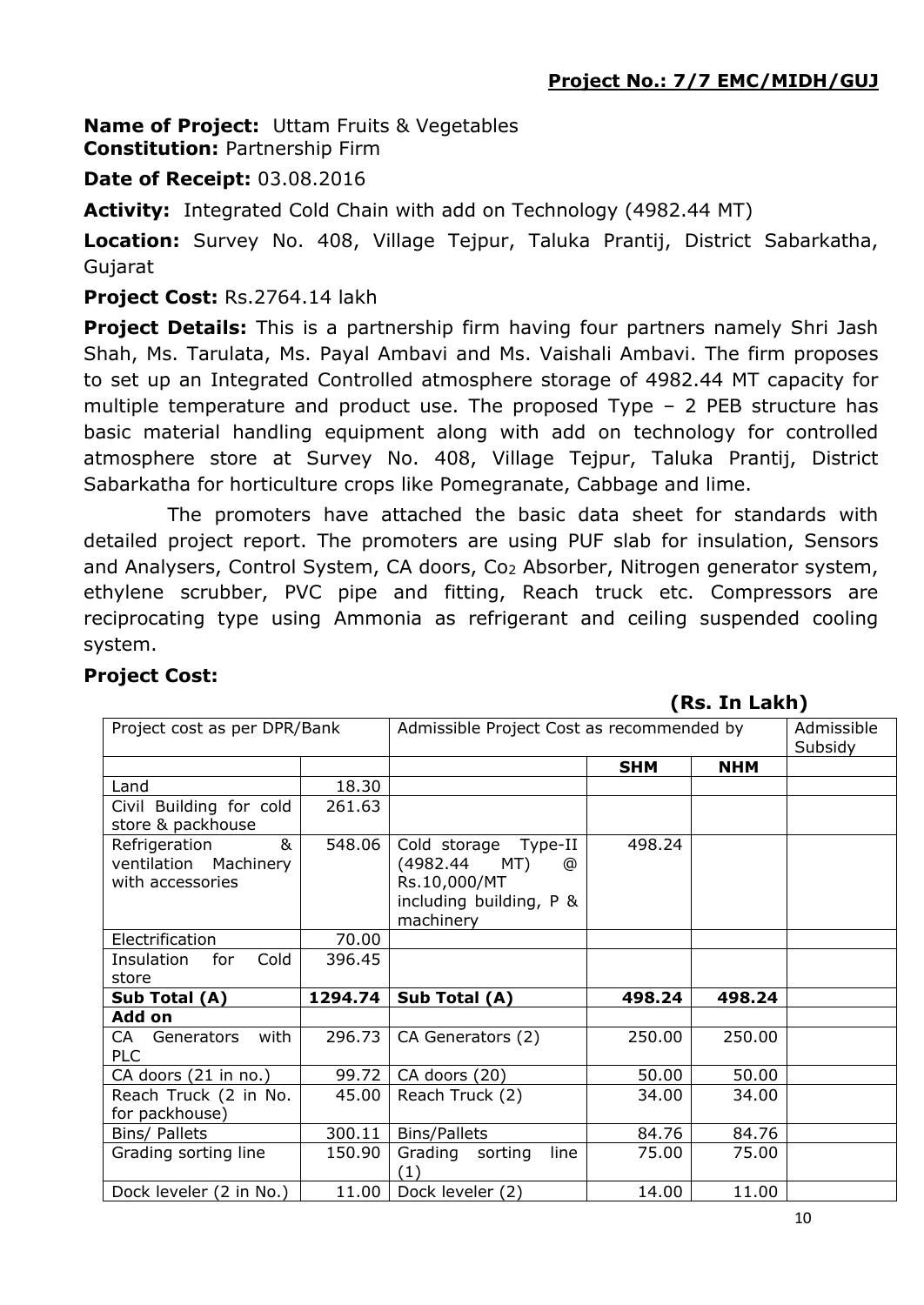| <b>PLC</b>                                             | 18.26   |                          | 0.00    | 0.00    |        |
|--------------------------------------------------------|---------|--------------------------|---------|---------|--------|
| Integrated pack house<br>2 No.)                        |         | Integrated pack house    |         |         |        |
| Roofing & steel<br>structure                           | 78.00   |                          | 100.00  | 100.00  |        |
| Insulated panel                                        | 39.80   |                          |         |         |        |
| &<br>Panel<br>accessories<br>with doors                | 4.80    |                          |         |         |        |
| line<br>Pipe<br>$\overline{\phantom{a}}$<br>insulation | 1.36    |                          |         |         |        |
| Refrigeration<br><b>P&amp;M</b>                        | 25.00   |                          |         |         |        |
| Electrical<br>installation                             | 15.00   |                          |         |         |        |
| Pre-operative<br>Expenses                              | 30.80   |                          |         |         |        |
| Interest<br>during<br>construction                     | 86.68   |                          |         |         |        |
| Tax & transportation                                   | 191.54  |                          |         |         |        |
| Contingencies                                          | 25.00   |                          |         |         |        |
| Working capital                                        | 50.00   |                          |         |         |        |
| Sub Total (B)                                          | 1469.70 | Sub Total (B)            | 607.76  | 604.76  |        |
| Grand Total (A+B)                                      | 2764.14 | <b>Grand Total (A+B)</b> | 1106.00 | 1103.00 | 386.05 |

#### **Means of Finance:**

Promoter's Share: The Contract Contract Russell Res. 864.14 lakh Term Loan: Term Loan: Term Loan: Rs.1900.00 lakh

**Bank Details:** NABARD, Department of Storage and Marketing, Bandra Kurla Complex, Bombay has appraised the project and sanctioned a term loan of Rs.1250.00 lakh vide letter dated 26.08.2015.

**Recommendation of SLEC**: SLEC vide letter dated 26.07.2016 has recommended eligible project cost of Rs.1106.05 lakh for sanction of Rs.387.12 lakh as back ended subsidy.

**Recommendation of PAC:** PAC recommended the proposal to EMC for sanction of Rs.386.05 lakh @ 35% as credit linked back ended subsidy for establishment of Type - 2 Cold Storage with a capacity of 4982.44 MT and add on Technology components and two numbers of Integrated Pack house.

**Decision of EMC:** EMC approved the project and sanctioned Rs. 386.05 lakh @ 35% as credit linked back ended subsidy to the project for establishment of Type - 2 Cold Storage with a capacity of 4982.44 MT and add on Technology components and two numbers of Integrated Pack house.

# **Project No.: 8/7 EMC/MIDH/HR**

#### **Name of State Haryana**

**Name of project:** M/s Noble Seeds Pvt. Ltd. **Constitution:** Private Limited Company (Incorporation No. U01119DL2004PTC130109) **Date of Receipt:** 16.02.2016 **Activity:** Seed Infrastructure Unit

**Location:** Plot no. 16, Phase –I, HSIIDC, Kundli, District Sonepat (Haryana).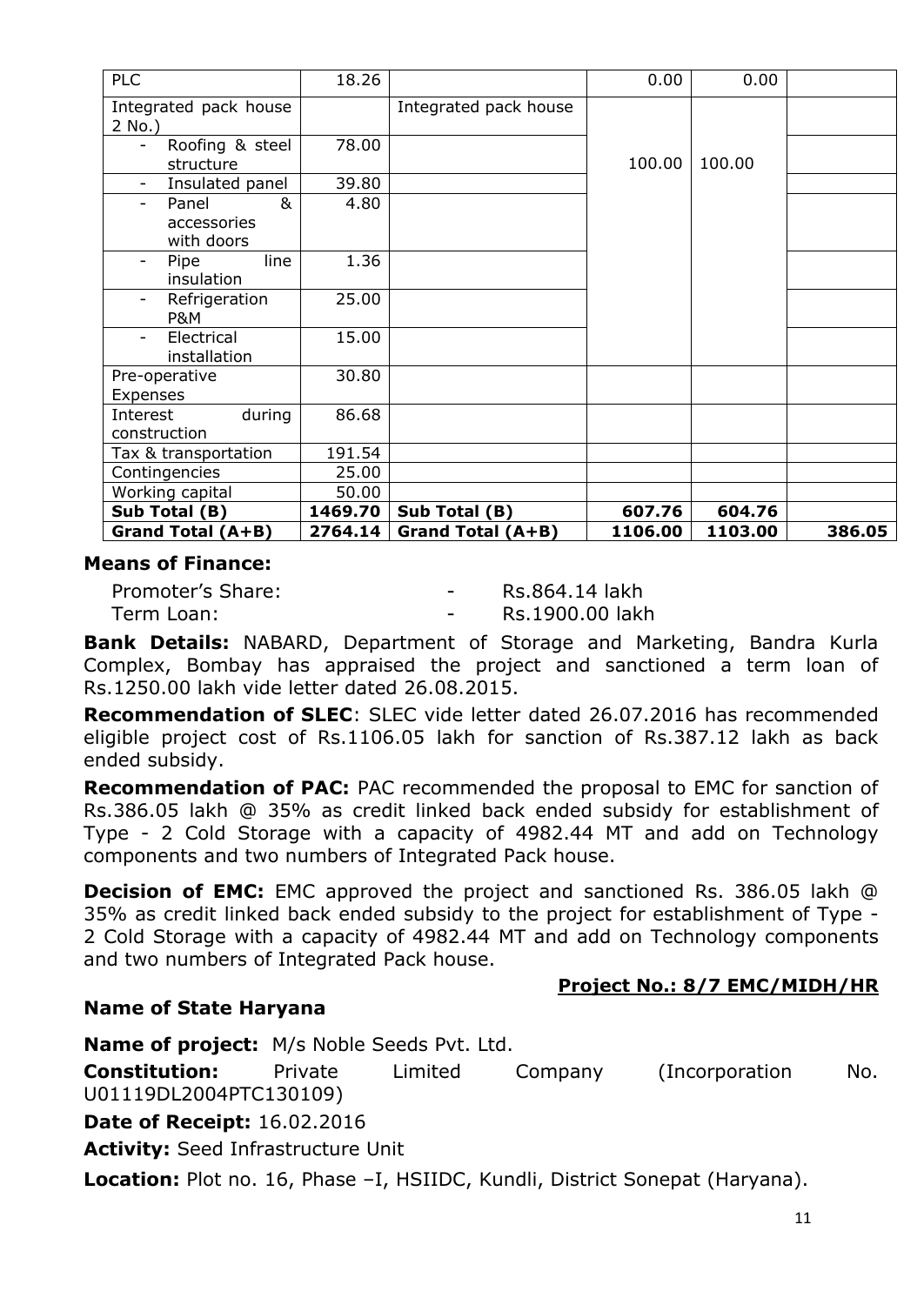# **Project Cost:** Rs.653.70 lakh

**Project Details:** This is a Private Limited Company incorporated vide registration number U01119DL2004PTC130109 dated 20.10.2004 promoted by Shri Lakshmi Narasimhaiah M N and Smt. Sudha Mani S. The company intends to setup a seed infrastructure unit for seeds handling, sorting, grading and standardization etc. for chilli, tomato, capsicum, brinjal, cauliflower, bhindi, merry gold, bottle gourd, radish, cabbage, cucumber etc. at a total cost of Rs.653.70 lakh at District Sonepat. The project will encourage farmers to diversify into high value crops to increase farmer's income. The machineries will include bag sealer machine, VB elevator, seed grader, ducting, dust controller, seed separator, powder feeder foundation frame etc.

# **Project Cost**:

**(Rs. In Lakh)**

| Project cost as per DPR          |        | Project cost as per<br><b>Bank</b> |        | Admissible<br>Project<br>Cost<br>as per SHM |  | Admissible<br>Project<br>Cost | Adm.<br>Subsidy |
|----------------------------------|--------|------------------------------------|--------|---------------------------------------------|--|-------------------------------|-----------------|
| including<br>Land<br>development | 222.70 |                                    |        |                                             |  |                               |                 |
| <b>Building</b>                  | 200.00 | <b>Building</b>                    | 200.00 | 200.00                                      |  |                               | 100.00          |
| Plant & machinery                | 215.00 | <b>P&amp;M</b>                     | 215.00 |                                             |  |                               |                 |
| <b>MFA</b>                       | 16.00  | <b>MFA</b>                         | 16.00  |                                             |  |                               |                 |
| <b>Total</b>                     | 653.70 | Total                              | 431.00 |                                             |  | <b>Limited to</b><br>200.00   |                 |

## **Means of Finance:**

| Promoter's Share | Rs.207.75 lakh |
|------------------|----------------|
| Term Loan        | Rs.223.25 lakh |

**Bank Details:** Karnataka Bank Ltd., Sector-9, Rohini, New Delhi Branch has appraised the project and sanctioned a term loan of Rs.223.25 lakh vide letter dated 10.03.2016.

**Recommendations of SLEC:** SLEC vide letter dated 15.02.2016 has recommended the project for sanction of Rs.100.00 lakh as credit linked back ended subsidy.

**Recommendation of PAC:**PAC recommended the proposal to EMC for sanction of Rs.100.00 lakh @ 50% as credit linked back ended subsidy for establishment of Seed Infrastructure project**.** SHM should ensure that Infrastructure is used for processing of Horticultural seed for the purpose of planting material only. SHM will also ensure that the promoter's have not availed subsidy from any other source for the same project.

**Decision of EMC:** EMC approved the project and sanctioned Rs. 100.00 lakh @ 50% as credit linked back ended subsidy to the project for establishment of Seed Infrastructure unit. SHM should ensure that Infrastructure is used for processing of Horticultural seed for the purpose of planting material only. SHM will also ensure that the promoter's have not availed subsidy from any other source for the same project.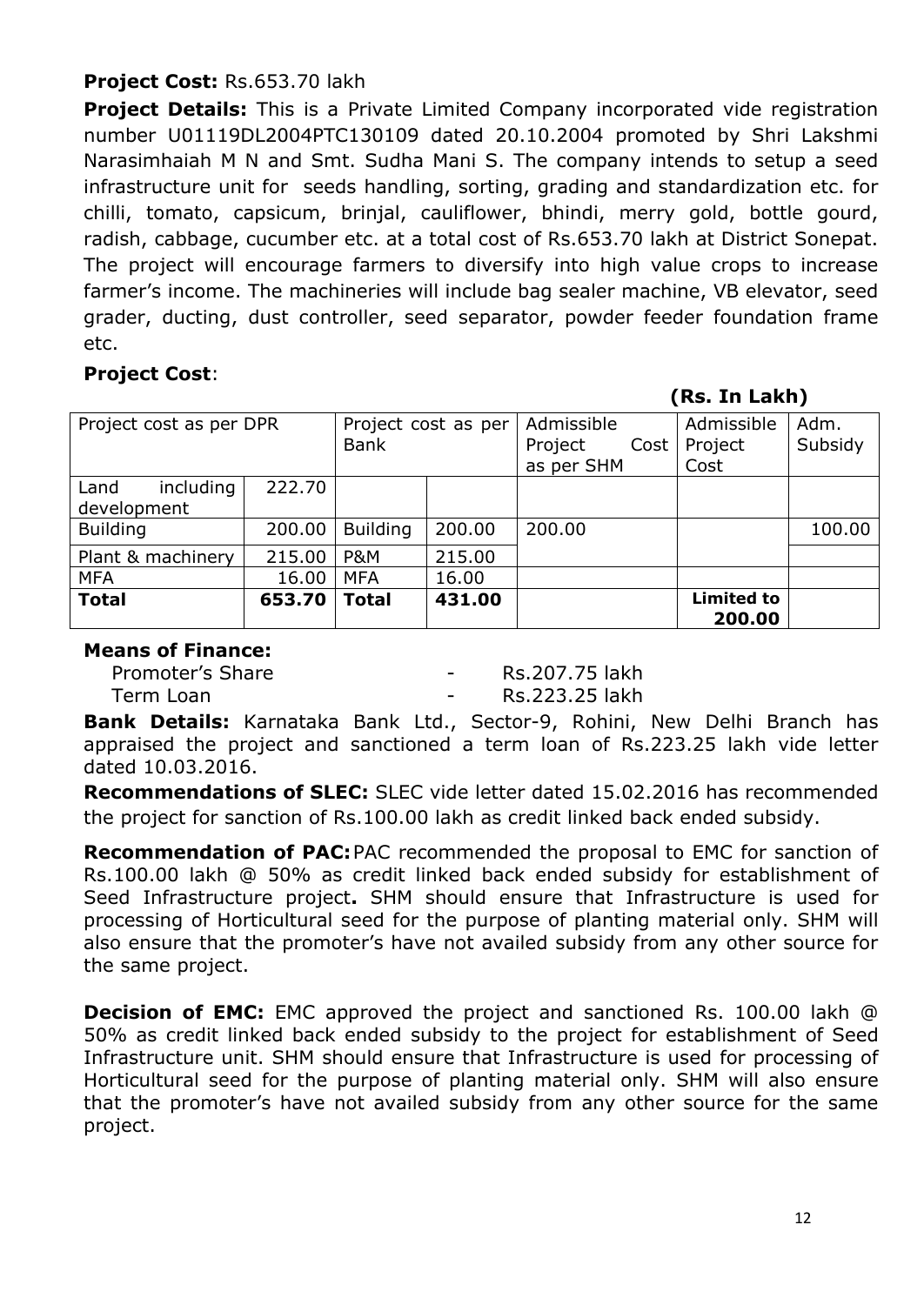**Name of project:** M/s SSS Agro Fresh CA Storage

**Constitution:** Partnership Firm

**Date of Receipt:** 06.01.2016

**Activity:** Type II cold storage with Add on component (3670 MT)

**Location:** Village: Tabar, PO: Haripur, Block: Barwala, District: Panchkula

**Project Cost:** Rs.991.30 lakh

**Project Details:** This is a partnership firm having three partners namely Smt. Susma Rani, Smt. Sunita Rani and Smt. Neetu. The firm proposes to set up a Type – 2 structure for multiple temperature and product use, with 20 chambers with total capacity of 3670 MT and basic material handling equipment along with add on technology for Controlled Atmosphere Store at Panchkula district for horticulture crops like Apple, Pears etc. The promoters have attached data sheet for standards with project report. The promoters are using PUF slab for insulation, Sensors and Analysers, Control System, CA doors, CA Generator, auto-ULO operating system, cell valves, flexible air buffer pack, PVC pipe and fitting, forklift, mezzanine structure etc. Compressors are reciprocating type using Ammonia as refrigerant and ceiling suspended cooling system.

# **Project Cost**:

| <b>Project cost as per DPR</b>                               |        | <b>Admissible</b><br><b>Cost</b>       | Project                                | Adm.<br>Sub. |
|--------------------------------------------------------------|--------|----------------------------------------|----------------------------------------|--------------|
|                                                              |        | <b>SHM</b>                             | <b>NHM</b>                             |              |
| Building cost                                                | 170.00 |                                        |                                        |              |
| <b>Puff Panel Insulation</b>                                 | 190.00 |                                        |                                        |              |
| Electrical<br>works<br>inclusive<br><b>of</b><br>transformer | 20.00  |                                        |                                        |              |
| Refrigeration System                                         | 98.00  |                                        |                                        |              |
| Diesel Generator                                             | 25.00  |                                        |                                        |              |
| <b>Eleastromatic Coaling</b>                                 | 15.00  |                                        |                                        |              |
| Mezzanine Structure (Rs. 2000/- MT)                          | 155.00 |                                        |                                        |              |
| Pre-operative Exp.                                           | 19.19  |                                        |                                        |              |
| <b>Working Capital</b>                                       | 93.75  |                                        |                                        |              |
| Sub Total (A)                                                | 785.94 |                                        | 367.00<br>@ Rs.<br>10000/<br><b>MT</b> |              |
| <b>Add on Component</b>                                      |        |                                        |                                        |              |
| CA equipment including doors                                 | 171.36 | <b>CA Doors</b><br>$(20$ nos.)         | 50.00                                  |              |
|                                                              |        | <b>CA</b><br>Generators (1<br>$nos.$ ) | 125.00                                 |              |
| Forklift                                                     | 34.00  | Forklift                               | 34.00                                  |              |
| Sub Total (B)                                                | 205.36 |                                        | 205.36*                                |              |
| <b>Total</b>                                                 | 991.30 | 750.36                                 | 572.36                                 | 200.32       |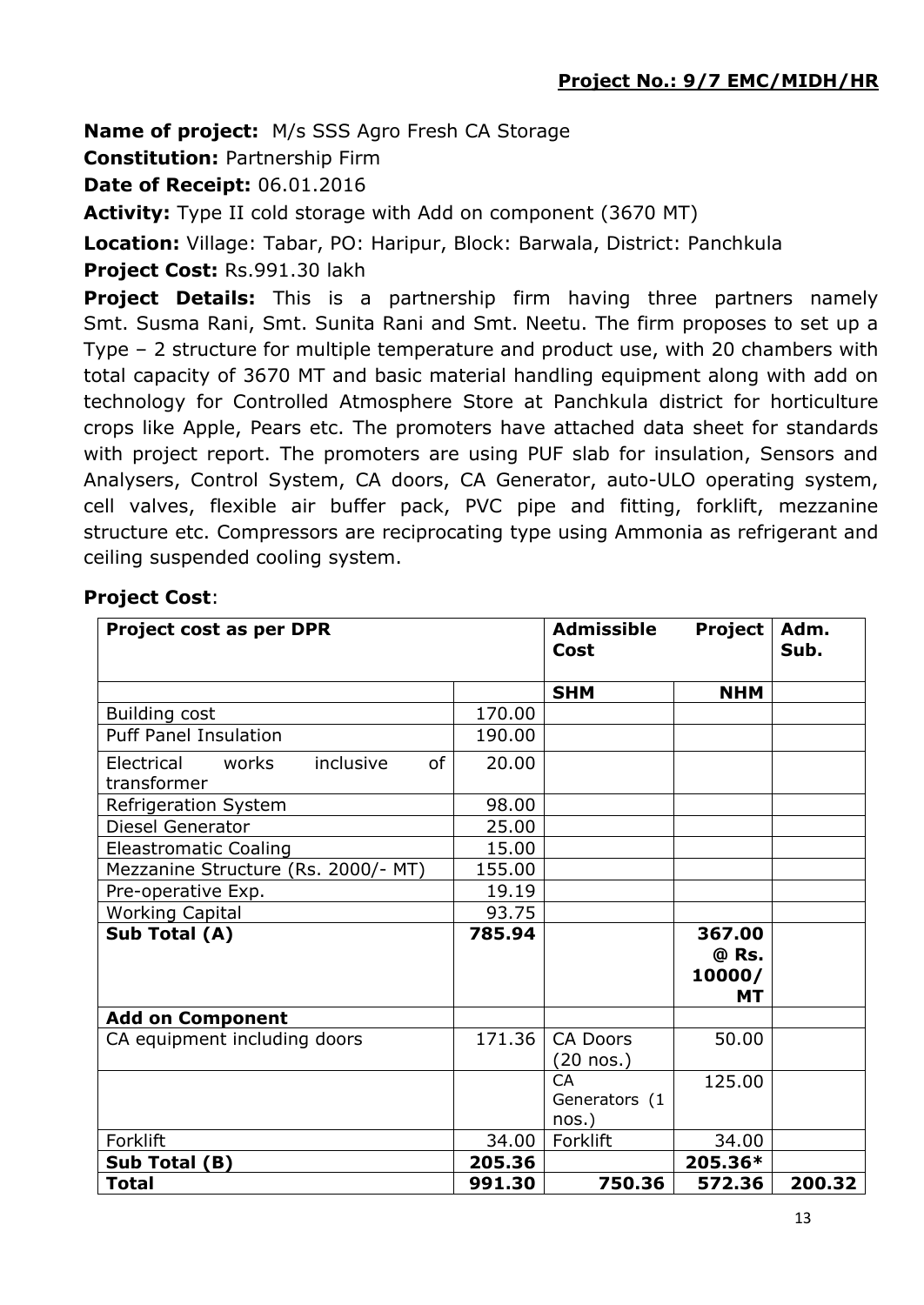**\*** Cost as per SLEC recommendations

## **Means of Finance:**

| Promoter's Share: | $\sim$ | Rs.332.53 lakh |
|-------------------|--------|----------------|
| Term Loan:        |        | Rs.658.00 lakh |

**Bank Details:** Allahabad Bank, Sec-11, Panchkula Branch has appraised the project and sanctioned a secured loan of Rs.658.00 lakh vide letter dated 15.06.2015.

**Recommendations of SLEC:** SLEC vide letter dated 11.12.2015 has recommended for sanction of Rs.262.626 lakh as credit linked back ended subsidy.

**Recommendation of PAC:** PAC recommended the proposal to EMC for sanction of Rs.200.32 lakh @ 35% as credit linked back ended subsidy for establishment of Type - 2 Cold Storage with a capacity of 3670 MT and add on Technology components for CA store.

**Decision of EMC:** EMC approved the project and sanctioned Rs. 200.32 lakh @ 35% as credit linked back ended subsidy to the project for establishment of Type - 2 Cold Storage with a capacity of 3670 MT and add on Technology components for CA store.

## **Project No.: 10/7 EMC/MIDH/HP**

## **Name of State: Himachal Pradesh**

**Name of project:** SMS International Beverages Private Limited

**Constitution:** Private Limited Company

**Corporate Identity No.** U15311HP2013PTC000470 of 2013-14

**Date of Receipt:** 03.08.2015

**Activity:** Processing of Fruits & Vegetables

**Location:** Plot No. 49, Lodhi Majra Industrial Area, Tehsil Baddi, District Solan (HP). **Project Cost:** Rs.967.52 lakh

**Project Details:** The Promoter is a Private Limited Company incorporated on 11<sup>th</sup> July, 2013 under the Companies Act, 1956 promoted by three Directors namely Shri Sanjay Mittal, Mool Chand Garg & Sudheer Kumar Gupta. The company has proposed to manufacture fruit juices, drinks, jam & sauces. The plant & machinery includes Automatic aseptic brick filling machine, straw applicator, conveyor, TK pouch filling machine, coding machine, sugar syrup preparation system, pulper, kettles, blending tank, homogenizer, tank, sterilizer for tetra pack, CIP system etc.

#### **Project Cost**

# **(Rs. In Lakh)**

| Project cost as per DPR/Bank      | Project | Adm. cost.   Adm. Sub. |        |  |
|-----------------------------------|---------|------------------------|--------|--|
|                                   |         | cost as per            |        |  |
|                                   |         | PIT                    |        |  |
| Land & Site Development           | 28.00   |                        |        |  |
| <b>Building &amp; Civil Works</b> | 159.81  | 160.01                 | 149.55 |  |
| Plant & Machinery                 | 627.90  | 622.90                 | 571.38 |  |
| Electrification etc.              | 37.10   | 37.10                  | 28.60  |  |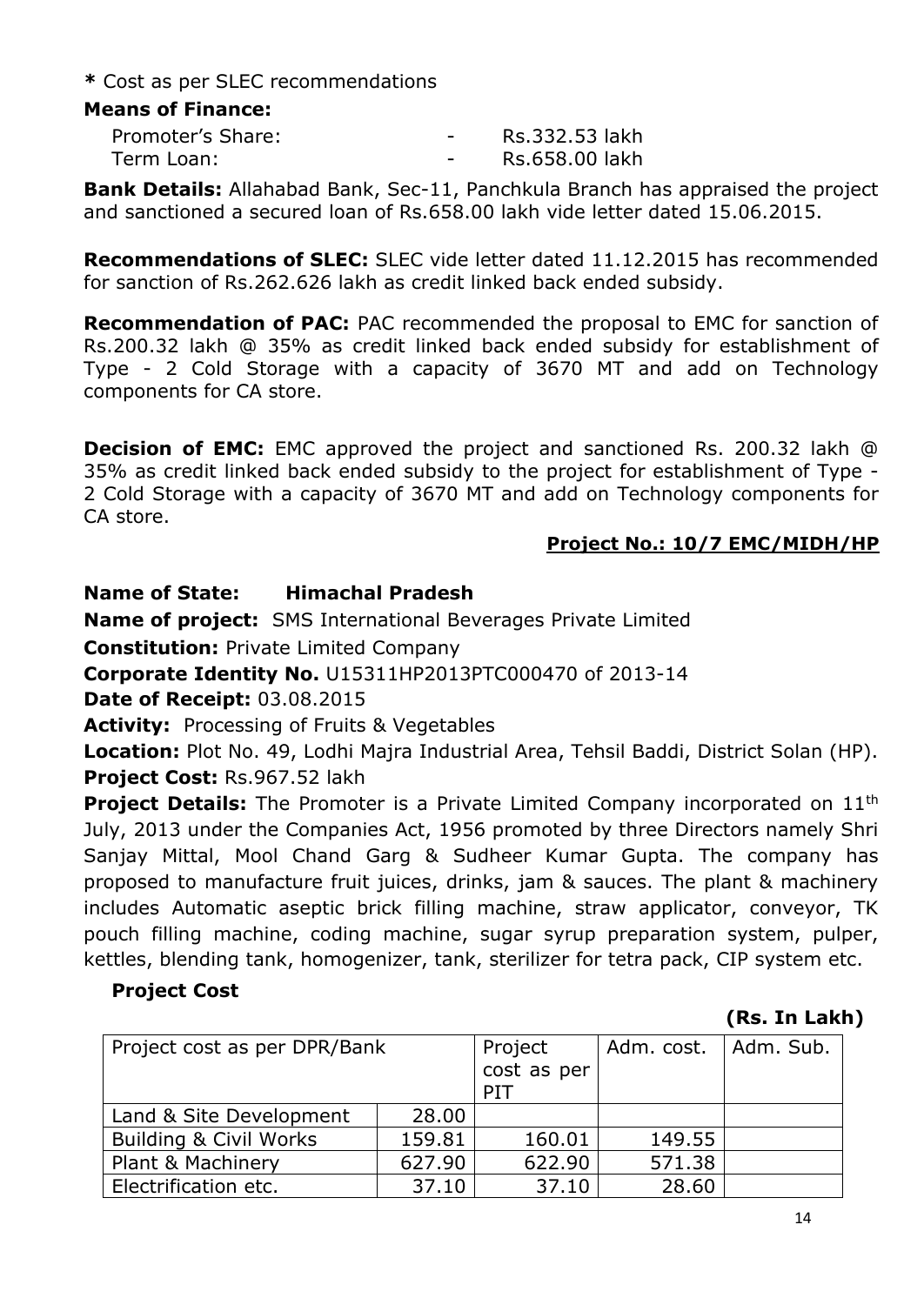| <b>Total</b>           | 967.52 | 820.01   | 749.53 | 374.765 |
|------------------------|--------|----------|--------|---------|
| WC Margin              | 76.52  | 0.00     |        |         |
| Pre-operative Expenses | 38.19  | $0.00\,$ |        |         |

## **Observations of PIT:**

The PIT observed that the above unit is operational. The inspection team found that separate pulping section (Plant & machinery) mentioned at Serial No. 2 amounting to Rs 5.00 Lakh is not installed /purchased by the entrepreneur. The project is recommended for consideration of EMC of MIDH, MOA & FW, GOI.

#### **Means of Finance:**

| Promoter's Share:          | $\sim$        | Rs.293.07 lakh |
|----------------------------|---------------|----------------|
| Term Loan:                 | $\sim$ $\sim$ | Rs.600.00 lakh |
| Venture Capital from SFAC: | $\sim$ $\sim$ | Rs.75.00 lakh  |

**Bank Details:** Corporation Bank, Panchkula Branch has appraised the project and sanctioned total term loan of Rs.600.00 lakh (Rs.200.00 lakh term loan repayable in 7 years and Rs.400.00 lakh short term loan repayable on receipt of subsidy) vide letter dated 16.09.2013.

**Recommendation of SLEC**: State Level Executive Committee (SLEC) of Himachal Pradesh in its meetings held on 28.01 & 29.06.2015 considered the proposal and recommended for consideration of Rs.400.00 lakh subsidy by Empowered Monitoring Committee (EMC) as per MIDH norms vide letter dated 01.08.2015.

**Recommendation of PAC**: As per the observations of EMC dated 20.01.2016, the project has been inspected by PIT. Based on the admissible cost (lowest item wise cost between the DPR and recommended by PIT) PAC recommended the eligible subsidy of Rs. 374.765 lakh @ 50% as credit linked back ended subsidy for establishment of Fruits & Vegetables processing unit.

**Decision of EMC:** Based on the recommendation of PAC of MIDH, EMC approved the project and sanctioned Rs. 374.765 lakh @ 50% as credit linked back ended subsidy to the project for establishment of Fruits & Vegetables processing unit.

# **Project No.: 11/7 EMC/MIDH/HP**

**Name of Project:** M/S Hills Food Agro Beverages Pvt. Ltd.

**Constitution:** Private Limited Company

**Corporate Identity No.** U15209HP2013PTC000505 of 2013-14

**Date of Receipt:** 03.08.2015

**Activity:** Processing of Fruits and Vegetables

**Location:** P. No. 21 C, Industrial Area, Lodhimajra, Tehsil Baddi, District Solan (HP) **Project Cost:** Rs.1237.76 lakh

**Project Details:** The promoter is a Private Limited Company incorporated under the Companies Act, 1956 on  $30<sup>th</sup>$  August 2013 promoted by two directors namely Shri Sunil Kumar and Shri Pradeep Kumar Gupta. The company has proposed to manufacture fruit based drinks & juices. The plant & machinery includes Automatic aseptic brick filling machine, straw applicator, conveyor, TK pouch filling machine, coding machine, sugar syrup preparation system, pulper, kettles, blending tank, homogenizer, tank, sterilizer for tetra pack, CIP system etc.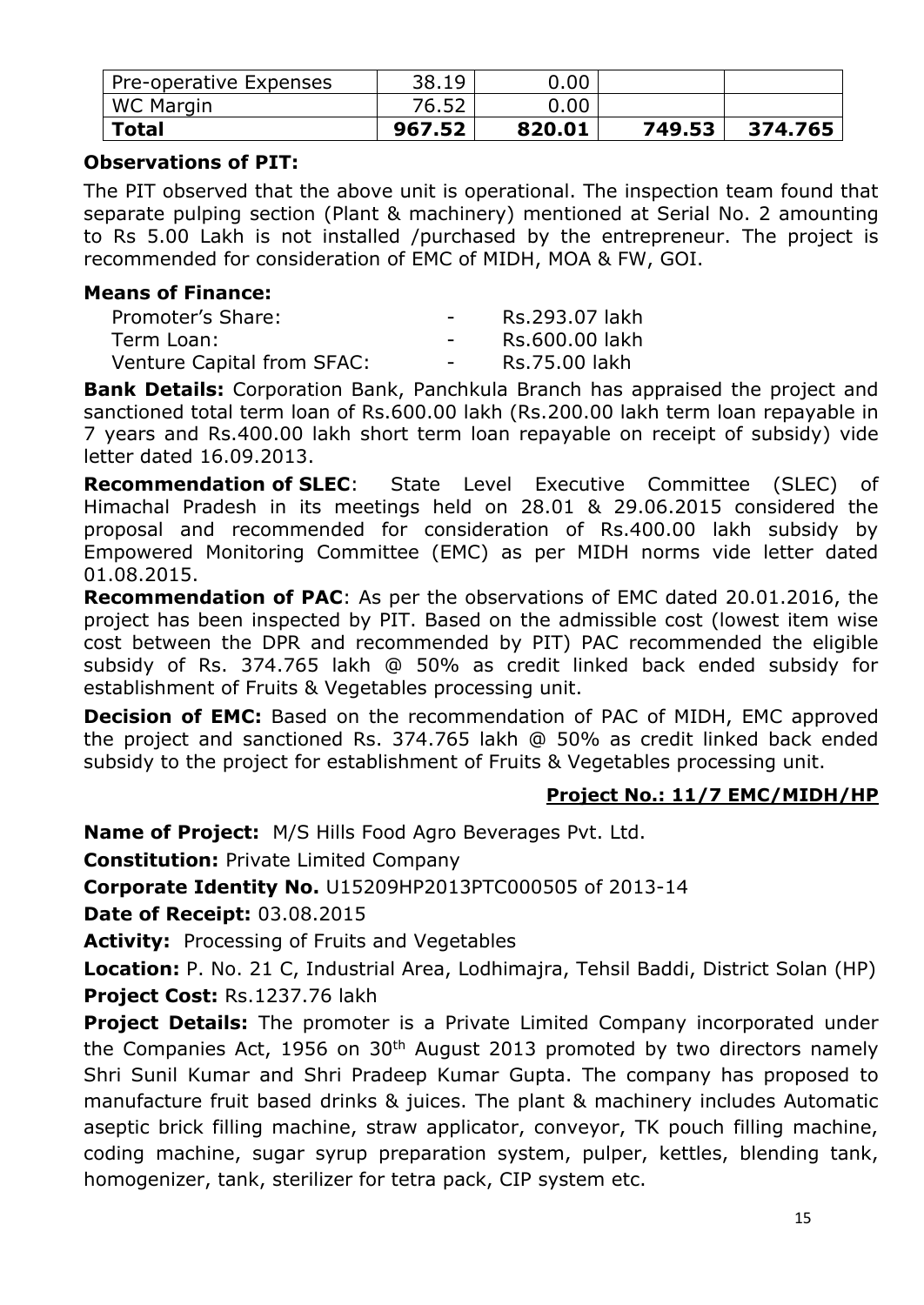# **Project Cost**

| Project cost as per Bank |         | Project     | Admissible        | Project | Cost           | Adm.   |
|--------------------------|---------|-------------|-------------------|---------|----------------|--------|
|                          |         | cost as per |                   |         |                | Sub.   |
|                          |         | PIT report  |                   |         |                |        |
| site<br>&<br>Land        | 22.00   |             |                   |         |                |        |
| development              |         |             |                   |         |                |        |
| <b>Building</b>          | 281.34  | 312.00      | <b>Building</b>   |         | 281.34         |        |
| Plant & Machinery        | 759.86  | 723.00      | Plant & Machinery |         | 684.83         |        |
| Electrification etc.     | 48.90   | 52.03       |                   |         |                |        |
| Pre-oper. Expenses       | 64.44   |             |                   |         |                |        |
| <b>WC Margin</b>         | 60.00   |             |                   |         |                |        |
| <b>Total</b>             | 1237.76 | 1080.02     | <b>Total</b>      |         | <b>Limited</b> | 400.00 |
|                          |         |             |                   |         | to 800.00      |        |

## **Observations of PIT:**

The PIT observed that the above unit is operational. The inspection team found that invoice of Forced air ventilation system mentioned at Serial No. 22 amounting to Rs. 8.82 Lakh is not provided. The Storage Three Tier Racks at Sr. No 24 amounting to Rs. 30.00 Lakh (Plant & machinery) is not installed /purchased by the entrepreneur. The project is recommended for consideration of EMC of MIDH, MOA & FW, GOI.

#### **Means of Finance:**

| Promoter's Share:          | $\sim$ 100 $\mu$ | Rs.312.76 lakh                   |
|----------------------------|------------------|----------------------------------|
| Bank Term Loan:            |                  | Rs.400.00 lakh                   |
| Short Term Loan:           |                  | Rs.450.00 lakh (Against Subsidy) |
| <b>SFAC VC Assistance:</b> |                  | Rs.75.00 lakh                    |

**Bank Details:** Corporation Bank, Panchkula Branch has appraised the project and sanctioned a term loan of Rs.850.00 lakh (long and short term) vide letter dated 07.02.2015.

**Recommendation of SLEC**: State Level Executive Committee (SLEC) of Himachal Pradesh in its meetings held on 28.01 & 29.06.2015 considered the proposal and recommended for consideration of Rs.400.00 lakh subsidy by Empowered Monitoring Committee (EMC) as per MIDH norms vide letter dated 01.08.2015.

**Recommendation of PAC**: As per the observations of EMC dated 20.01.2016, the project has been inspected by PIT. Based on the admissible cost, PAC recommended the eligible subsidy of Rs. 400.00 lakh @ 50% as credit linked back ended subsidy for establishment of Fruits & Vegetables processing unit.

**Decision of EMC:** Based on the recommendation of PAC of MIDH, EMC approved the project and sanctioned Rs. 400.00 lakh @ 50% as credit linked back ended subsidy to the project for establishment of Fruits & Vegetables processing unit.

#### **Project No.: 12/7 EMC/MIDH/HP**

**Name:** M/s Chandigarh Agritech Pvt. Ltd. **Date of Receipt:** 20.11.2015 **Activity:** Processing of Horticulture, Herbal, Food Material **Location:** Village Kunjhal, Epip Road, Barotiwala, Baddi, District Solan **Project Cost:** Rs.885.57 lakh (as per Bank)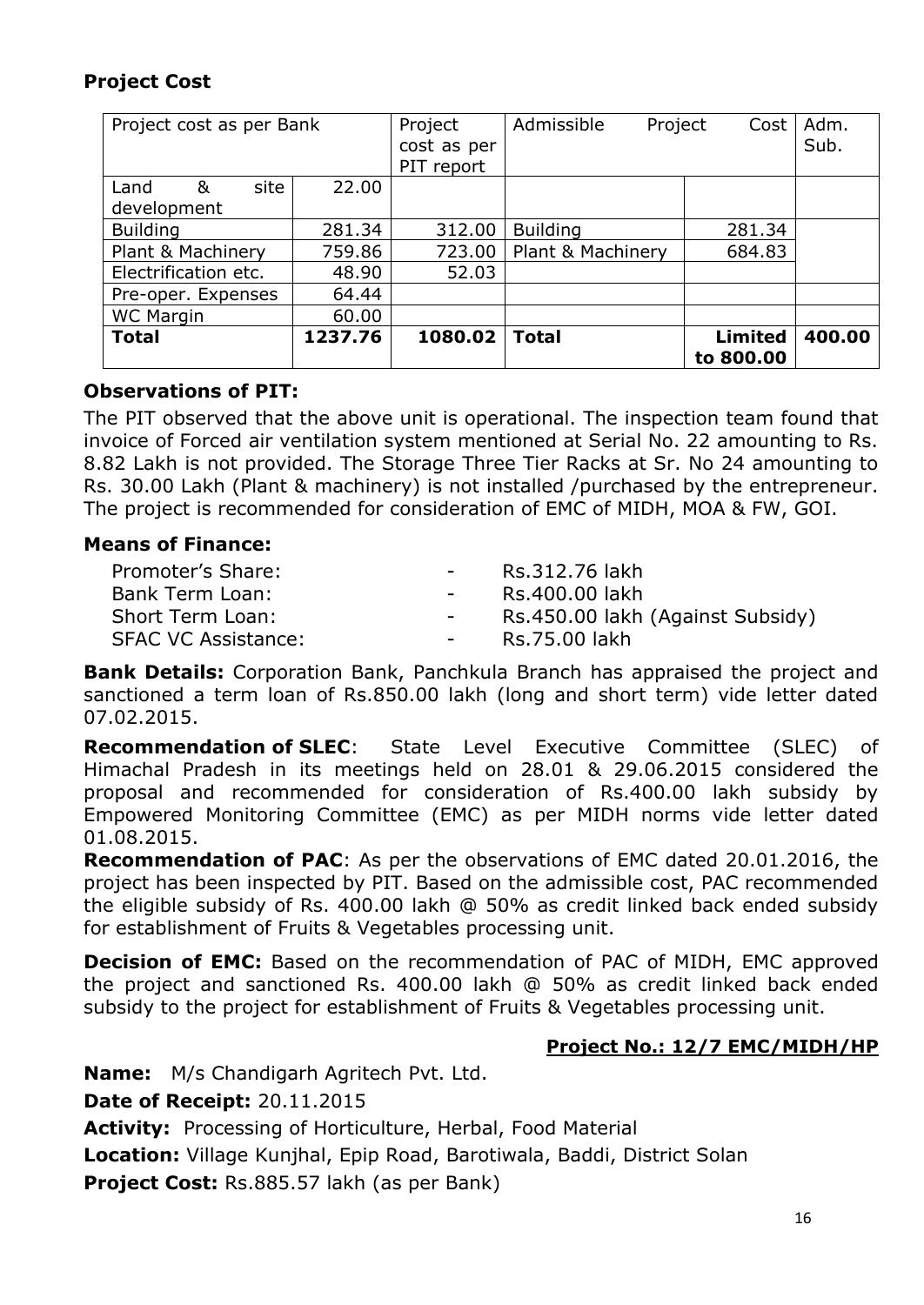# **Constitution:** Private Limited Company

**Project Details:** This is a Private Limited Company and it was incorporated on February 2010, having two directors namely Shri Pawan Kamra and Smt. Vibha Kamra. The company proposes to setup a food processing unit with Super Critical Fluid Extraction (SCEF) technology for quality raw materials to extract 100% pure, natural and high end value additional products. The plant & machinery includes Super Critical Fluid Extraction (SCFE) plant of 50 litre capacity comprised of 3 extractors, 2 separators, pumps & other utilities, Co-solvent and Control Panel of SCFE plant, pulverizer with other accessories, Multiple air drying unit, medicinal herbal leaves processing machinery, processing & fortification of liquid & viscous fluid mixing homogenizing system, cold room for storage of perishable goods etc.

# **Project Cost**

| Project cost as per Bank |        | Project cost as   Adm. Cost. |        | Adm. Sub. |
|--------------------------|--------|------------------------------|--------|-----------|
|                          |        | per PIT report               |        |           |
| site<br>&<br>Land        | 26,30  |                              |        |           |
| development              |        |                              |        |           |
| <b>Building</b>          | 250.00 | 261.34                       | 236.78 |           |
| Plant & Machinery        | 557.63 | 543.04                       | 543.04 |           |
| <b>MFA</b>               | 6.00   | 4.50                         |        |           |
| Pre. Expenses            | 15.50  | 0.00                         |        |           |
| <b>WC Margin</b>         | 30.14  | 0.00                         |        |           |
| <b>Total</b>             | 885.57 | 808.88                       | 779.82 | 389.91    |

## **Observations of PIT:**

PIT observed that the Civil Work of above Unit is almost complete. Some Plant & Machinery is under installation at project site. The promoter has placed the order for supply of remaining Plant & Machinery. The project is recommended for consideration of EMC of MIDH, MOA & FW, GOI.

# **Means of Finance:**

| Promoter's Share: | Rs.385.57 lakh |
|-------------------|----------------|
| Term Loan:        | Rs.500.00 lakh |

**Bank Details:** State Bank of Patiala, Sector – 8C, Chandigarh Branch has appraised the project and sanctioned a term loan of Rs.298.00 lakh and Rs.202.00 lakh vide letters dated 01.01.2014 and 05.11.2015 respectively.

**Recommendation of SLEC**: State Level Executive Committee (SLEC) of Himachal Pradesh in its meetings held on 28.01 & 29.06.2015 considered the proposal and recommended for consideration of Rs.400.00 lakh subsidy by Empowered Monitoring Committee (EMC) as per MIDH norms vide letter dated 01.08.2015.

**Recommendation of PAC**: As per the observations of EMC dated 20.01.2016, the project has been inspected by PIT. Based on the admissible cost (lowest item wise cost between the DPR and recommended by PIT) PAC recommended the eligible subsidy of Rs.389.91 lakh @ 50% as credit linked back ended subsidy for establishment of Fruits & Vegetables processing unit.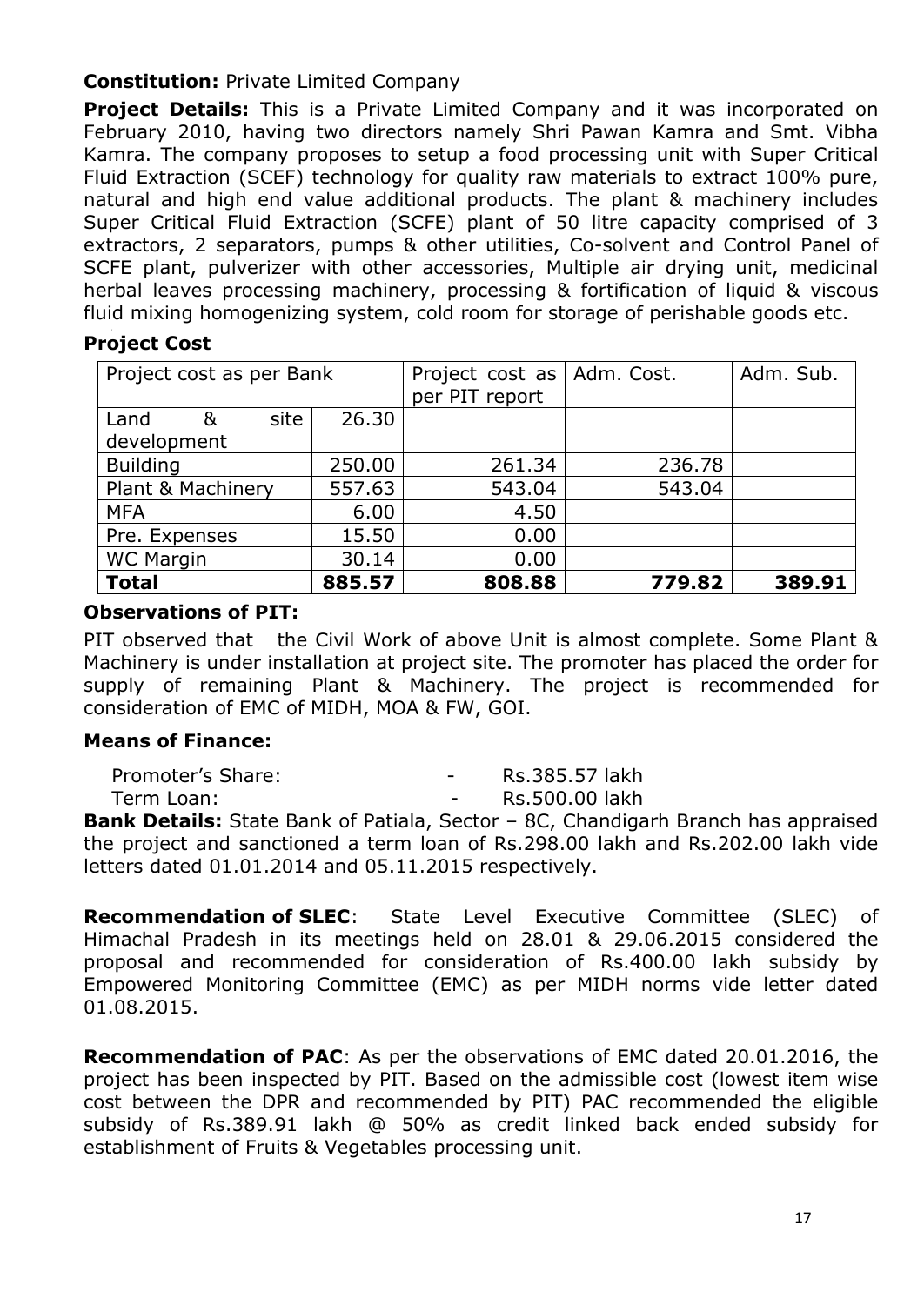**Decision of EMC:** Based on the recommendation of PAC of MIDH, EMC approved the project and sanctioned Rs. 389.91 lakh @ 50% as credit linked back ended subsidy to the project for establishment of Fruits & Vegetables processing unit.

## **Project No.: 13/7 EMC/MIDH/J&K**

# **Name of State - Jammu & Kashmir**

**Name of project:** SHM

**Date of Receipt:** 04.03.2016

Activity: Import of Plant Material for enhancement of Production/Productivity through high density farming system

**Location:** Jammu & Kashmir

**Project Cost:** Rs.100.00 lakh

**Project Details:** SHM proposes to import 3 varieties of apple rootstocks namely M-9-337, M9-NIC-29 (RN-29), M9-Pajam-2, Emla MM106, Emla MM111. As per NHM guidelines 100% assistance to maximum of Rs. 100.00 lakh can be considered for State Govt./PSUs.

#### **Project Cost**

(Rs. in lakh)

| Project cost as per DPR/Bank |                  | Admissible Project Cost         |        | Adm. Sub. |
|------------------------------|------------------|---------------------------------|--------|-----------|
| Clonal Root stock 1.25       |                  | 100.00   Clonal Root stock 1.25 | 100.00 |           |
| lakh nos.                    |                  | lakh nos.                       |        |           |
| <b>Total</b>                 | $100.00$   Total |                                 | 100.00 | 100.00    |

**Recommendation of SLEC**: SLEC has recommended for sanction Rs. 100.00 lakh.

**Recommendation of PAC:** PAC recommended the proposal to EMC for sanction of Rs. 100.00 lakh @ 100% as assistance to SHM for import of planting material.

**Decision of EMC:** EMC approved the project and sanctioned Rs. 100.00 lakh @ 100% as assistance to SHM for import of planting material of 3 varieties of apple rootstocks.

#### **Project No.: 14/7 EMC/MIDH/J&K**

**Name:** M/s Shopian Orchards Fresh

**Date of Receipt:** 14.12.2015

**Activity:** Integrated Controlled Atmosphere Store (3500MT)

**Constitution:** Partnership Firm

**Location:** IGC lassipora, Pulwama, Jammu & Kashmir.

**Project Cost:** Rs 1752.32 lakh (as per Bank)

**Project Details:** The project submitted to NHB without bank sanction, appraisal note and SLSC recommendation before cutoff date i.e. 10.02.2014. State Department of Horticulture considered the proposal in SLSC meeting held on 28.03.2014 and submitted to NHB on 26.05.2014 i.e. after cutoff date and returned back to Mission Director for consideration of SLSC within approved allocation as per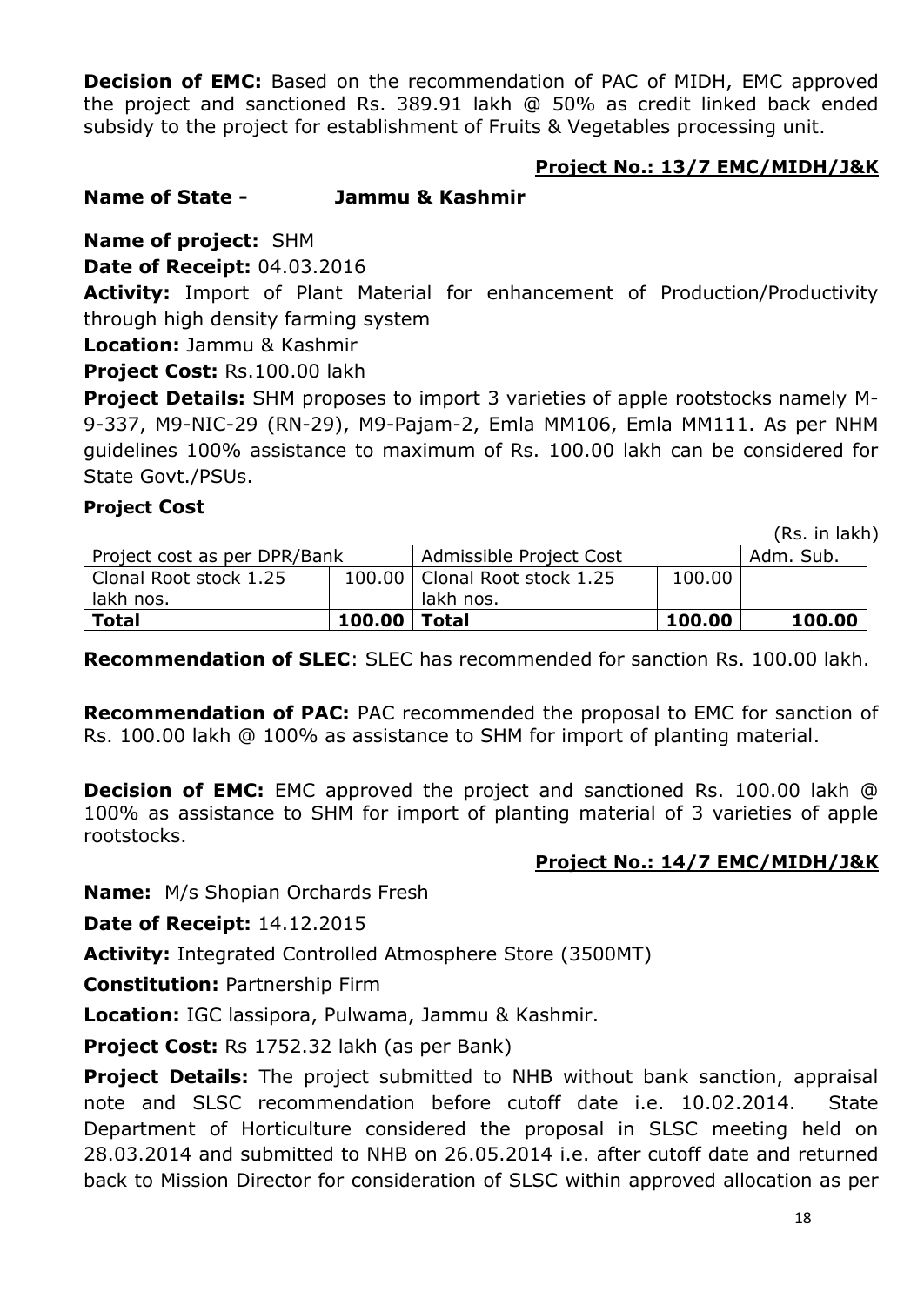revised guidelines. The firm filed writ petition in the High Court of Jammu & Kashmir alongwith two other project promoters for consideration of subsidy claim as per pre revised guidelines. However, the company withdrew the writ petition at later date.

State had reappraised the project and recommended for consideration of subsidy as per revised norms of MIDH vide their latter dated 30.03.2015. However, the project was received without the bank sanction and appraisal note and State was advised to submit the same. Now, State Department of Horticulture, J&K has submitted the Bank appraisal of CA store project of M/s Shopian Orchard Fresh, vide letter dated 26.11.2015.

This is a partnership firm having three partners namely Mr. Mohd. Yaqoobi, Hilal Ahmad Naikoo and Gh. Mohidin Khan.

The firm has proposed to setup 3500 MT CA store having 15 chambers and automatic grading, sorting unit on leased land taken on lease for a period of 90 years from J&K Industrial Development Corporation Limited.

# **Project Cost**

(Rs. In Lakh)

| S.<br>No. | <b>Particular</b>                 | As<br>per<br><b>Bank</b> | <b>Admissible</b><br><b>Project Cost</b><br>(as per SLSC) | <b>Admissible</b><br><b>Subsidy</b> |
|-----------|-----------------------------------|--------------------------|-----------------------------------------------------------|-------------------------------------|
|           | Cost of Land                      | 18.00                    |                                                           |                                     |
| 2.        | Civil works with steel structures | 345.00                   |                                                           |                                     |
| 3.        | Plant & Machinery                 | 863.35                   | 700<br>lakh (Rs.                                          |                                     |
| 4.        | Misc. fixed assets                | 387.74                   | 0.20<br>lac<br>per                                        |                                     |
| 5.        | Pre-Operative Expenses            | 101.86                   | MT)                                                       |                                     |
| 6.        | Contingencies                     | 36.37                    |                                                           |                                     |
|           | <b>Total</b>                      | 1752.32                  | 700.00                                                    | 350.00                              |

#### **Means of Finance:**

Promoter's Contribution: Rs. 467.32 lakh Bank Term Loan: Rs. 1285.00 lakh

**Bank Details:** Jammu & Kashmir Bank, MA Road, Srinagar Branch has appraised the project and sanctioned a term loan of Rs 1285.00 lakh vide letter dated 04.08.2015.

**Recommendation of SLEC**: State Level Executive Committee (SLEC) of Jammu & Kashmir in its meetings held on 30.03.2015 considered the proposal and recommended for consideration of Rs. 350.00 lakh subsidy by Empowered Monitoring Committee (EMC) as per MIDH norms.

**Recommendation of PAC**: PAC recommended the proposal to EMC for sanction of Rs.350.00 lakh @ 50% as credit linked back ended subsidy for establishment of Type - 2 Cold Storage with a capacity of 3500 MT and add on Technology components for CA store. This project should be implemented by the State as part of Prime Minister's special package for J&K.

**Decision of EMC:** EMC approved the project and sanctioned Rs. 350.00 lakh @ 50% as credit linked back ended subsidy to the project for establishment of Type - 2 Cold Storage with a capacity of 3500 MT and add on Technology components for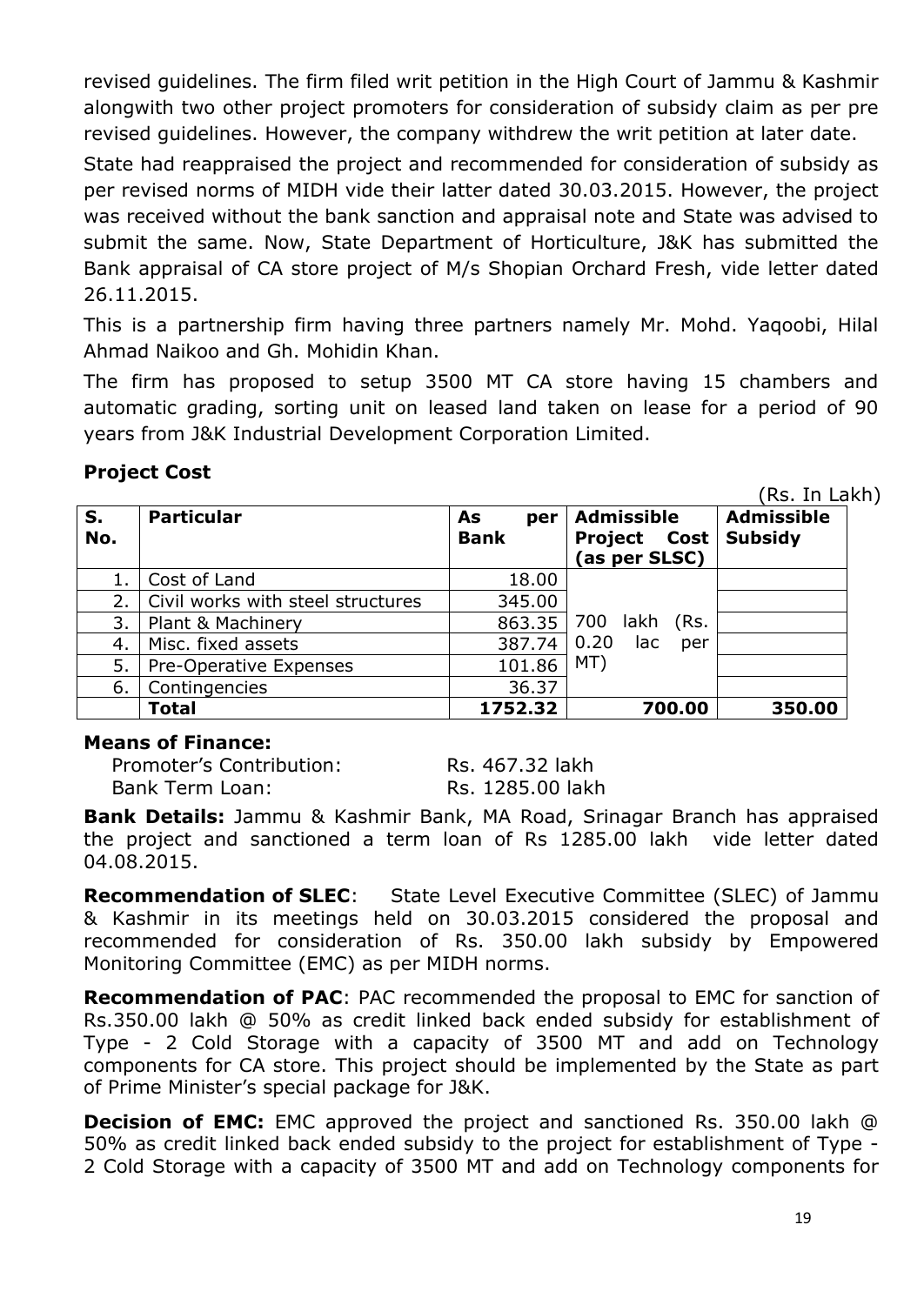CA store. This project should be implemented by the State as part of Prime Minister's special package for J&K.

#### **Project No.: 15/7 EMC/MIDH/J&K**

**Name:** M/s Golden Apple (Expansion)

**Date of Receipt:** 13.04.2015

**Activity:** Expansion of Integrated CA Stores from 1500 to 5000 MT Capacity (additional Capacity 3500 MT)

## **Constitution:** Partnership Firm

**Location:** Industrial Growth Center, Village- Lassipora, District Pulwama, Jammu & Kashmir.

**Project Cost:** Rs 3550.00 lakh (as per DPR)/ Rs 3029.05 (as per bank sanction)

**Project Details:** The DPR of the project submitted to NHB dated 04.03.2014. The proposal was recommended in the SLSC meeting held on 28.03.2014 and submitted to NHB on 26.05.2014 i.e. after cutoff date and returned back to Mission Director for consideration of SLEC within approved allocation as per revised guidelines.

The firm filed writ petition in the High Court of Jammu & Kashmir along with two other project promoters for consideration of subsidy claim as per pre revised guidelines. However, the company withdrew the writ petition at later date (05.06.2015).

State had reappraised the project and recommended for consideration of subsidy as per revised norms of MIDH vide their letter dated 30.03.2015. However, the project was received without the bank sanction and appraisal note and State was advised to submit the same. Now, State Department of Horticulture, J&K has submitted the Bank appraisal of M/s Golden Apple, vide letter dated 04.11.2015.

This is a partnership firm having three partners namely Shri Ehsan Javaid Syed, Shri Farooq Ahmad Trumboo and Shri Farooq Amin. The firm is operating an Integrated CA store of 1500 MT from more than three years; they intend to expand the capacity of existing CA storage to 5000 MT by adding additional capacity of 3500 MT. **Project Cost**

| S.<br>No.        | <b>Particular</b>                                                                        | As<br>per<br><b>DPR</b> | As<br>per<br><b>Bank</b> | <b>Admissible</b><br>Project<br>Cost<br>(as per SLSC) | Adm.<br><b>Subsidy</b> |
|------------------|------------------------------------------------------------------------------------------|-------------------------|--------------------------|-------------------------------------------------------|------------------------|
| 1.               | Land and Development                                                                     | 16.50                   | 16.50                    |                                                       |                        |
| 2.               | Integrated CA Store Building                                                             | 611.34                  | 583.58                   |                                                       |                        |
| 3.               | insulation,<br>Refrigeration,<br>CA<br>Equipment<br>Apple<br>and<br>Grading/Sorting Unit | 1056.65                 | 1056.65                  |                                                       |                        |
| 4.               | Ancillary Equipment                                                                      | 728.67                  | 728.67                   | (Rs.<br>700<br>lakh                                   |                        |
| $\overline{5}$ . | Pre-Operative Expenses                                                                   | 146.24                  | 4.00                     | 0.20<br>lac<br>per                                    |                        |
| 6.               | Contingencies                                                                            | 120.00                  | 118.45                   | MT)                                                   |                        |
| 7.               | Working capital                                                                          | 870.60                  | 217.65                   |                                                       |                        |
| 8.               | <b>IDC</b>                                                                               |                         | 303.55                   |                                                       |                        |
|                  | <b>Total</b>                                                                             | 3550.00                 | 3029.05                  | 700.00                                                | 350.00                 |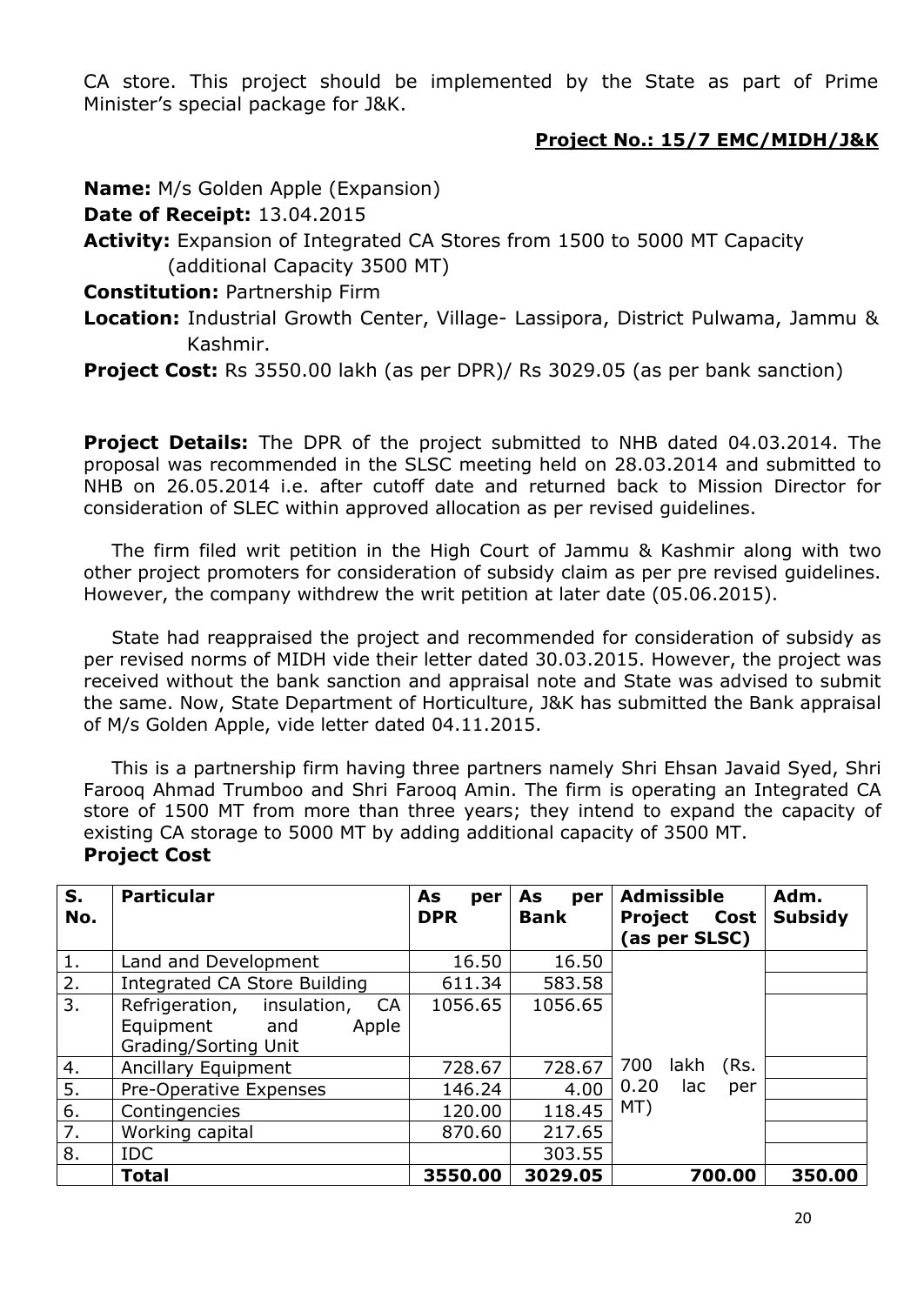#### **Means of Finance:**

Bank Term Loan: Rs. 1800.00 lakh

Promoter's Contribution: Rs. 1229.05 lakh(as per bank appraisal)

**Bank Details:** Jammu & Kashmir Bank, Dood Ganga road, Srinagar Branch has sanctioned a term loan of Rs 1800.00 lakh vide letter dated 04.11.2015.

**Recommendation of SLEC**: State Level Executive Committee (SLEC) of Jammu & Kashmir in its meetings held on 30.03.2015 considered the proposal and recommended for consideration of Rs. 350.00 lakh subsidy by Empowered Monitoring Committee (EMC) as per MIDH norms

**Recommendation of PAC**: PAC recommended the proposal to EMC for sanction of Rs.350.00 lakh @ 50% as credit linked back ended subsidy for expansion of integrated CA Store from 1500 MT to 5000 MT capacity (Type - 2 Cold Storage) and add on Technology components for CA store. This project should be implemented by the State as part of Prime Minister's special package for J&K.

**Decision of EMC:** EMC approved the project and sanctioned Rs. 350.00 lakh @ 50% as credit linked back ended subsidy to the project for expansion of integrated CA Store from 1500 MT to 5000 MT capacity (Type - 2 Cold Storage) and add on Technology components for CA store. This project should be implemented by the State as part of Prime Minister's special package for J&K.

#### **Project No.: 16/7 EMC/MIDH/JKD**

## **Name of State: Jharkhand**

**Name:** Sashanka Agro Tech Pvt. Ltd.

**Constitution:** Private Limited Company

**Date of Receipt:** 11.05.2016

**Activity:** Tissue Culture Laboratory

**Location:** Village Balu, P.S. Pithoria, District Ranchi, Jharkhand

**Project Cost:** Rs.320.94 lakh

**Project Details:** This is a Private Limited Company having four Directors namely Shri Bishwanath Sinha, Shri Anirudhha Sinha, Shri Shib Chandra Sinha and Smt. Mallika Sinha. The Company is in the business of manufacturing, supply & installation of various types of Green houses, Agro shade nets, poly film, Environment controlled chambers, cold chambers, Prefab panels, Agricultural tools etc, now company wants to diversify its activity in various allied fields such as production of quality tissue culture plant at Ranchi District. The facility will produce disease free plants for Banana, pineapple, Orchids and Gerbera with the capacity of 25 lakh plants/year. The plant and machinery will include laminar air flow, growth rack, media autoclave (horizontal & vertical), pH meter, hot air oven, autoclave, primary and secondary hardening facilities etc.

# **Project Cost**

(Rs. In lakh) Project cost as per DPR/SHM | Admissible Project Cost as per SHM Admissible Subsidy Land  $&$  land development | 43.92 Lab Building, Green 163.35 Building and 163.38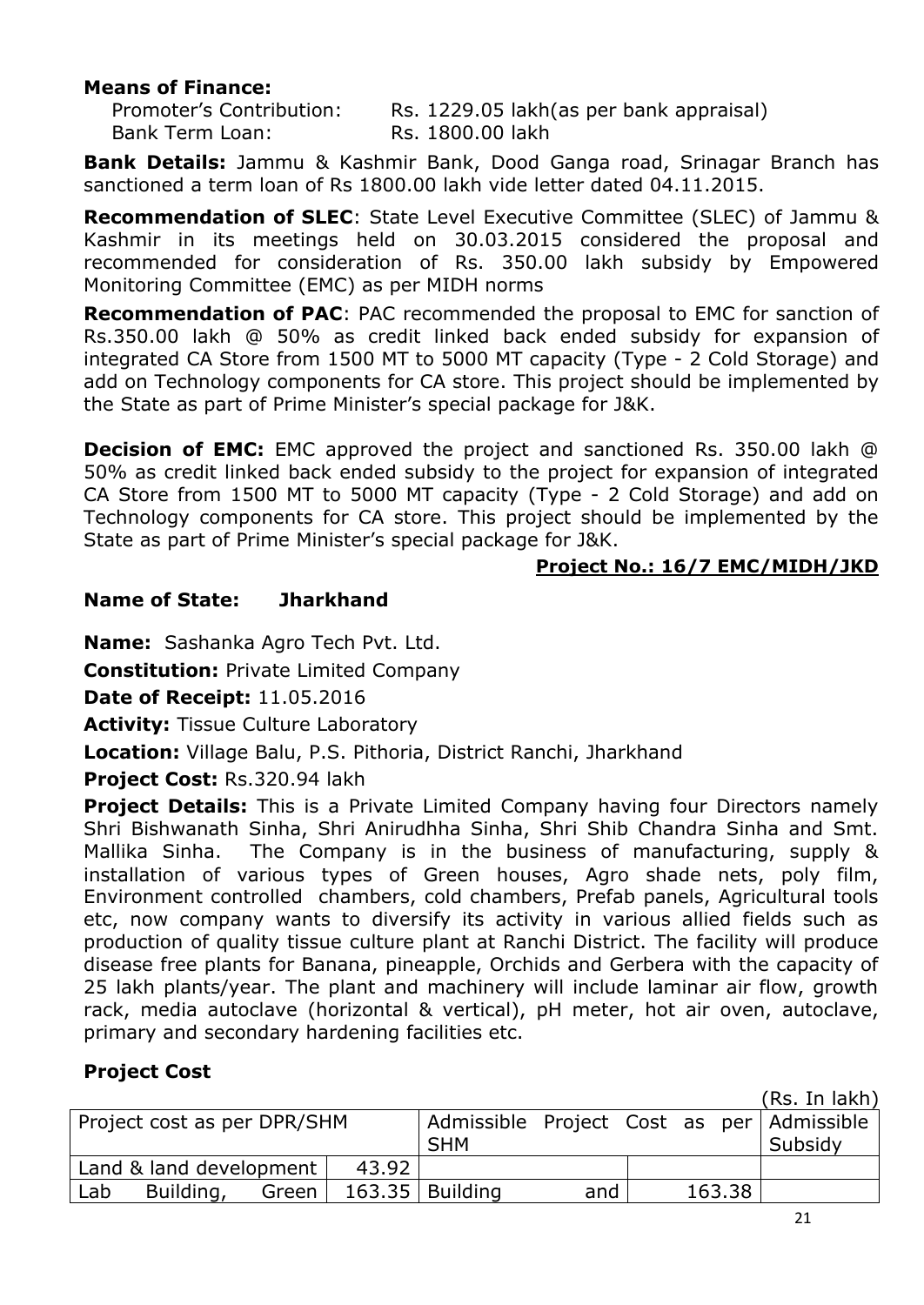| house                               |        | &<br>Primary<br>Secondary<br>Hardening facilities |                             |        |
|-------------------------------------|--------|---------------------------------------------------|-----------------------------|--------|
| Plant & Machinery, Lab<br>equipment |        | 108.61   Plant & Machinery                        | 108.61                      |        |
| <b>Furniture &amp; Fixtures</b>     | 4.80   |                                                   |                             |        |
| Pre-operative expenses              | 0.25   |                                                   |                             |        |
| <b>Total</b>                        | 320.93 | <b>Total</b>                                      | <b>Limited to</b><br>250.00 | 100.00 |

#### **Means of Finance:**

Promoter Share:  $\overline{\phantom{a}}$  - Rs.120.93 lakh Term Loan: Term Loan: Term Loan: Rs.200.00 lakh

**Bank Details:** Bank of India, Shyamli Branch have appraised the project and sanctioned a term loan of Rs.200.00 lakh vide letter dated 09.03.2016.

**Recommendation of SLEC**: SLEC vide letter dated 04.05.2016 has recommended the eligible project cost of Rs.271.96 lakh for sanction of credit linked back ended subsidy of Rs.100.00 lakh.

**Recommendation of PAC:** PAC recommended the proposal to EMC for sanction of Rs.100.00 lakh @ 40% as credit linked back ended subsidy for establishment of Tissue culture unit subject to production of 25 lakh plants of perennial horticulture crops per year. SHM should ensure that the registered lease deed for the land is transferred in the name of company. SHM should ensure virus indexing and technical manpower for commercial production of Tissue culture plants.

**Decision of EMC:** EMC approved the project and sanctioned Rs. 100.00 lakh @ 40% as credit linked back ended subsidy to the project for establishment of Tissue culture unit subject to production of 25 lakh plants of perennial horticulture crops per year. SHM should ensure that the registered lease deed for the land is transferred in the name of company. SHM should ensure virus indexing and technical manpower for commercial production of Tissue culture plants.

#### **Project No.: 17/7 EMC/MIDH/JKD**

**Name:** Technology Resource Communication and Service Centre (TRSC) **Date of Receipt:** 31.12.2015

**Activity:** Seed Infrastructure Project

**Location:** Khata No. 46, Plot No.2718, Thana No.205, Village Ghoranegi, Block Chandil, District Seraikella Kharsawan, Jharkhand

#### **Project Cost:** Rs.120.44 lakh

**Project Details:** Technology Resource Communication and service Centre (TRCSC) is an NGO and have been implementing different projects and programs such as Model nursery (4 ha), Mushroom spawn production Laboratory, promotion of farmers institution etc. The organization propose to setup a seed infrastructure unit for seeds handling, producing, sorting, grading, cleaning, packing etc. for vegetable seeds at a total cost of Rs.120.44 lakh at District Seraikella Kharsawan.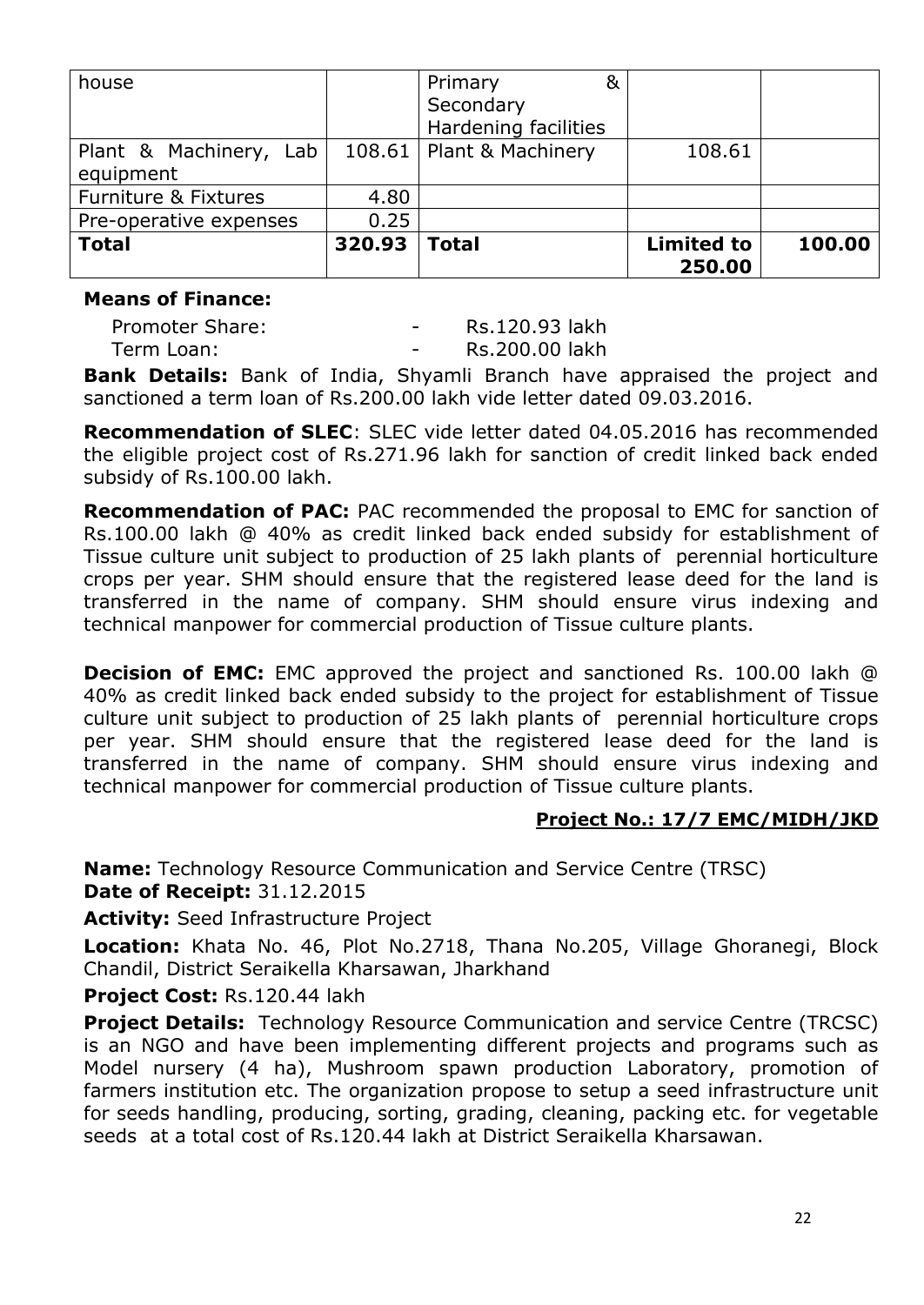# **Project Cost**

(Rs. in lakh)

| Project cost as per DPR |        | Admissible Project Cost as per<br><b>SHM</b> |            |            | Adm.<br>Sub. |
|-------------------------|--------|----------------------------------------------|------------|------------|--------------|
|                         |        |                                              | <b>SHM</b> | <b>NHM</b> |              |
| <b>Building</b>         | 70.52  | <b>Building</b>                              | 61.73      | 43.75      |              |
| Plant and Machinery     | 49.92  | Plant & Machinery                            | 28.00      | 28.00      |              |
|                         |        |                                              |            |            |              |
| <b>Total</b>            | 120.44 | <b>Total</b>                                 | 89.73      | 71.75      | 35.87        |

#### **Means of Finance:**

Promoter Share: The Contract Rs.38.99 lakh Term Loan: Term Loan: Term Loan:

**Bank Details:** Bank of India, Mango Dimna Chowk Branch have appraised the project and sanctioned a term loan of Rs.58.94 lakh vide letter dated 17.03.2016.

**Recommendation of SLEC**: SLEC has recommended the project on eligible project cost of Rs.89.73 lakh for sanction of Rs.44.86 lakh as back ended subsidy.

**Recommendation of PAC:** PAC recommended the proposal to EMC for sanction of Rs. 35.87 lakh @ 50% as credit linked back ended subsidy for establishment of Seed Infrastructure project**.** SHM should ensure that Infrastructure is used for processing of Horticultural seed for the purpose of planting material only. SHM will also ensure that the promoter's have not availed subsidy from any other source for the same project.

**Decision of EMC:** EMC approved the project and sanctioned Rs. 35.87 lakh @ 50% as credit linked back ended subsidy to the project for establishment of Seed Infrastructure project**.** SHM should ensure that Infrastructure is used for processing of Horticultural seed for the purpose of planting material only. SHM will also ensure that the promoter's have not availed subsidy from any other source for the same project.

#### **Project No.: 18/7 EMC/MIDH/KTK**

# **Name of State: Karnataka**

**Name:** Smt. T. M. Sulochana **Constitution:** Proprietorship

**Date of Receipt:** 21.03.2016

**Activity:** Hi–tech Horticulture Model Nursery

**Location:** Sy.No.7/2, Ananthanahalli Village, Harapanahalli Taluk, Davangere District (Karnataka).

**Project Cost:** Rs.104.39 lakh (DPR)/ Rs.108.57 lakh (Bank).

**Project Details:** This is a proprietorship firm of Smt. T. M. Sulochana, engaged in growing horticulture crops. She has proposed to setup nursery for production of quality planting material of fruit crops of mango, sapota, guava, lime, mosambi and pomegranate having capacity to produce 2 lakh plants/annum at Sy.No.7/2, Ananthanahalli Village, Harapanahalli Taluk, Davangere District with an estimated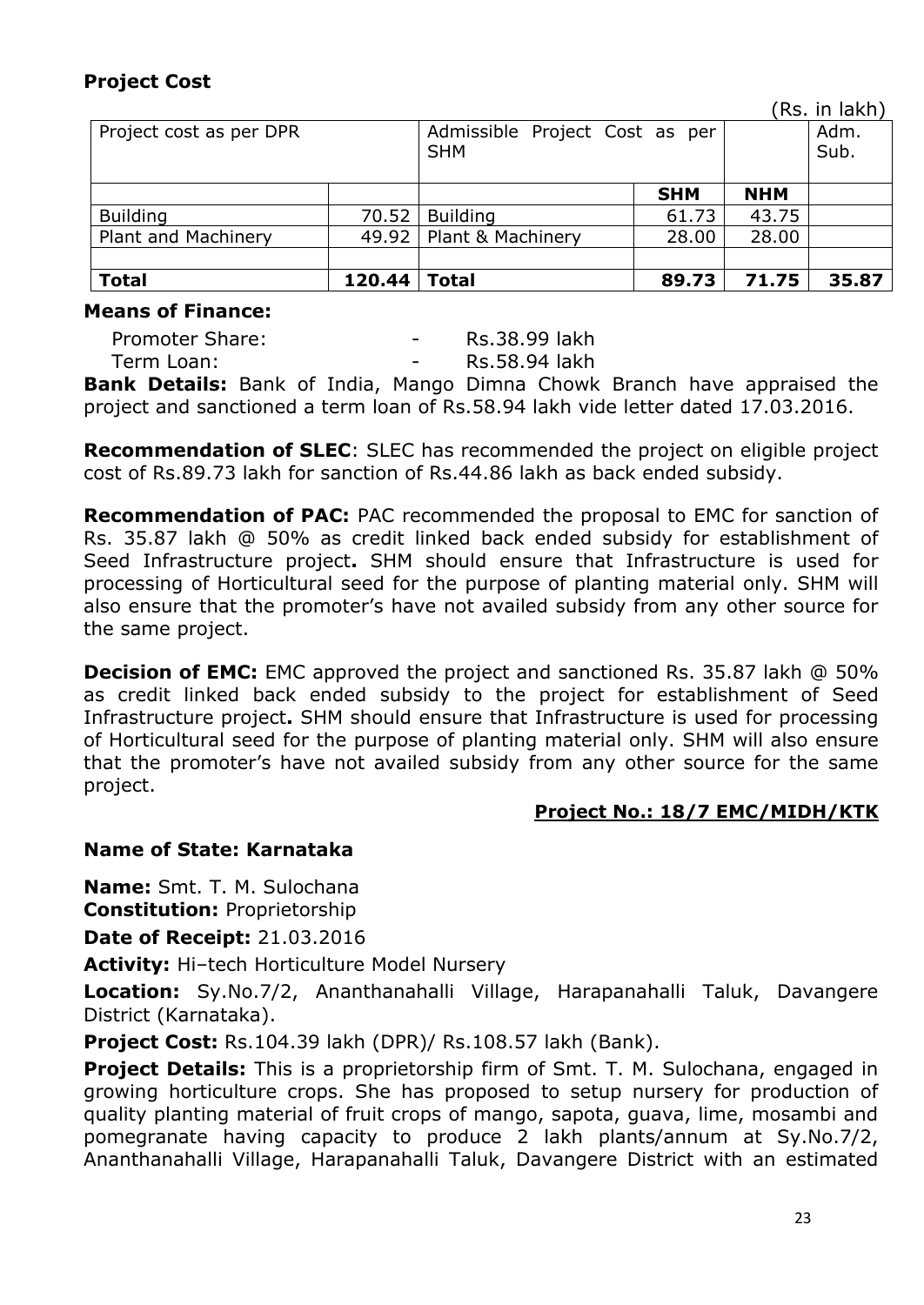cost of Rs.104.39 lakh. The proposed nursery includes 4000 Sq. M. green house and 2000 Sq. M. shade net house.

# **Project Cost**

|                                                    |        |                                                    |         | (Rs. in lakh)  |
|----------------------------------------------------|--------|----------------------------------------------------|---------|----------------|
| Project<br>cost<br>as                              | per    | Admissible Project Cost as                         | per     | <b>Subsidy</b> |
| DPR/Bank/SHM                                       |        | operational guidelines                             |         |                |
| Land development and                               | 1.50   | Land development and                               | $1.50*$ |                |
| preparation                                        |        | preparation                                        |         |                |
| Fencing                                            | 3.90   | Fencing                                            | 3.90    |                |
| Progeny block with                                 | 6.00   | Progeny block with                                 | 6.00    |                |
| drip/sprinklers irrigation                         |        | drip/sprinklers irrigation                         |         |                |
| Bore well & installation of<br><b>SIP</b>          | 6.20   | Bore well & installation of SIP                    | 6.20    |                |
| Water storage 50000 lakh<br>liters capacity        | 2.50   | Water storage 50000 lakh<br>liters capacity        | 2.50    |                |
| Green houses 4000 Sq. M.                           | 32.60  | Green houses 4000 Sq. M.                           | 32.60   |                |
| Shade net 2000 Sq.                                 | 14.20  | Shade net 2000 Sq.                                 | 14.20   |                |
| Vermi compost unit                                 | 1.00   | Vermi compost unit                                 | 1.00    |                |
| Store room                                         | 4.00   | Store room                                         | $4.00*$ |                |
| Farm tool equipments                               | 1.00   | Farm tool equipments                               | 1.00    |                |
| Display boards                                     | 0.40   | Display boards                                     | $0.40*$ |                |
| Water harvesting structure                         | 1.50   | Water harvesting structure                         | 1.50    |                |
| Working shed                                       | 2.00   | Working shed                                       | 2.00    |                |
| Hardening/maintenance in<br>insect proof net house | 10.00  | Hardening/maintenance in<br>insect proof net house | 10.00   |                |
| Power machines                                     | 3.00   | Power machines                                     | 3.00    |                |
| Bag filling machines                               | 4.00   | Bag filling machines                               | 4.00    |                |
| Virus indexing facility for                        | 1.10   | Virus indexing facility for                        | 1.10    |                |
| citrus                                             |        | citrus                                             |         |                |
| Recurring cost of nursery                          | 9.49   |                                                    |         |                |
| capitalized                                        |        |                                                    |         |                |
| <b>Total</b>                                       | 104.39 | <b>Total</b>                                       | 89.40   | 35.76          |
| *Fycluded                                          |        |                                                    |         |                |

**\***Excluded.

#### **Means of Finance:**

| Promoter Share: | Rs.29.39 lakh |
|-----------------|---------------|
| Term Loan:      | Rs.75.00 lakh |

**Bank Details:** Syndicate Bank, Shivamogga Branch have appraised the project and sanctioned a term loan of Rs.75.00 lakh vide letter dated 31.12.2015.

**Recommendation of SLEC**: SLEC vide letter dated 09.03.2016 has recommended the project for sanction of Rs.36.00 lakh.

**Recommendation of PAC:** PAC recommended the proposal to EMC for sanction of Rs. 35.76 lakh @ 40% as credit linked back ended subsidy for establishment of Hi– tech Horticulture Model Nursery.

**Remark:** EMC approved the project and sanctioned Rs. 35.76 lakh @ 40% as credit linked back ended subsidy for establishment of Hi-tech Horticulture Model Nursery. SHM should ensure that the nursery is established as a commercial unit for supply of 2 lakh plants of perennial crops/year to farmers at reasonable prices.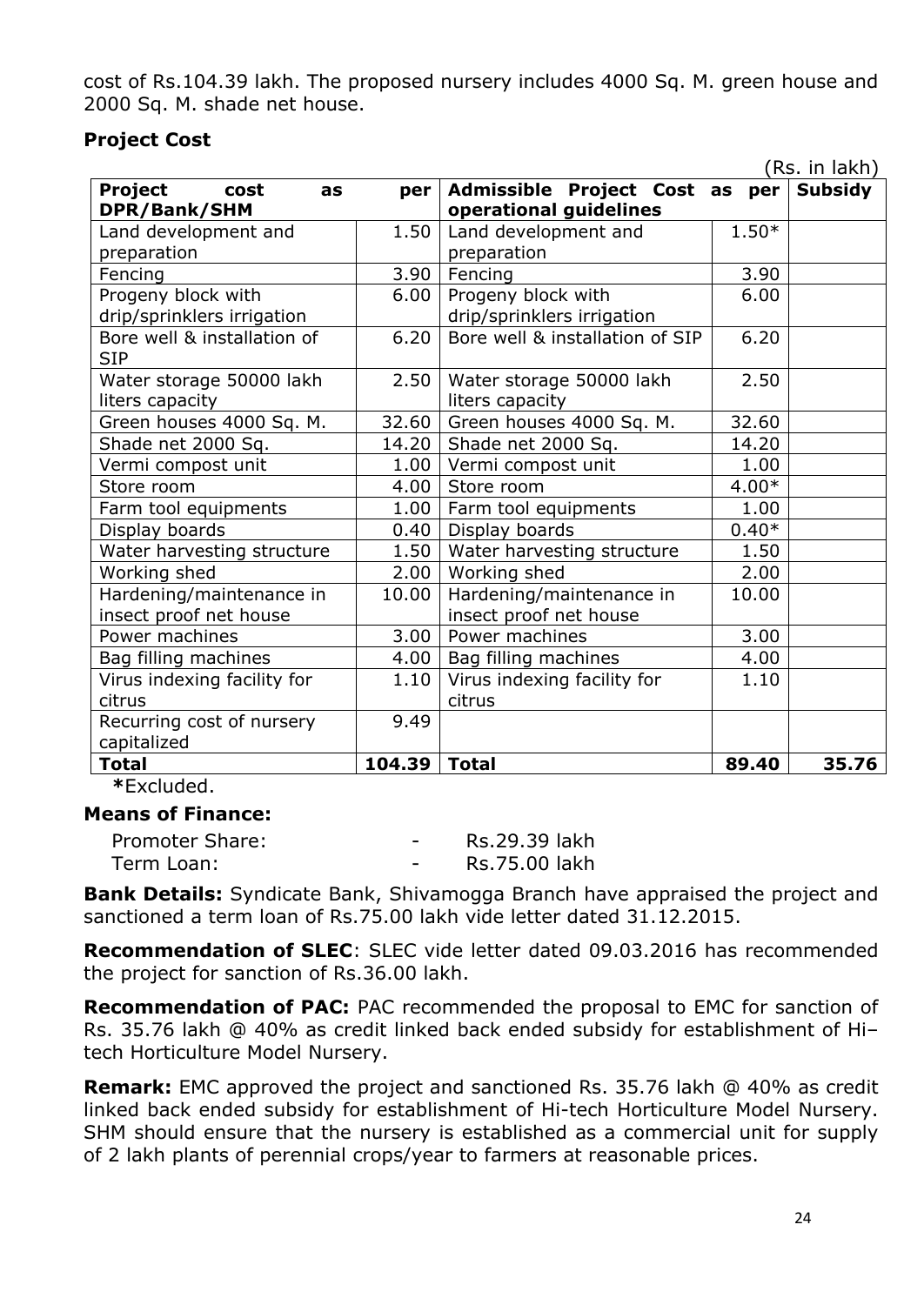**Name:** M/s Bio-Green Agri-Tech **Constitution:** Partnership Firm

**Date of Receipt:** 13.01.2016

**Activity:** Tissue Culture Plant

**Location:** Survey No. 86/3, NH 206, Herur Kasaba Hobli, BH Road, Gubbi Taluk, Tumkur District (Karnataka).

**Project Cost:** Rs.246.00 lakh (DPR)/ Rs.221.76 lakh (Bank).

**Project Details:** This is a partnership firm having two partners namely Mrs. Poornima. I. S. and Shri Shambulingappa I. S. The firm intends to setup a tissue culture lab at Survey No. 86/3, NH 206, Herur Kasaba Hobli, BH Road, Gubbi Taluk, Tumkur District for production of Banana, pomegranate, ornamentals, papaya plantlets with the capacity to produce 25 lakh plants/annum. The plant and machinery will include laminar air flow, growth rack, media autoclave, pH meter, autoclave, primary and secondary hardening facilities etc.

# **Project Cost**

(Rs. In lakh)

| Project cost as per DPR     |        | Project cost   Admissible |                 | Admissible | Admissible |
|-----------------------------|--------|---------------------------|-----------------|------------|------------|
|                             |        | as per Bank               | Project Cost as | Cost       | Subsidy    |
|                             |        |                           | per SHM         |            |            |
| <b>Building</b>             | 91.00  | 75.41                     | 79.42           | 75.41      |            |
| &<br>Primary                | 25.00  | 19.00                     | 19.00           | 19.00      |            |
| Secondary                   |        |                           |                 |            |            |
| <b>Hardening Facilities</b> |        |                           |                 |            |            |
| Plant & Machinery           | 92.00  | 86.09                     | 77.80           | 77.80      |            |
| Others/WCM                  | 38.00  | 41.26                     |                 |            |            |
| <b>Total</b>                | 246.00 | 221.76                    | 176.22          | 172.21     | 68.88      |

#### **Means of Finance:**

Promoter Share:  $-$  Rs.55.44 lakh Term Loan: Term Loan: Term Loan:

**Bank Details:** State Bank of India, Tumkur Branch have appraised the project and sanctioned a term loan of Rs.166.32 lakh vide letter dated 14.12.2015.

# **Recommendation of SLEC**:

SLEC vide letter dated 05.01.2016 has recommended the eligible project cost of Rs.176.22 lakh for credit linked back ended subsidy of Rs.70.48 lakh.

**Recommendation of PAC:** PAC recommended the proposal to EMC for sanction of Rs.68.88 lakh @ 40% as credit linked back ended subsidy for establishment of Tissue culture unit subject to production of 25 lakh plants of perennial horticulture crops per year. SHM should ensure virus indexing and technical manpower for commercial production of Tissue culture plants.

**Decision of EMC:** EMC approved the project and sanctioned Rs. 68.88 lakh @ 40% as credit linked back ended subsidy to the project with the condition that the unit will produce at least 25 lakh plants of perennial horticulture crops per year for distribution to farmers through SHM at reasonable rates. SHM also ensure virus indexing and technical manpower for commercial production of Tissue culture plants.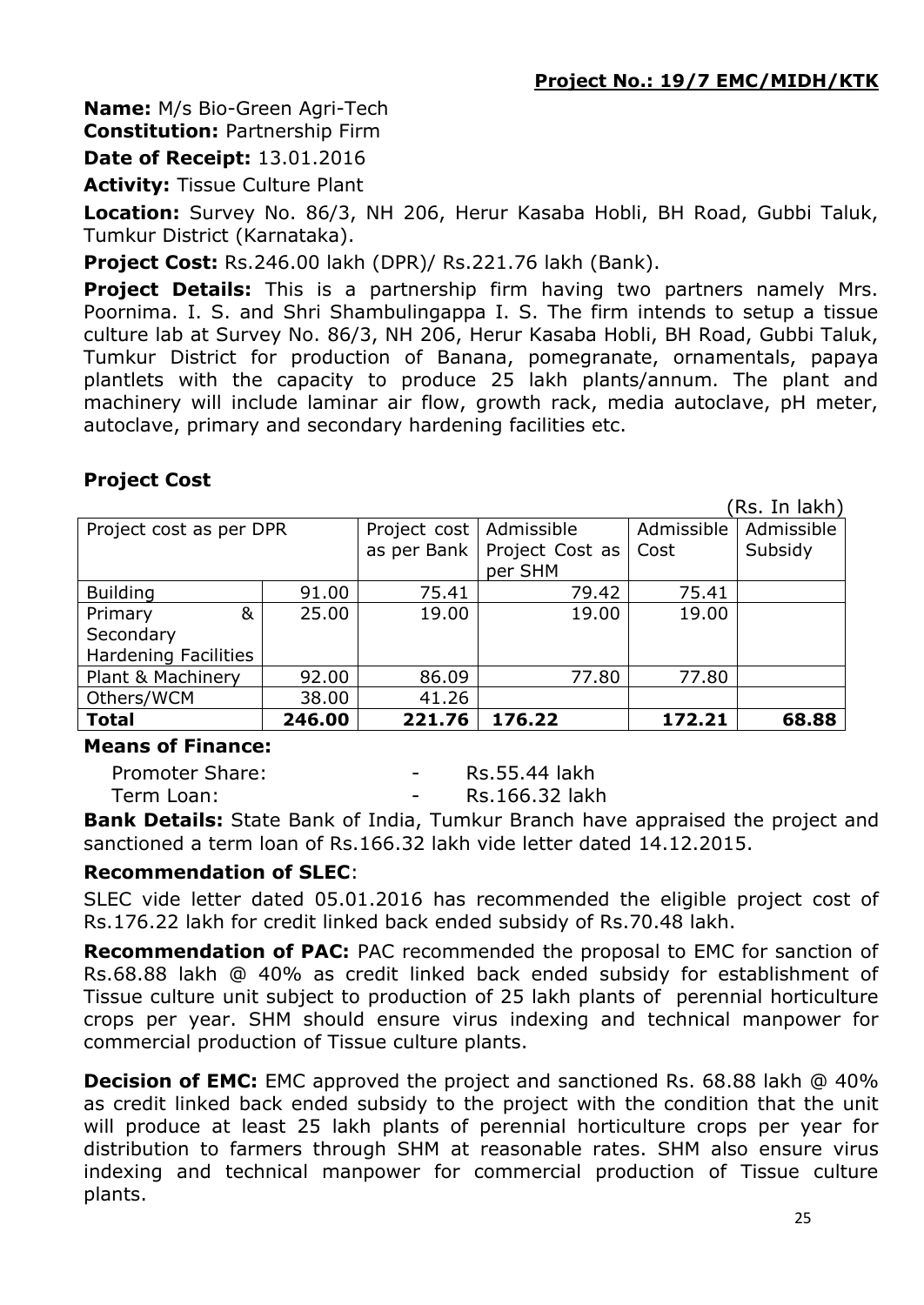**Name:** M/s SM Plant Production Pvt. Ltd.

**Constitution:** Private Limited Company (Registration No. U74900KA2015PTC084271)

**Date of Receipt:** 13.01.2016

**Activity:** Tissue Culture Plant

**Location:** Survey no. 138, Kodihalli village, Madure Hobli, Doddaballapur Taluk, Bangalore Rural District (Karnataka).

**Project Cost:** Rs.168.61 lakh

**Project Details:** This is a Private Limited Company promoted by Dr. Sukhada Mohandas and Shri Mohandas Iddya having experience in multiplication of banana plants in automated and temporary immersion bioreactors. The company proposes to setup a tissue culture lab at Survey no. 138, Kodihalli village, Madure Hobli, Doddaballapur Taluk, Bangalore Rural District for production of disease free tissue cultured plants of Banana and orchids with the installed capacity of 5 lakh plants/annum. The plant and machinery will include laminar air flow, growth rack, media autoclave, pH meter, autoclave, primary and secondary hardening facilities etc.

#### **Project Cost**

|                                |        |            |            | (Rs. in lakh) |
|--------------------------------|--------|------------|------------|---------------|
| Project cost as per DPR/Bank   |        | Admissible | Admissible | Adm.          |
|                                |        |            | Cost       | Sub.          |
|                                |        | per SHM    |            |               |
| Land development, compound     | 5.00   | 02.00      | 0.00       |               |
| land<br>wall,<br>scaping,      |        |            |            |               |
| miscellaneous                  |        |            |            |               |
| <b>Building</b>                | 36.58  | 36.58      | 36.58      |               |
| Laboratory equipment           | 65.72  | 65.72      | 59.22      |               |
| Furniture, fixtures and office | 14.40  | 09.86      | 00.00      |               |
| equipment                      |        |            |            |               |
| Water supply system            | 0.61   | 0.61       | 0.61       |               |
| Construction of overhead tank  | 0.30   | 0.30       | 0.30       |               |
| Electrical work                | 1.00   | 1.00       | 1.00       |               |
| Poly house, Net house and      | 20.00  | 19.76      | 19.76      |               |
| tunnels                        |        |            |            |               |
| Preliminary and pre-objective  | 10.00  | 00.00      | 00.00      |               |
| expenses                       |        |            |            |               |
| Contingency                    | 5.00   | 00.00      | 00.00      |               |
| Working capital                | 10.00  | 00.00      | 00.00      |               |
| Total                          | 168.61 | 135.83     | 117.47     | 46.98         |

#### **Means of Finance:**

Promoter Share:  $-$  Rs.48.61 lakh Term Loan: Term Loan: Term Loan: Rs.120.00 lakh

**Bank Details:** Corporation Bank, Kanaswadi Branch have appraised the project and sanctioned a term loan of Rs.120.00 lakh in favour of Dr. Sukhada Mohandas vide letter dated 11.09.2015.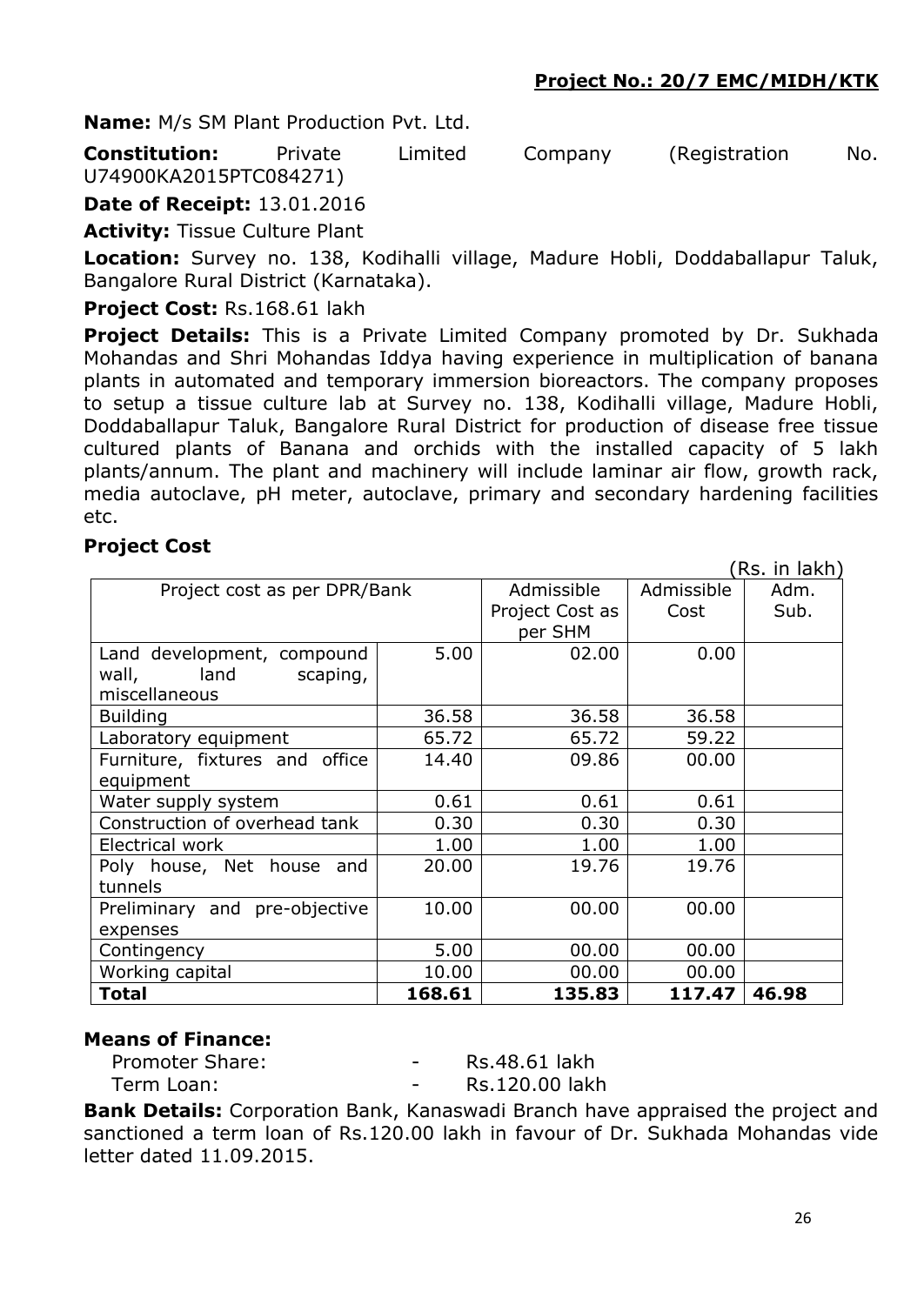**Recommendation of SLEC**: SLEC vide letter dated 05.01.2016 has recommended the eligible project cost of Rs.119.33 lakh for sanction of credit linked back ended subsidy of Rs.54.33 lakh.

**Recommendation of PAC:** PAC recommended the proposal to EMC for sanction of Rs.46.98 lakh @ 40% as credit linked back ended subsidy for establishment of Tissue culture unit subject to production of 25 lakh plants of perennial horticulture crops per year subject to condition that bank loan and land document are in the name of registered company. SHM should ensure virus indexing and technical manpower for commercial production of Tissue culture plants.

**Decision of EMC:** EMC approved the project and sanctioned Rs. 46.98 lakh @ 40% as credit linked back ended subsidy to the project with the condition that bank loan and land document are in the name of registered company and the unit will produce at least 25 lakh plants of perennial horticulture crops per year for distribution to farmers through SHM at reasonable rates. SHM also ensure virus indexing and technical manpower for commercial production of Tissue culture plants.

#### **Project No.: 21/7 EMC/MIDH/KTK**

**Name:** M/s I & B Seeds Private Ltd.

**Constitution:** Private Limited Company (Registration No. U01400KA2014PTC076516 dated 19.09.2014)

**Date of Receipt:** 11.01.2016

**Activity:** Construction for Cold Storage for hybrid vegetable seeds integrated with machinery for cleaning, grading & packing

**Location:** Noojibail Nursery Compound, 15/3A, Ganakallu, Srinivasapura Kengeri Road, Bengaluru – 560060.

**Project Cost:** Rs.125.20 lakh

**Project Details:** M/s Indus seed a proprietorship firm started its business for processing of seeds in 2011-12 and also availed NHM assistance for this venture. The promoters after gaining enough experience in the field have now floated a company in the name of M/s I & B Seeds Private Ltd. The company is also engaged in Research & Development, Production, Processing and Marketing of hybrid and open pollinated vegetable and flower seeds.

#### **Plant & Machinery:**

(Rs. in lakh)

|        |                                                          |            | ווחשו ווו וערו |
|--------|----------------------------------------------------------|------------|----------------|
| S. No. | Items                                                    | Amount     | Add.           |
|        |                                                          | considered | Subsidy        |
|        |                                                          | by SHM     |                |
| 1.     | Cold Storage, Seed Drying Room, Packing & Ante Room      | 43.65      |                |
| 2.     | <b>Steel Racks</b>                                       | 06.86      |                |
| 3.     | Hi-tech Seed Processing Equipment (Coating Machine       | 44.78      |                |
|        | 4.24, Vacuum Packing Machine 16.69, Lab Brushing         |            |                |
|        | Machine, Separator 23.84)                                |            |                |
| 3.     | Seed Quality Testing Equipment (Seed Grader 26.378,      | 29.90      |                |
|        | AC 1.484, BOD Incubator 1.740 & Electrical Fitting 0.30) |            |                |
|        | <b>Sub total</b>                                         | 125.20     | 62.59          |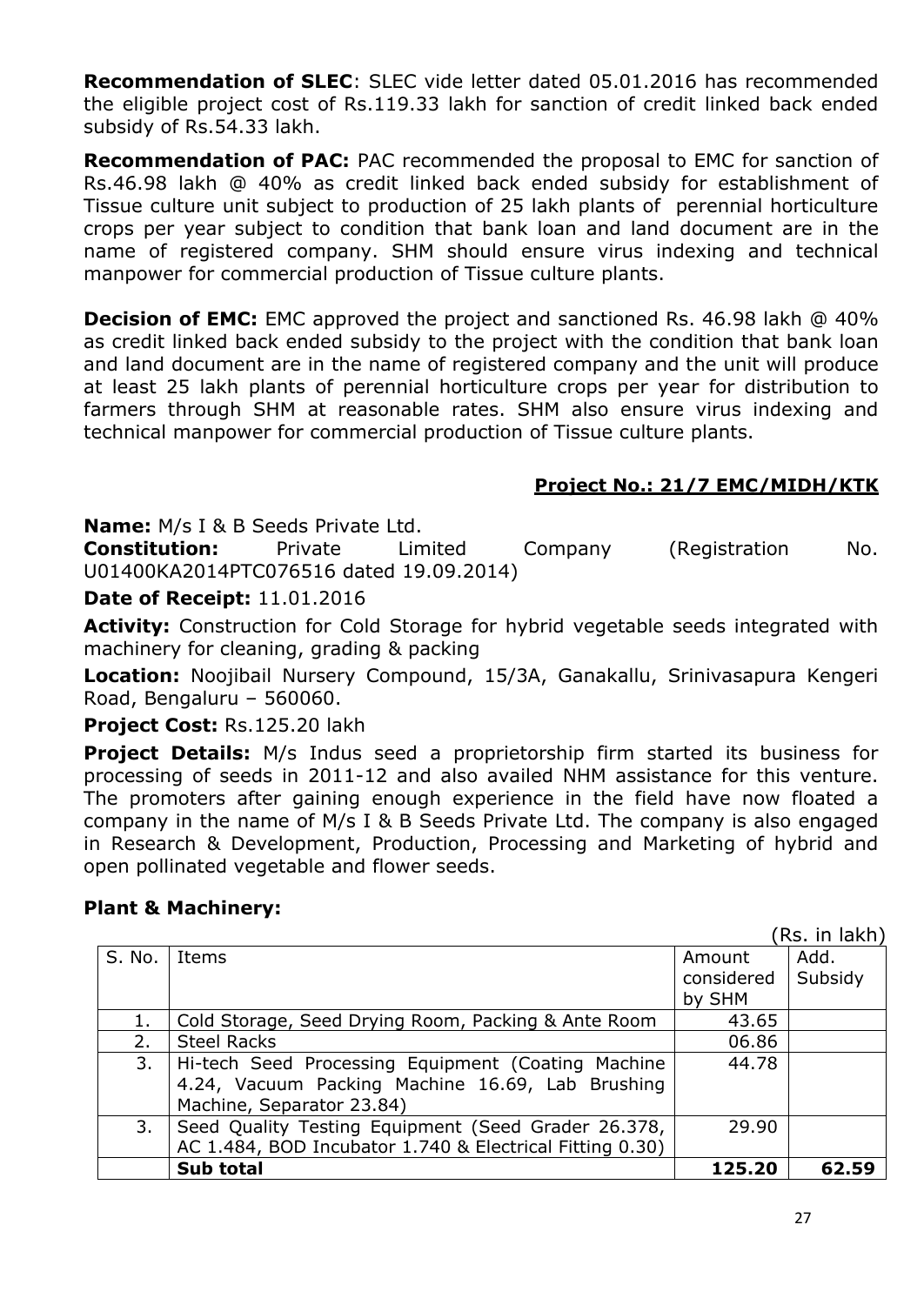## **Means of Finance:**

| Promoter Share: | -                        | Rs.25.20 lakh  |
|-----------------|--------------------------|----------------|
| Term Loan:      | $\overline{\phantom{0}}$ | Rs.100.00 lakh |

**Bank Details:** Karnataka Bank, K.G. Road, Bengaluru Branch have appraised the project and sanctioned a term loan of Rs.100.00 lakh vide letter dated 20.01.2015.

**Recommendation of SHM**: SHM has clarified that there is no repetition of infrastructure for which grant of subsidy is requested in the present proposal. SHM has recommended for sanction of Rs. 62.59 lakh as subsidy for approved components.

**Recommendation of PAC:** PAC recommended the proposal to EMC for sanction of Rs. 62.59 lakh @ 50% as credit linked back ended subsidy for establishment of Seed Infrastructure project**.** SHM should ensure that Infrastructure is used for processing of Horticultural seed for the purpose of planting material only. SHM will also ensure that the promoter's have not availed subsidy from any other source for the same project.

**Decision of EMC:** EMC approved the project and sanctioned Rs. 62.59 lakh @ 50% as credit linked back ended subsidy to the project for establishment of Seed Infrastructure Unit. SHM will ensure that Infrastructure is used for processing of Horticultural seed for the purpose of planting material only. SHM will also ensure that the promoter's have not availed subsidy from any other source for the same project.

#### **Project No.: 22/7 EMC/MIDH/KTK**

**Name:** APMC, Tiptur

**Date of Receipt:** 01.01.2016

**Activity:** Whole sale market for Fruits, Vegetables and Flowers

**Location:** Halepalya Road, Tiptur, Tumkur District

**Project Cost:** Rs.800.00 lakh

**Project Details:** APMC, Tiptur is established under the Karnataka Agricultural Produce Marketing (Regulation and Development) Act 1966 Rules 1968. APMC, Tiptur has already established 2 sub markets at Konehalli & Karadalu in Tiptur. Now APMC Tiptur has proposed to setup a whole sale market for fruits and vegetables at Halepalya Road, Tiptur, Tumkur District.

The key facilities will include covered auction platforms for vegetable auction hall, vending stalls, ripening chambers, Shops and storage godowns, electronic weighing facilities, electronic display systems etc. The market fee is not collected from the sellers, only 1% user charges is collected from buyers as per the provisions under APMC Act. 2 acres of land has been provided by the Government of Karnataka in Halepalya Road near Bus stand in Tiptur, Tumkur district during 2015 for establishment of this market.

As per the financial closure worked out by the CA, an amount of Rs. 600 lakh will be contributed by APMC, Tiptur out of its own resources and internal accruals.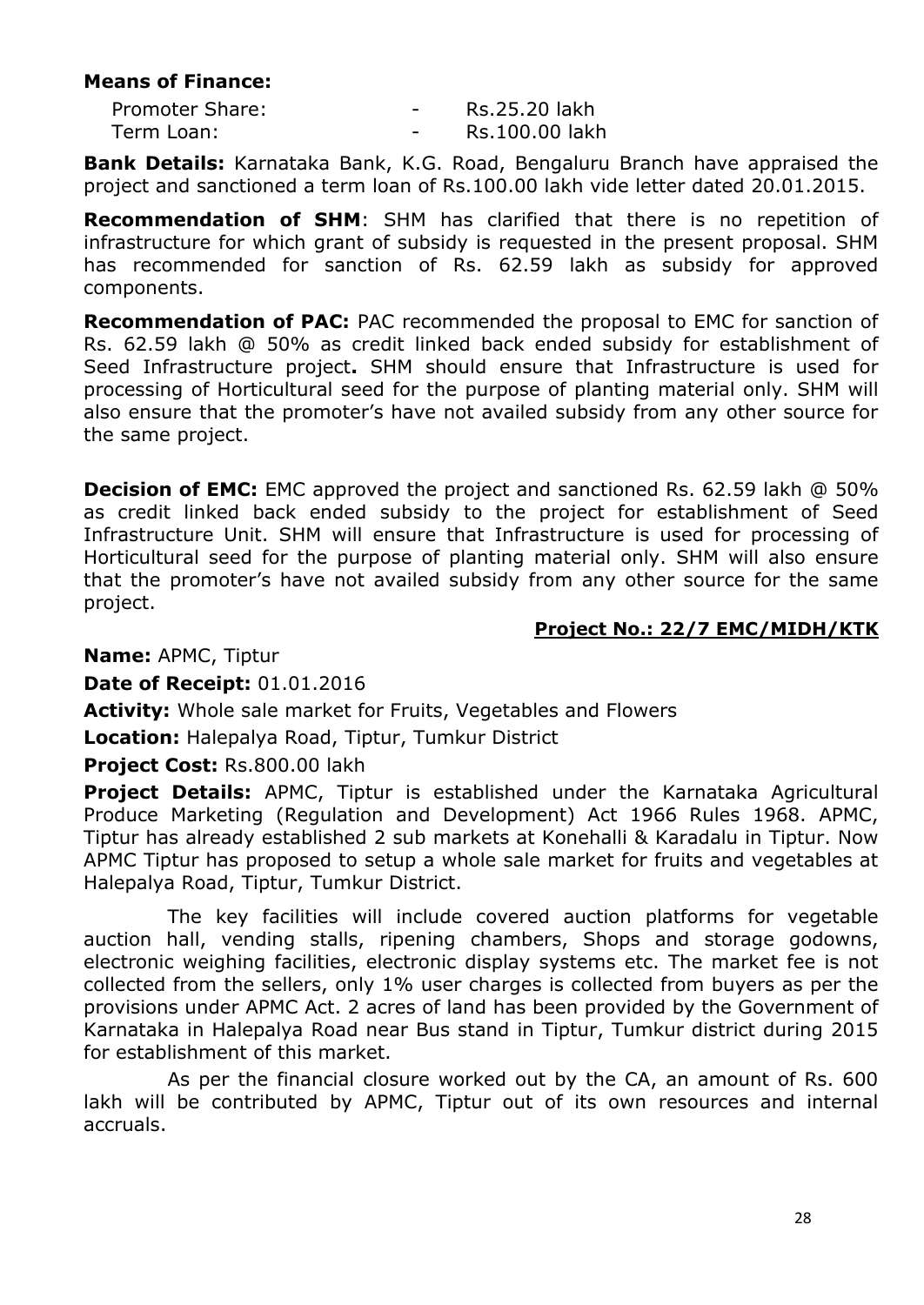# **Project Cost**

| S. No.           | Items                                                                                | Cost as per<br><b>DPR</b> |
|------------------|--------------------------------------------------------------------------------------|---------------------------|
| 1.               | Improvement of internal road in market yard                                          | 86.00                     |
| 2.               | Ripening Chambers 4 MT each (4 No.)                                                  | 40.00                     |
| $\overline{3}$ . | Construction of 3 Nos. Electronic Covered Auction Platforms                          | 75.00                     |
| $\overline{4}$ . | Construction of 34 Nos. open Auction type Vegetable vending<br>stalls, Shops 4m x 3M | 50.00                     |
| 5.               | Construction of 50 Nos. Vegetable vending stalls and shops<br>3Mx3M                  | 50.00                     |
| 6.               | Construction of 24 Nos. Sundry Shops road side 4.25Mx4.75M                           | 100.00                    |
| 7.               | Construction of 24 Nos. Shops in $1st$ Floor (road side)                             | 100.00                    |
|                  | 4.25Mx4.75M                                                                          |                           |
| 8.               | Construction of Cold Storage (500 MT)                                                | 60.00                     |
| $\overline{9}$ . | Pack House, Grading, Sorting and Washing Facility                                    | 20.00                     |
| 10.              | <b>Toilet Blocks</b>                                                                 | 18.00                     |
| 11.              | Canteen Block                                                                        | 15.00                     |
| 12.              | <b>Farmer Guest House</b>                                                            | 11.00                     |
| 13.              | <b>Electrification Work</b>                                                          | 70.00                     |
| 14.              | Bore well & Water Supply                                                             | 15.00                     |
| 15.              | Construction of drains and deck slab foot path kerbs etc.                            | 60.00                     |
| 16.              | Vermi pits & Waste Management                                                        | 10.00                     |
| 17.              | Construction of Compound Wall, Gates and Arch                                        | 20.00*                    |
|                  | <b>TOTAL</b>                                                                         | 800.00                    |
|                  | Eligible Cost                                                                        | 719.56 as                 |
|                  |                                                                                      | per SHM                   |

|                                   |                 |                               | (Rs. in lakh) |
|-----------------------------------|-----------------|-------------------------------|---------------|
| <b>Particulars</b>                | Cost as per DPR | <b>Eligible PC as per SHM</b> | Adm. Sub.     |
| <b>Building &amp; Civil Works</b> | 780.00          | 699.56                        | 174.89        |
| Machinery and equipments          | 10.00           | 10.00                         | 2.50          |
| <b>MFA</b>                        | 5.00            |                               |               |
| Furniture and Fixture             | 5.00            |                               |               |
| <b>Total</b>                      | 800.00          | 719.56                        | 177.39        |

**Recommendation of SLEC**: SLEC vide letter dated 10.12.2015 has recommended the project for sanction of Rs.177.39 lakh @25% of Project Cost.

**Recommendation of PAC:** Committee observed that as per CA appraisal, contribution of APMC is Rs. 600.00 lakh and NHM subsidy is projected as Rs. 179.39 Lakh. Subsidy for the Activity of whole sale market under MIDH is back ended and will be receivable only after completion of the project. The project, therefore, does not have a proper financial closure. Before recommendation, SHM to ensure and submit supporting documents that APMC shall be able to invest the total project cost from its own resources with or without any credit from Banks.

**Decision of EMC:** The project was discussed by PAC of MIDH in its meeting held on 08.09.2016 and sought clarification regarding proper financial closure for establishing wholesale market for fruits and vegetable by APMC, Tiptur. SHM, Karnataka vide letter dated 07.10.2016 have clarified that APMC will meet the entire project cost from its own funds. The APMC has enclosed its audited balance sheet of 2015 – 16 indicating funds available for this project at Rs. 15.79 crore.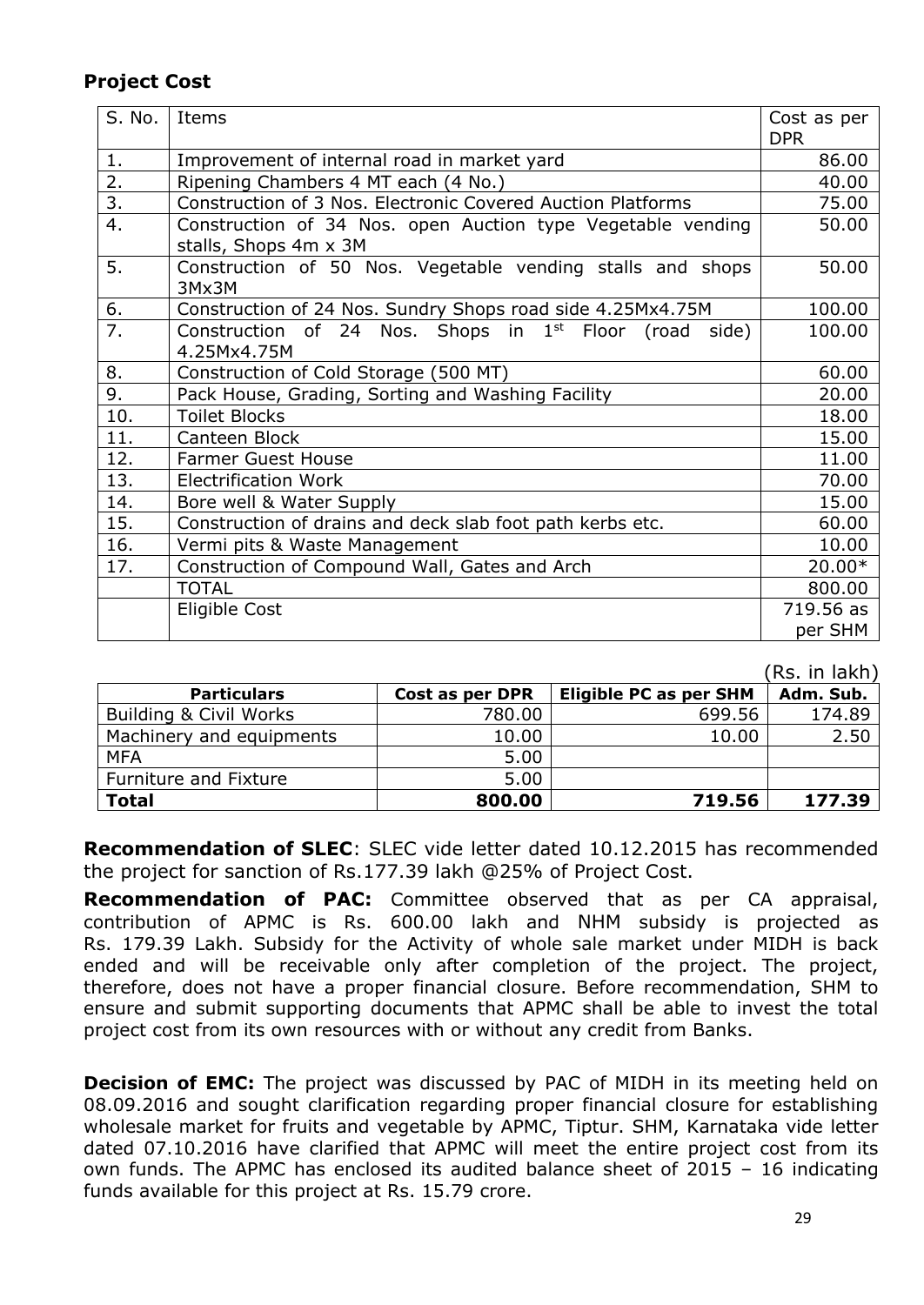EMC approved the project and sanctioned Rs. 177.39 lakh @ 25% as assistance to the project for establishment of Wholesale Market for Fruits and Vegetables by APMC, Tiptur. SHM will ensure that the promoter's have not availed subsidy from any other source for the same project.

#### **Project No.: 23/7 EMC/MIDH/MP**

## **Name of State: Madhya Pradesh**

**Name:** M/s Pandey Tissue Culture Lab.

**Constitution:** Proprietorship Firm

**Date of Receipt:** 07.09.2015

**Activity:** Tissue Culture Lab.

**Location:** Sy. No.8/5, P.C. No.21, Settlement No.45, Village Ghatwa, Tehsil Thikri, District Barwani (MP)

**Project Cost:** Rs.328.64 lakh

**Project Details:** the clarifications regarding Bank sanction and land documents have been received. This is a proprietorship firm of Smt. Sadhna Pandey, who intends to setup a tissue culture lab at Barwani District for production of disease free plants for Banana, Ginger with the capacity of 25 lakh plants/year. The plant and machinery will include laminar air flow, positive pressure module, air shower, logic control, autoclave, green house facility (10000 Sq. ft.), Shade net house (80, 000 sq. ft), stereo microscope, glass beaker etc.

#### **Project Cost:**

(Rs. in lakh)

| Project cost as per DPR/Bank |        | Admissible<br>Project | Admissible                  | Admissible |
|------------------------------|--------|-----------------------|-----------------------------|------------|
|                              |        | Cost as per SHM       | <b>Project Cost</b>         | Subsidy    |
| <b>Building</b>              | 136.79 |                       | 133.79                      |            |
| Plant & Machinery            | 165.07 | 250.00                | 165.07                      |            |
| Furniture & Fixture          | 26.78  |                       |                             |            |
| <b>Total</b>                 | 328.64 | 250.00                | <b>Limited to</b><br>250.00 | 100.00     |

#### **Means of Finance:**

| <b>Promoter Share:</b> | Rs.128.64 lakh |
|------------------------|----------------|
| Term Loan:             | Rs.200.00 lakh |

**Bank Details:** Bank of India, Betul Branch has appraised the project and sanctioned a term loan of Rs.200.00 lakh vide letter dated 22.12.2015.

**Recommendation of SLEC**: SLEC vide letter dated 03.09.2015 has recommended the project for sanction of Rs.100.00 lakh.

**Recommendation of PAC:** PAC recommended the proposal to EMC for sanction of Rs. 100.00 lakh @ 40% as credit linked back ended subsidy for establishment of Tissue culture unit subject to production of 25 lakh plants of perennial horticulture crops per year. SHM should ensure virus indexing and technical manpower for commercial production of Tissue culture plants.

**Decision of EMC:** EMC approved the project and sanctioned Rs. 100.00 lakh @ 40% as credit linked back ended subsidy to the project with the condition that the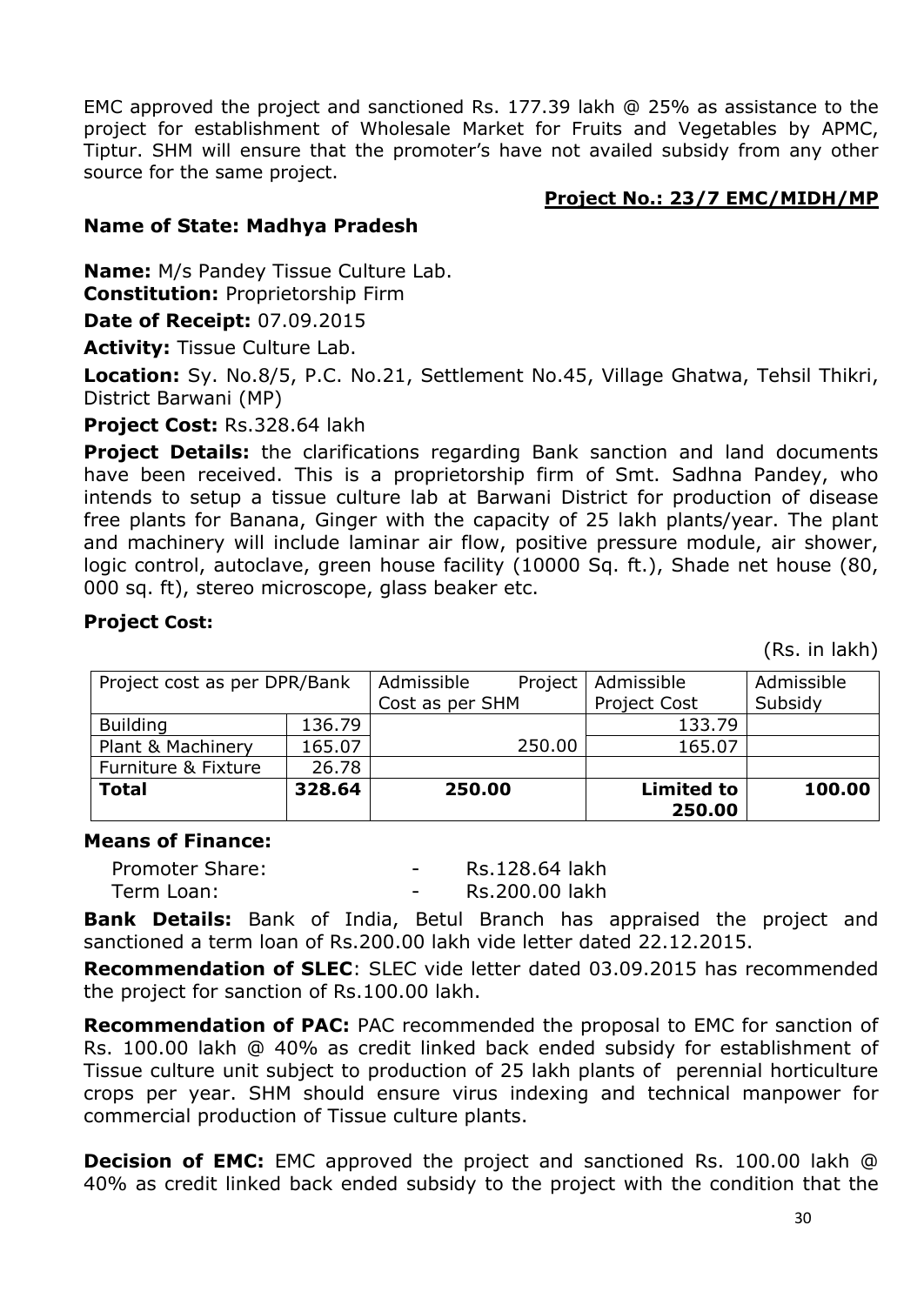unit will produce at least 25 lakh plants of perennial horticulture crops per year for distribution to farmers through SHM at reasonable rates. SHM will ensure virus indexing and technical manpower for commercial production of Tissue culture plants.

#### **Project No.: 24/7 EMC/MIDH/MP**

**Name:** M/s Shri Mukund Biotech

**Constitution:** Proprietorship Firm

**Date of Receipt:** 15.03.2016

**Activity:** Tissue Culture Lab

**Location:** KH No.186/2, PH No.43, Village Majitha, Panchayat Lami, Tehsil Shahpura, District Jabalpur (MP).

**Project Cost:** Rs.307.03 lakh (Bank).

**Project Details:** This is a proprietorship firm of Shri Deepankar Agrawal, who intends to setup a tissue culture lab at Jabalpur District for production of disease free plants for Banana, pomegranate etc. with the capacity of 25 lakh plants/annum. The plant and machinery will include laminar air flow, air curtain, autoclave, green house facility (1000 Sq. ft.), Shade net house (4000 sq. ft.) etc.

#### **Project Cost**

|                            |            |              |            | (Rs. in lakh) |
|----------------------------|------------|--------------|------------|---------------|
| Project cost as per Bank   | Admissible | Admissible   | Admissible |               |
|                            |            | Project Cost | Cost       | Subsidy       |
|                            |            | as per SHM   |            |               |
| <b>Building</b>            | 139.50     |              | 115.90     |               |
| Machine & Equipment        | 104.00     |              | 101.71     |               |
| Computer system            | 2.00       | 250.00       |            |               |
| Air conditioner            | 5.11       |              |            |               |
| Generator set              | 6.00       |              | 6.00       |               |
| Furniture & fixtures       | 7.00       |              |            |               |
| Interest during moratorium | 20.92      |              |            |               |
| Working capital margin     | 22.50      |              |            |               |
| <b>Total</b>               | 307.03     | 250.00       | 223.61     | 89.44         |

#### **Means of Finance:**

Promoter Share: The Contract Contract Promoter Share: Term Loan: Term Loan: Term Loan:

**Bank Details:** Union Bank of India, Madan Mahal Branch, Jabalpur have appraised the project and sanctioned a term loan of Rs.197.70 lakh vide letter dated 10.09.2015.

**Recommendation of SLEC**: SLEC vide letter dated 08.03.2016 has recommended the project for sanction of Rs.100.00 lakh.

**Recommendation of PAC:** PAC recommended the proposal to EMC for sanction of Rs. 89.44 lakh @ 40% as credit linked back ended subsidy for establishment of Tissue culture unit subject to production of 25 lakh plants of perennial horticulture crops per year. SHM should ensure virus indexing and technical manpower for commercial production of Tissue culture plants.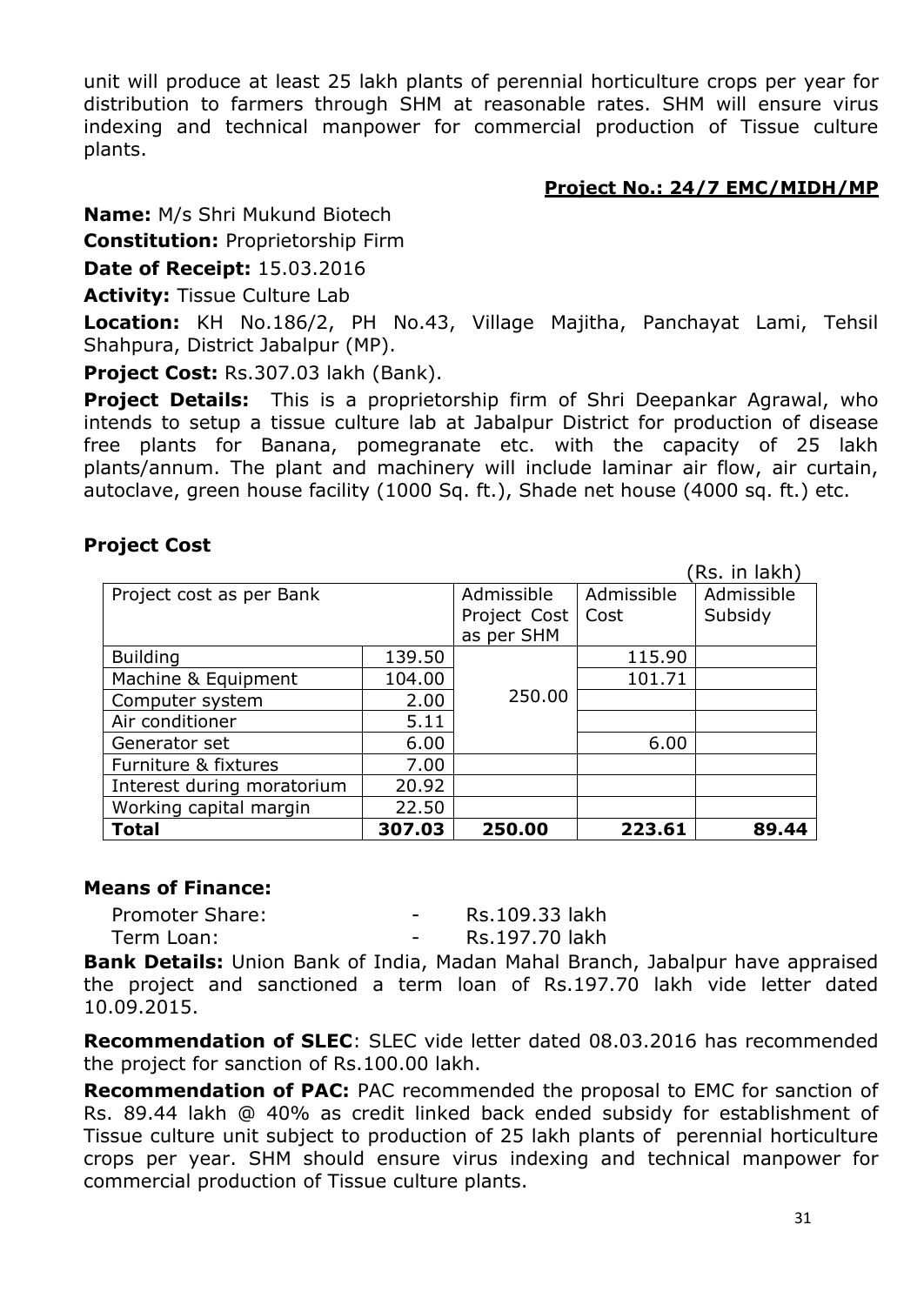**Decision of EMC:** EMC approved the project and sanctioned Rs. 89.44 lakh @ 40% as credit linked back ended subsidy to the project with the condition that the unit will produce at least 25 lakh plants of perennial horticulture crops per year for distribution to farmers through SHM at reasonable rates. SHM will ensure virus indexing and technical manpower for commercial production of Tissue culture plants.

## **Project No.: 25/7 EMC/MIDH/MP**

**Name:** M/s Maa Laxami Agritech

**Constitution:** Proprietorship Firm

**Date of Receipt:** 03.02.2016

**Activity:** Seed Processing Infrastructure

**Location:** KH. No. 197/1/2, Village Navada, Tehsil Mhow, District Indore.

**Project Cost:** Rs.221.40 lakh

**Project Details:** This is a proprietorship firm of Smt. Pushpa Thakur, who proposes to setup a seed infrastructure unit for handling, producing, sorting, grading, cleaning, packing tomato, okra, brinjal, chilli, coriander, spinach seeds at a total cost of Rs. 221.40 lakh at KH. No. 197/1/2, Village Navada, Tehsil Mhow, District Indore. The project will encourage farmers to diversify into high value crops to increase farmer's income. The machineries will include seed grader & separator, weigh machine etc.

## **Project Cost**

(Rs. in lakh)

| Project cost as per DPR/Bank |        | As per SHM | Admissible<br>cost | Admissible<br>Subsidy |
|------------------------------|--------|------------|--------------------|-----------------------|
|                              |        |            |                    |                       |
| Site Development & Other     | 2.61   |            |                    |                       |
| <b>Building</b>              | 119.62 | 200.00     | 106.22             |                       |
| Plant & Machinery            | 87.50  |            | 87.50              |                       |
| Pre-operative expenses       | 10.17  |            |                    |                       |
| Margin for working capital   | 1.50   |            |                    |                       |
| <b>Total</b>                 | 221.40 | 200.00     | 193.72             | 96.86                 |

#### **Means of Finance:**

| Promoter Share: | Rs.76.40 lakh  |
|-----------------|----------------|
| Term Loan:      | Rs.145.00 lakh |

**Bank Details:** Union Bank of India, Vishnupuri Branch, Indore have appraised the project and sanctioned a term loan of Rs.145.00 lakh vide letter dated 30.06.2015.

**Recommendation of SLEC**: SLEC vide letter dated 02.02.2016 has recommended eligible project cost of Rs.200.00 lakh for sanction of Rs.100.00 lakh as credit linked back ended subsidy.

**Recommendation of PAC:** PAC recommended the proposal to EMC for sanction of Rs. 96.86 lakh @ 50% as credit linked back ended subsidy for establishment of Seed Infrastructure project**.** SHM should ensure that Infrastructure is used for processing of Horticultural seed for the purpose of planting material only. SHM will also ensure that the promoter's have not availed subsidy from any other source for the same project.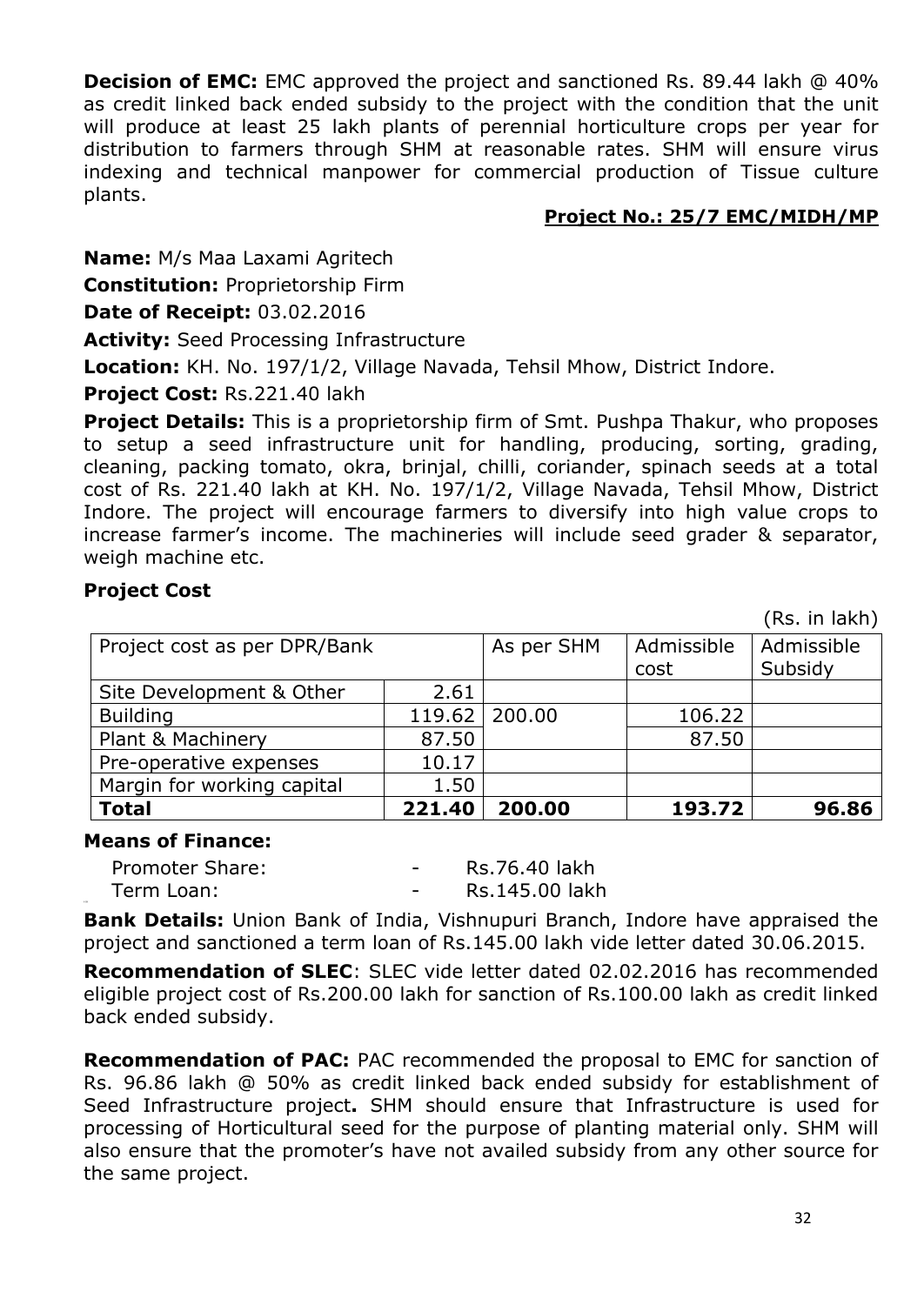**Decision of EMC:** EMC approved the project and sanctioned Rs. 96.86 lakh @ 50% as credit linked back ended subsidy to the project for establishment of Seed Infrastructure project**.** SHM should ensure that Infrastructure is used for processing of Horticultural seed for the purpose of planting material only. SHM will also ensure that the promoter's have not availed subsidy from any other source for the same project.

## **Project No.: 26/7 EMC/MIDH/MP**

**Name:** M/s Bagulya Sortex

**Constitution:** Proprietorship Firm

**Date of Receipt:** 03.02.2016

**Activity:** Seed Infrastructure Project (Capacity 7200 MT)

**Location:** Sy. No.480/2, Village Maroof, Ashoknagar Guna Road, Ashoknagar District (MP)

#### **Project Cost:** Rs.300.00 lakh

**Project Details:** This is a proprietorship firm of Shri Ambuj Jain, who proposes to setup a seed infrastructure unit for seeds handling, producing, sorting, grading, cleaning, packing etc. for coriander at a total cost of Rs.300.00 lakh at Sy. No.480/2, Village Maroof, Ashoknagar Guna Road, Ashoknagar District. The machineries will include seed grader & separator, air compressor, optical sorter etc.

# **Project Cost**

|                         |            |                 |              | (Rs. in lakh) |
|-------------------------|------------|-----------------|--------------|---------------|
| Project cost as per DPR | Admissible | Admissible      | Adm. Sub.    |               |
|                         |            | Project Cost as | Project Cost |               |
|                         |            | per SHM         | as per NHM   |               |
| <b>Building</b>         | 11.93      |                 | 11.43        |               |
| Plant and Machinery     | 245.29     | 200.00          | 218.14       |               |
| Deferred Interest &     | 9.45       |                 |              |               |
| Misc. Charge            |            |                 |              |               |
| <b>Working Capital</b>  | 33.33      |                 |              |               |
| <b>Total</b>            | 300.00     | 200.00          | 200.00*      | 100.00        |

\*Maximum admissible as per MIDH norms

#### **Means of Finance:**

| Rs.175.00 lakh<br>Term Loan: | Promoter Share: |  |  | Rs.75.00 lakh |
|------------------------------|-----------------|--|--|---------------|
|                              |                 |  |  |               |

**Bank Details:** State Bank of India, Ashoknagar Branch have appraised the project and sanctioned a term loan of Rs.175.00 lakh vide letter dated 23.12.2015.

**Recommendation of SLEC**: SLEC vide letter dated 02.02.2016 has recommended the project for sanction of Rs.100.00 lakh.

**Recommendation of PAC:** PAC recommended the proposal to EMC for sanction of Rs. 100.00 lakh @ 50% as credit linked back ended subsidy for establishment of Seed Infrastructure project**.** SHM should ensure that Infrastructure is used for processing of Horticultural seed for the purpose of planting material only. SHM will also ensure that the promoter's have not availed subsidy from any other source for the same project.

**Decision of EMC:** EMC approved the project and sanctioned Rs. 100.00 lakh @ 50% as credit linked back ended subsidy to the project for establishment of Seed Infrastructure project**.** SHM should ensure that Infrastructure is used for processing of Horticultural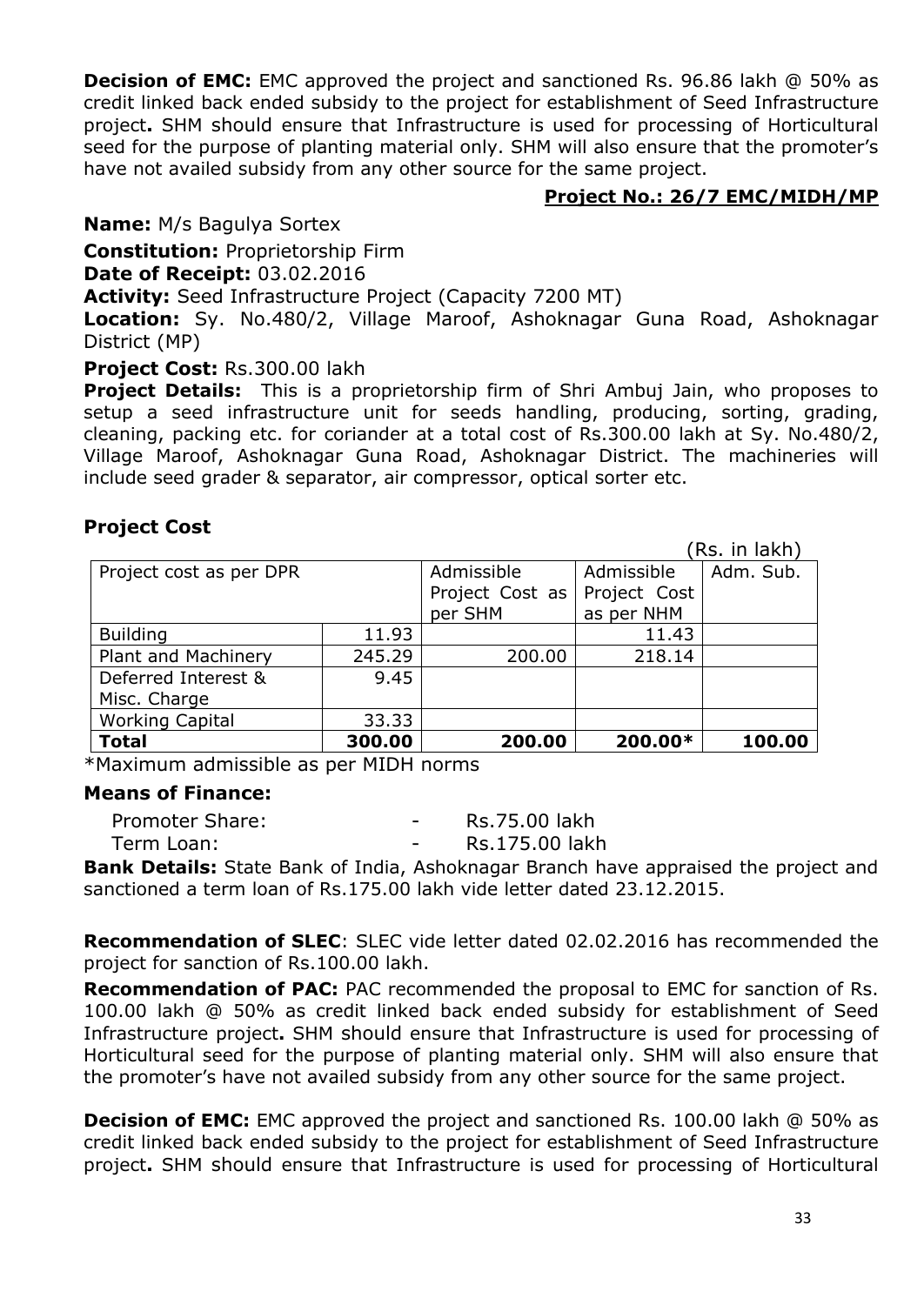seed for the purpose of planting material only. SHM will also ensure that the promoter's have not availed subsidy from any other source for the same project.

## **Project No.: 27/7 EMC/MIDH/MHA**

## **Name of State - Maharashtra**

**Name:** Krishi Vigyan Kendra

**Date of Receipt:** 25.04.2016

**Activity:** Tissue Culture Unit

**Location:** Krishi Vigyan Kendra, Gat. No. 88, Village Malegaon, Taluka Baramati, District Pune (Maharashtra)

**Project Cost:** Rs.131.18 lakh (DPR including W.C.)

**Project Details:** Krishi Vigyan Kendra, Baramati intend to set up a Tissue Culture unit for production of 20 lakh disease free plants/year of banana, pineapple, strawberry etc. The plant and machinery will include laminar air flow, autoclave, pH meter, conductivity meter, primary and secondary hardening facilities etc.

# **Project Cost**

|                                   |        |                 |            | (Rs. In lakh) |
|-----------------------------------|--------|-----------------|------------|---------------|
| Project cost as per DPR           |        | Admissible      | Admissible | Admissible    |
|                                   |        | Project Cost as | Project    | Subsidy       |
|                                   |        | per SHM         | Cost       |               |
| Land & development                | 8.00   |                 |            |               |
| Building (3600 Sq. Ft.)           | 43.20  | 43.20           | 43.20      |               |
| Machinery & equipment             | 42.01  | 42.01           | 42.01      |               |
| Poly house and shed               | 20.00  | 20.00           | 20.00      |               |
| Electrical installation & DG set  | 8.00   | 8.00            | 8.00       |               |
| Furniture and fixture             | 5.00   | 5.00            | 5.00       |               |
| Computers, printers, scanners etc | 1.65   | 1.65            |            |               |
| Working capital                   | 3.32   |                 |            |               |
| <b>Total</b>                      | 131.18 | 119.86          | 118.21     | 118.21        |

#### **Means of Finance:**

Promoter Share: The Contract Contract Promoter Share: Receivable subsidy from NHM: - Rs.118.21 lakh

**Recommendation of SLEC**: SLEC vide letter dated 31.03.2016 has recommended the project for sanction of Rs.119.86 lakh.

**Recommendation of PAC**: PAC considered the proposal and subject to the condition that SHM needs to ascertain commercial viability of the project and KVK capability in terms of technical manpower, marketing infrastructure, business model for sustaining operations and maintenance without further subsidy.

SHM, Maharashtra has provided the information that KVK, Baramati has adequate technical manpower and plan to use the proposed tissue culture lab for production of planting material for banana and pomegranate on commercial lines as per MIDH guidelines. The project will maintain a revolving fund which will be used for its day to day functioning. KVK has drawn a detailed business plan for production of Tissue Culture for banana and pomegranate. During Ist year on capacity utilization of 80% the unit is expected to produce 15 lakh plants of banana and 6 lakh plants of pomegranate and project is expected to be profitable during Ist year itself at 80% capacity utilization.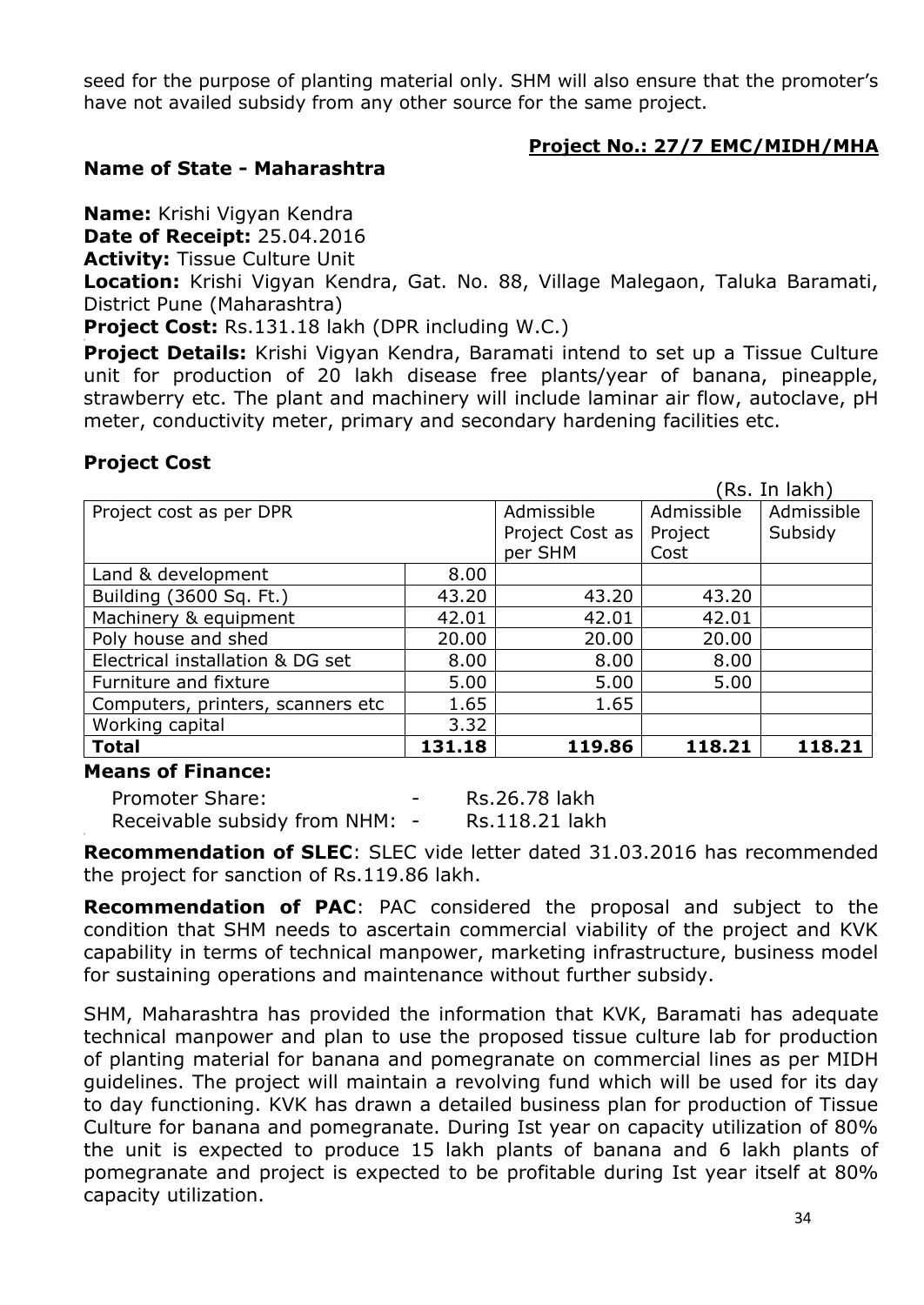PAC in view of the above, recommended the proposal to EMC for sanction of Rs. 118.21 lakh as assistance for establishment of Tissue culture unit subject to production of 25 lakh plants of perennial horticulture crops per year. SHM should ensure virus indexing and technical manpower for commercial production of Tissue culture plants.

**Decision of EMC:** EMC approved the project and sanctioned Rs. 118.21 lakh as assistance to the project with the condition that the unit will produce at least 25 lakh plants of perennial horticulture crops per year for distribution to farmers through SHM at reasonable rates. SHM should also ensure virus indexing and technical manpower for commercial production of Tissue culture plants.

# **Project No.: 28/7 EMC/MIDH/MHA**

**Name of Project:** Establishment of Centre of Excellence for flowers at NIPHT, Talegoan, Dabhade under Indo-Dutch work Plan

**Date of Receipt:** 28.06.2016

**Location:** NIPHT, Talegoan, Dabhade District- Pune (Maharashtra)

**Project Details:** EMC in its meeting held on 13.01.2015 sanctioned the project with proposed cost of Rs.947.30 lakh involving MIDH assistance of Rs.599.21 lakh, NIPHT of contribution Rs.170.04 lakh and farmer's contribution of Rs.24.75 lakh.

#### **Project Cost:**

(Rs. in lakh)

| <b>Components</b> | <b>Proposed</b> | <b>Granted</b> | <b>NIPHT</b>        | <b>Farmers</b>      |
|-------------------|-----------------|----------------|---------------------|---------------------|
|                   |                 |                | <b>Contribution</b> | <b>Contribution</b> |
| Infrastructure    | 341.73          | 341.73         | 0.00                | 0.00                |
| Development       |                 |                |                     |                     |
| Operational cost  | 174.09          | 154.89         | 14.40               | 0.00                |
| Manpower cost     | 155.64          | 0.0            | 155.64              | 0.00                |
| <b>HRD Cost</b>   | 248.25          | 75.00          | 0.00                | 24.75               |
| Misc. Cost 4%     | 27.59           | 27.59          | 0.00                | 0.00                |
| <b>Total</b>      | 947.30          | 599.21         | 170.00              | 24.75               |

SHM was to float global tenders for the project with help of PUM experts. State has completed the bidding process and the tender cost quoted by lowest bidder in the tender was higher than sanction cost.

| Original cost of project                |                   | Rs.947.30 lakh  |
|-----------------------------------------|-------------------|-----------------|
| Revised cost of Project after tendering | $\sim 10^{-11}$   | Rs.1218.97 lakh |
| MIDH Assistance sanctioned initially    | <b>Contract</b>   | Rs.599.21 lakh  |
| Revised assistance sought as per MIDH   | $\Delta \sim 100$ | Rs.1000.00 lakh |
| Original NIPHT Contribution             | diam.             | Rs.170.04 lakh  |
| <b>Revised NIPHT Contribution</b>       | $\mathcal{L}$     | Rs.194.22 lakh  |
| <b>Farmers Contribution</b>             | $\mathcal{L}$     | Rs.24.75 lakh   |

**Recommendation of PAC:** PAC accepted the increased cost of Rs. 1218.97 lakh as per lowest tender and recommended the proposal to EMC for sanction of Rs. 1000.00 lakh as per MIDH for establishment of Centre of Excellence for Flowers under Indo – Dutch work Plan and balance amount for completion of the project to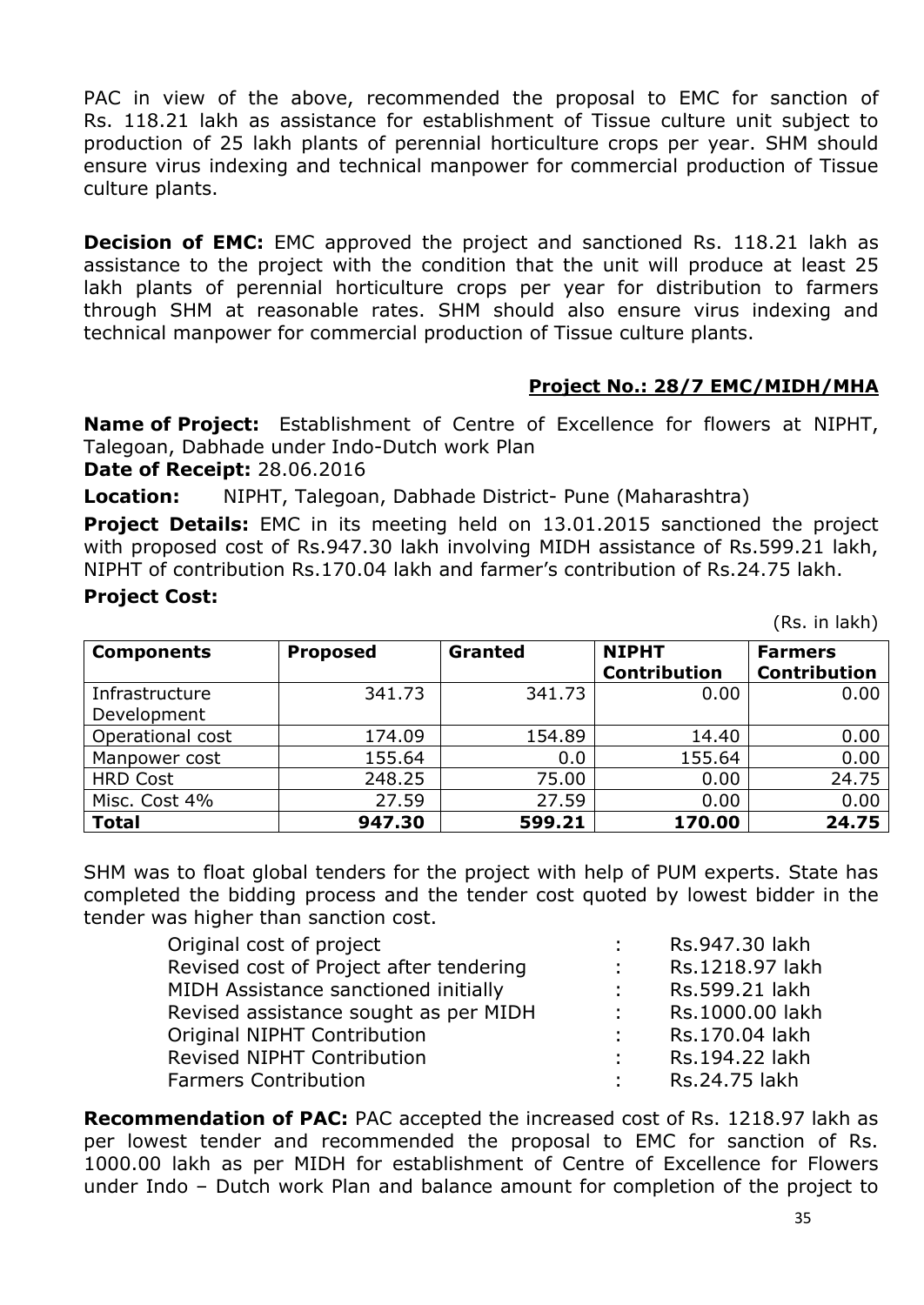be borne by State Government. The amount of Rs.1000.00 lakh to be shared between and state centre as per prevailing sharing pattern with following details:

| , ויטור ווויטרו               |                           |                            |                        |                            |                           |                            |  |
|-------------------------------|---------------------------|----------------------------|------------------------|----------------------------|---------------------------|----------------------------|--|
|                               | <b>Total project cost</b> |                            | <b>MIDH Assistance</b> |                            | <b>NIPHT Contribution</b> |                            |  |
| <b>Details of Items</b>       | <b>Sanctioned</b>         | <b>Revised</b><br>proposal | sanctioned             | <b>Revised</b><br>proposal | sanctioned                | <b>Revised</b><br>proposal |  |
| Infrastructure<br>Development | 341.73                    | 566.61                     | 341.73                 | 566.61                     | 0.00                      | 0.00                       |  |
| Operational cost              | 174.09                    | 163.69                     | 154.89                 | 163.69                     | 14.40                     | 0.0                        |  |
| Manpower                      | 155.64                    | 170.04                     | 0.0                    | 0.00                       | 155.64                    | 170.04                     |  |
| <b>HRD</b>                    | 248.25                    | 271.75                     | 75.00                  | 222.82                     | 0.00                      | 24.18                      |  |
| Misc. Cost 4 %                | 27.59                     | 46.88                      | 27.59                  | 46.88                      | 0.00                      | 0.00                       |  |
| <b>Total</b>                  | 947.30                    | 1218.97                    | 599.21                 | 1000.00                    | 170.04                    | 194.22                     |  |

**Decision of EMC:** Based on the recommendation of PAC of MIDH, EMC may consider the proposal and recommended to EC for sanction of additional grant of Rs. 400.79 lakh meeting the grant of Rs. 1000.00 lakh to the project. SHM should follow codal formalities, global tenders and technical advice of PUM experts for implementation of the project. The ceiling of grant from MIDH for establishment of the centre may be restricted to Rs. 1000.00 lakh as per MIDH guidelines and balance amount for completion of the project to be borne by State Government.

#### **Project No.: 29/7 EMC/MIDH/ODS**

(Rs. in lakh)

## **Name of State: Odisha**

**Name:** M/S Utkal Biotech & Research Centre

**Constitution:** Partnership Firm

**Date of Receipt:** 30.12.2015

**Activity: Tissue Culture Laboratory** 

**Location:** Plot No.3/240 of Khata No.61/47, At Nunighara, Post Lathi, Tehsil Kukudakhandi, District Ganjam (Orissa).

# **Project Cost:** Rs.112.74 lakh

**Project Details:** This is a partnership firm having three partners namely Smt. Kamini Devi, Shri Sudhansu Kumar Rath and Smt. Swanandi Rath. The firm has proposed to setup a Tissue Culture Laboratory at Plot No.3/240 of Khata No.61/47, At Nunighara, Post Lathi, Tehsil Kukudakhandi, District Ganjam (Orissa) for production of 15 lakh plants/annum of Banana, ornamental, sugarcane, medicinal & other plants. The plant and machinery will include laminar air flow, air cleaner, growth racks, overhead stirrer, lux meter, positive pressure module etc.

#### **Project Cost**

(Rs. In lakh)

|                              |   |       |                     |               |         |       | .     |
|------------------------------|---|-------|---------------------|---------------|---------|-------|-------|
| Project cost as per DPR/Bank |   |       |                     | Admissible    | Project | Cost  | Adm.  |
|                              |   |       |                     |               |         |       | Sub.  |
| Building cost                |   |       | 60.00               | Building cost |         | 60.00 |       |
| Plant and Machinery          |   | 45.00 | Plant and Machinery |               | 37.68   |       |       |
| Preliminary                  | & | Pre-  | 2.27                |               |         |       |       |
| operative Expenses           |   |       |                     |               |         |       |       |
| Margin Money for WC          |   |       | 5.47                |               |         |       |       |
| <b>Total</b>                 |   |       | 112.74              | <b>Total</b>  |         | 97.68 | 39.07 |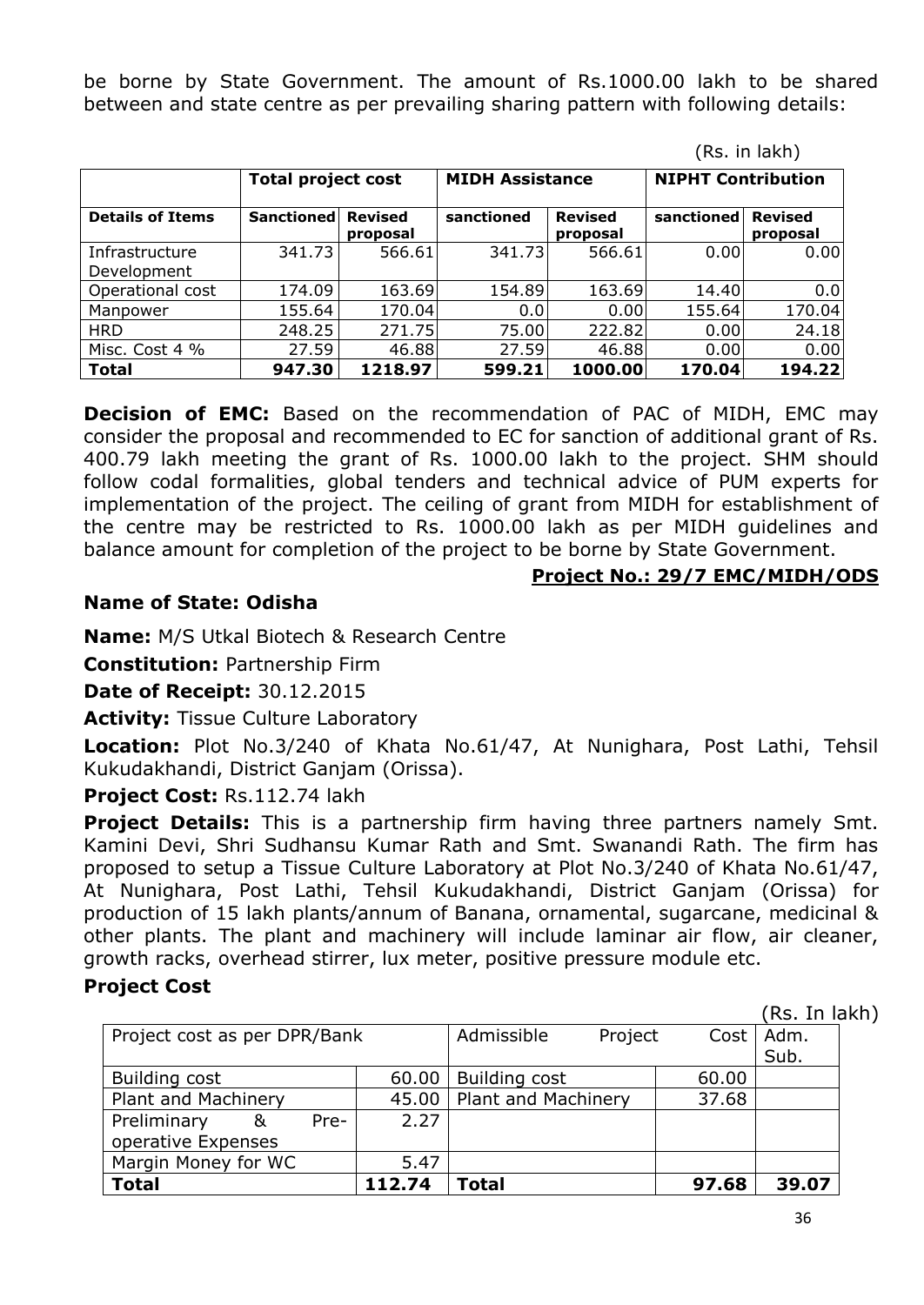## **Means of Finance:**

| <b>Promoter Share:</b> | - Rs.39.24 lakh |
|------------------------|-----------------|
| Term Loan:             | - Rs.73.50 lakh |

**Bank Details:** Canara Bank, Berhampur Main Branch has appraised the project and sanctioned a term loan of Rs.73.50 lakh vide letter dated 08.09.2015.

**Recommendation of SLEC**: SLEC vide letter dated 26.11.2015 has recommended the eligible project cost of Rs.112.74 and admissible subsidy of Rs.45.09 lakh.

**Recommendation of PAC**: PAC recommended the proposal to EMC for sanction of Rs. 39.07 lakh @ 40% as credit linked back ended subsidy for establishment of Tissue culture unit subject to production of 25 lakh plants of perennial horticulture crops per year. SHM to ensure that the land is in the name of Partnership firm either on ownership basis or registered lease and also ensure revision of action plan for inclusion of this project. SHM should ensure virus indexing and technical manpower for commercial production of Tissue culture plants.

**Decision of EMC:** EMC approved the project and sanctioned Rs. 39.07 lakh @ 40% as credit linked back ended subsidy to the project with the condition that the unit will produce at least 25 lakh plants of perennial horticulture crops per year for distribution to farmers through SHM at reasonable rates. SHM should also ensure virus indexing and technical manpower for commercial production of Tissue culture plants.

## **Project No.: 30/7 EMC/MIDH/PJB**

# **Name of State: Punjab**

**Name:** M/s Well Grow Genetics

**Date of Receipt:** 18.01.2016

**Activity:** Seed Infrastructure Unit

**Location:** Village Dhablan, District Patiala

**Project Cost:** Rs. 177.40 lakh

**Project Details:** This is a proprietorship firm of Dr. Allah Rang, who has got 30 years of experience in the line of proposed activity. He proposes to setup a seed infrastructure unit for seeds handling, producing, sorting, grading, cleaning, packing etc. for reddish, cauliflower, chilli, capsicum etc. at a total cost of Rs. 177.40 lakh at District Patiala. The project will encourage farmers to diversify into high value crops to increase farmer's income. The machineries will include weighing balance, air conditioner for cooling plan, seed packing machine, generator, seed cleaning machine etc.

# **Project Cost**

|                              |              |                     |        | (Rs. in lakh) |
|------------------------------|--------------|---------------------|--------|---------------|
| Project cost as per DPR/Bank | Admissible   | Admissible          | Adm.   |               |
|                              | Project Cost | <b>Project Cost</b> | Sub.   |               |
|                              |              | as SHM              |        |               |
| <b>Building</b>              | 80.00        |                     | 77.50  |               |
| Plant & Machinery            | 37.00        |                     | 33.35  |               |
| Miscellaneous Fixed assets   | 9.00         | 177.40              |        |               |
| Working Capital margin       | 51.40        |                     |        |               |
| <b>Total</b>                 | 177.40       |                     | 110.85 | 55.425        |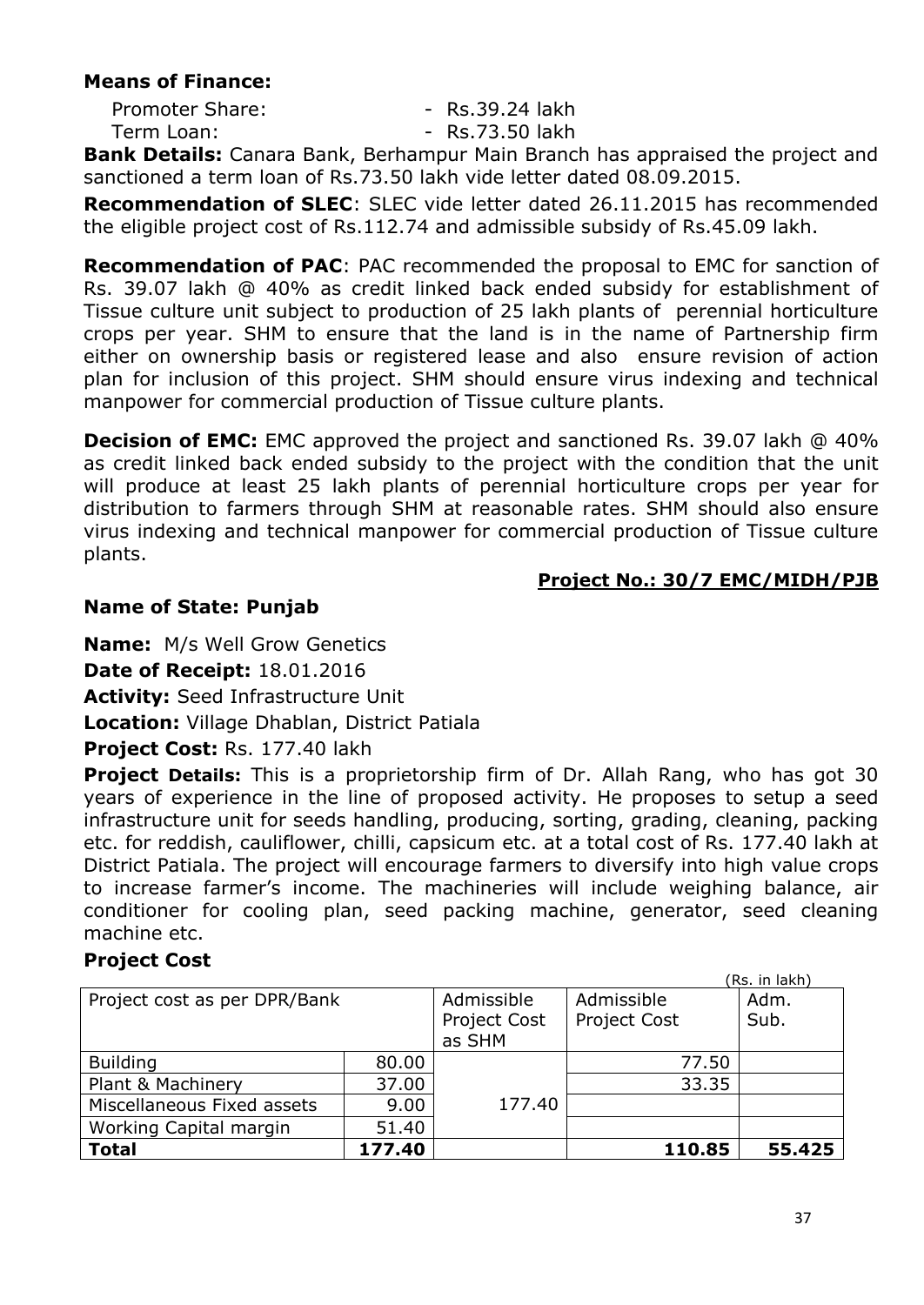#### **Means of Finance:**

| <b>Promoter Share</b> | - Rs. 52.40 lakh |
|-----------------------|------------------|
| Term Loan             | - Rs. 90.00 lakh |
| .                     |                  |

**Bank Details:** Oriental Bank of Commerce, Patiala Branch has appraised the project and sanctioned a term loan of Rs. 90.00 lakh vide letter dated 03.03.2015.

**Recommendation of SLEC**: SLEC vide letter dated 12.01.2016 has recommended the eligible project cost of Rs. 177.40 and admissible subsidy of Rs. 88.70 lakh.

**Recommendation of PAC:** PAC recommended the proposal to EMC for sanction of Rs. 55.425 lakh @ 50% as credit linked back ended subsidy for establishment of Seed Infrastructure project**.** SHM should ensure that Infrastructure is used for processing of Horticultural seed for the purpose of planting material only. SHM will also ensure that the promoter's have not availed subsidy from any other source for the same project.

**Decision of EMC:** EMC approved the project and sanctioned Rs. 55.425 lakh @ 50% as credit linked back ended subsidy to the project. SHM should ensure that Infrastructure is used for processing of Horticultural seed for the purpose of planting material only. SHM will also ensure that the promoter's have not availed subsidy from any other source for the same project.

#### **Project No.: 31/7 EMC/MIDH/PJB**

**Name:** M/s Arizona Seeds Pvt Ltd.

**Constitution:** Private Limited Company (Incorporation No. U01400PB2016PTC040040) **Date of Receipt:** 25.04.2016

**Activity:** Seed Infrastructure Unit

**Location:** Village Inderpur, Nabha Road, District Patiala

**Project Cost:** Rs. 311.00 lakh

**Project Details:** This is a Private Limited Company incorporated vide registration number U01400PB2016PTC040040 promoted by Shri Mohd. Shamshad, Shri Anwar Mohd., Smt. Ruksana Abdal and Smt. Shahinaj Begam. The company intends to setup a seed infrastructure unit for seeds handling, sorting, grading and standardization etc. for carrot, peas, turnip, beetroot, spinach, coriander, tomato, beans, okra, watermelon, muskmelon, pumpkin etc. at a total cost of Rs. 311.00 lakh at District Patiala. The machineries will include bag sealer machine, VB elevator, seed grader, ducting, dust controller, seed separator, powder feeder foundation frame etc.

#### **Project Cost**

(Rs. in lakh)

| Project cost as per DPR/Bank |        | Admissible Project | Admissible          | Adm.   |
|------------------------------|--------|--------------------|---------------------|--------|
|                              |        | Cost by SHM        | <b>Project Cost</b> | Sub.   |
| Shed & Building              | 162.70 | 100.00             | 108.30              |        |
| Plant & Equipment            | 113.78 | 100.00             | 109.65              |        |
| Auxiliary equipment          | 2.50   |                    |                     |        |
| Furniture & Fixture          | 5.00   |                    |                     |        |
| Pre-operative expenses       | 8.40   |                    |                     |        |
| <b>Working Capital</b>       | 18.62  |                    |                     |        |
| <b>Total</b>                 | 311.00 | 200.00             | <b>Limited to</b>   | 100.00 |
|                              |        |                    | 200.00              |        |

\*Maximum admissible as per MIDH norms

#### **Means of Finance:**

| <b>Promoter Share</b> | - Rs. 111.00 lakh |
|-----------------------|-------------------|
| Term Loan             | - Rs. 200.00 lakh |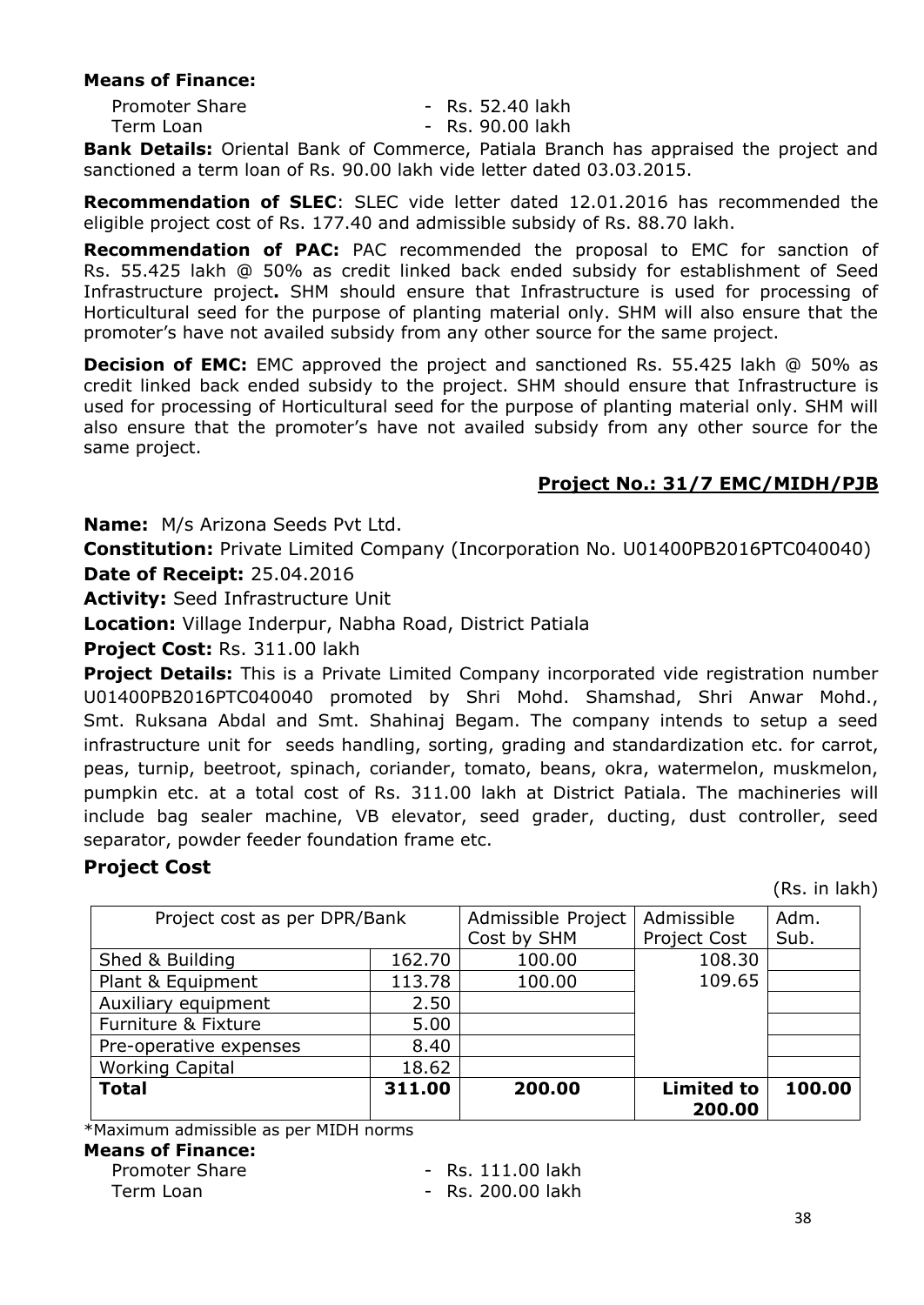**Bank Details:** State Bank of India, Chhoti Baradari Branch has appraised the project and sanctioned a term loan of Rs. 200.00 lakh vide letter dated 03.09.2016.

**Recommendation of SLEC:** SLEC has recommended for sanction Rs. 100 lakh.

**Recommendation of PAC:** PAC recommended the proposal to EMC for sanction of Rs. 100.00 lakh @ 50% as credit linked back ended subsidy for establishment of Seed Infrastructure project.

**Decision of EMC:** EMC approved the project and sanctioned Rs. 100.00 lakh @ 50% as credit linked back ended subsidy to the project. SHM should ensure that Infrastructure is used for processing of Horticultural seed for the purpose of planting material only. SHM will also ensure that the promoter's have not availed subsidy from any other source for the same project.

#### **Project No.: 32/7 EMC/MIDH/RAJ**

## **Name of State: Rajasthan**

**Name:** M/s. Tirupati Trading Corporation

**Date of Receipt:** 03.02.2016

**Activity:** Spices seed grading, cleaning & standardization

**Location:** G-29, RIICO Industrial Area, Baran (Rajasthan)

Project Cost: Rs. 112.40 lakh

**Project Details:** This is a proprietorship firm of Shri Ashish Kumar Nagar, who proposes to setup a seed infrastructure unit for seeds handling, sorting, grading, cleaning etc. for fenugreek and coriander at a total cost of Rs. 112.40 lakh at District Baran. The project will encourage farmers to diversify into high value crops to increase farmer's income. The machineries will include colour sorter machine, atlas Copco Air compressor, Length grader, electricity panel, transformer etc.

#### **Project Cost**

(Rs. in lakh)

| Project cost as per DPR/Bank | Admissible | Project           |                                            | Cost | Adm.<br>Sub. |       |
|------------------------------|------------|-------------------|--------------------------------------------|------|--------------|-------|
| <b>Building</b>              | 10.00      | Building-         | renovation<br>existing building as per SHM | οf   | 10.00        |       |
| Plant & Machinery            | 67.01      | Plant & Machinery |                                            |      | 62.34        |       |
| Furniture & Fixture & MFA    | 2.22       |                   |                                            |      |              |       |
| Margin for working capital   | 35.39      |                   |                                            |      |              |       |
| <b>Total</b>                 | 112.40     | Total             |                                            |      | 72.34        | 36.17 |

#### **Means of Finance:**

| Promoter Share | - Rs. 55.40 lakh |
|----------------|------------------|
| Term Loan      | - Rs. 57.00 lakh |

**Bank Details:** Bank of Baroda, Baran Branch has appraised the project and sanctioned a term loan of Rs. 57.00 lakh vide letter dated 16.12.2015.

**Recommendation of SLEC**: SLEC vide letter dated 12.01.2016 has recommended admissible project cost of Rs.77.01 lakh and subsidy of Rs. 38.50 lakh.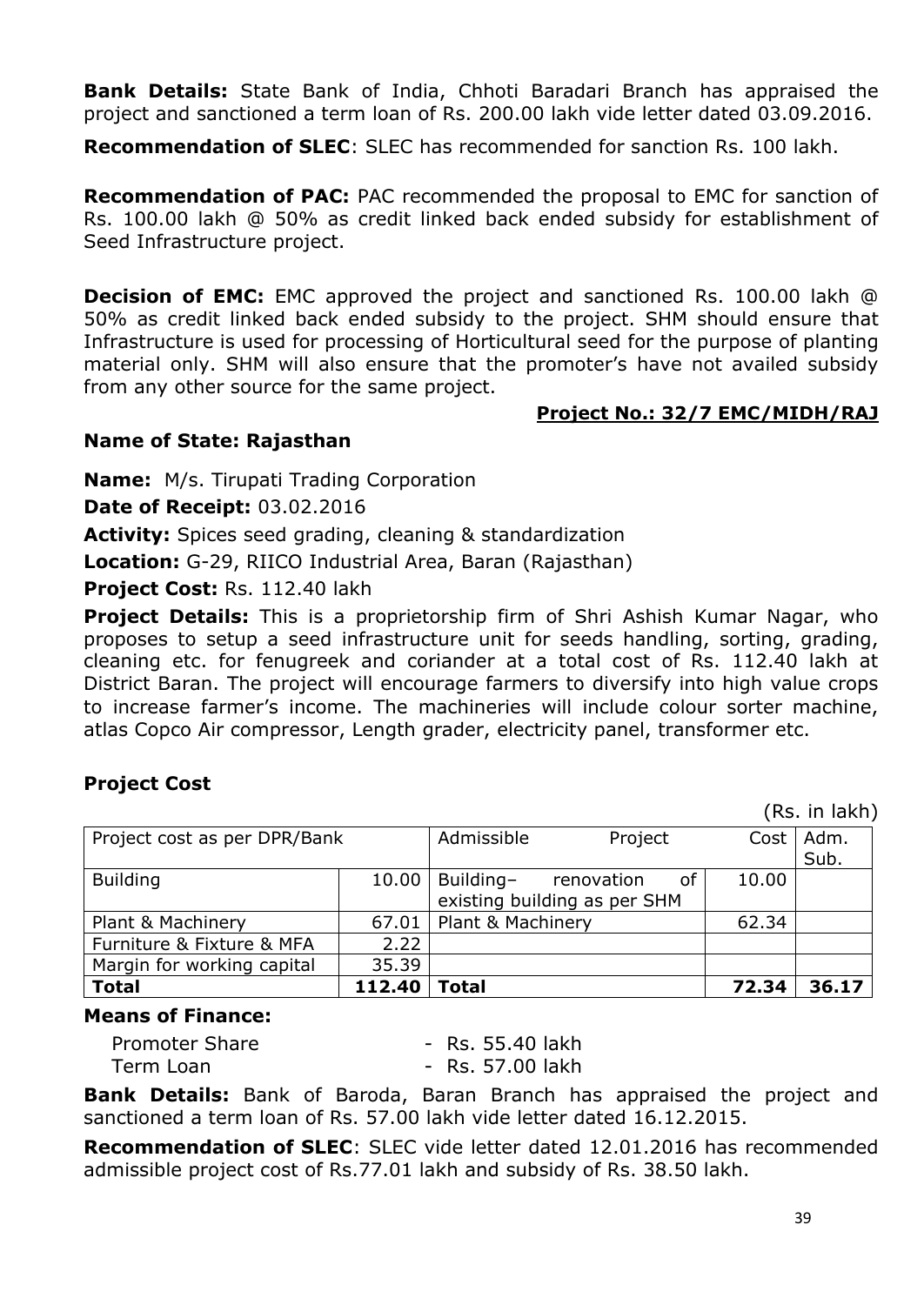**Recommendation of PAC:** PAC recommended the proposal to EMC for sanction of Rs. 36.17 lakh @ 50% as credit linked back ended subsidy for establishment of Seed Infrastructure project. SHM should ensure that Infrastructure is used for processing of Horticultural seed for the purpose of planting material only. SHM will also ensure that the promoter's have not availed subsidy from any other source for the same project. SHM has since submitted affidavits from respective promoter's in this regard.

**Decision of EMC:** EMC approved the project and sanctioned Rs. 36.17 lakh @ 50% as credit linked back ended subsidy to the project. SHM should ensure that Infrastructure is used for processing of Horticultural seed for the purpose of planting material only. SHM will also ensure that the promoter's have not availed subsidy from any other source for the same project.

## **Project No.: 33/7 EMC/MIDH/RAJ**

**Name:** M/s. Annu Agrotech Pvt. Ltd.

**Date of Receipt:** 03.02.2016

**Activity:** Seed Infrastructure Component

**Location:** CS-01, Kirshi Upaj Mandi, Baran (Rajasthan)

**Project Cost:** Rs. 245.00 lakh

**Project Details:** This is a private limited company and Shri Dharm C. Jain is the Managing Director. The company proposes to setup a seed infrastructure unit for seeds handling, sorting, grading, standardization and packaging etc. for coriander at a total cost of Rs. 245.00 lakh at District Baran. The project will encourage farmers to diversify into high value crops to increase farmer's income. The machineries will include colour sorter, pre cleaner, cyclone separator, classifier, aspirator, elevator etc.

# **Project Cost**

(Rs. in lakh)

|                              |        |                                       |                                   | , ויייווי ושיו |
|------------------------------|--------|---------------------------------------|-----------------------------------|----------------|
| Project cost as per DPR/Bank |        | Admissible Project<br>Cost as per SHM | Admissible<br><b>Project Cost</b> | Adm.<br>Sub.   |
| <b>Building</b>              | 57.80  | 200.00                                | 44.54                             |                |
| Plant & Machinery            | 164.55 |                                       | 149.59                            |                |
| Furniture & Fixture & MFA    | 0.75   |                                       |                                   |                |
| Pre-operative Expenditure    | 2.50   |                                       |                                   |                |
| Working capital              | 19.40  |                                       |                                   |                |
| <b>Total</b>                 | 245.00 | 200.00                                | 194.13                            | 97.06          |

#### **Means of Finance:**

| <b>Promoter Share</b>     | - Rs. 63.00 lakh  |
|---------------------------|-------------------|
| Venture capital from SFAC | - Rs. 15.00 lakh  |
| Term Loan                 | - Rs. 167.00 lakh |

**Bank Details:** State Bank of Bikaner and Jaipur, 114 Shopping Center, Kota Branch has appraised the project and sanctioned a term loan of Rs. 167.00 lakh vide letter dated 24.12.2015.

**Recommendation of SLEC**: SLEC vide letter dated 12.01.2016 has recommended for sanction Rs. 100.00 lakh.

**Recommendation of PAC:** PAC recommended the proposal to EMC for sanction of Rs. 97.06 lakh @ 50% as credit linked back ended subsidy for establishment of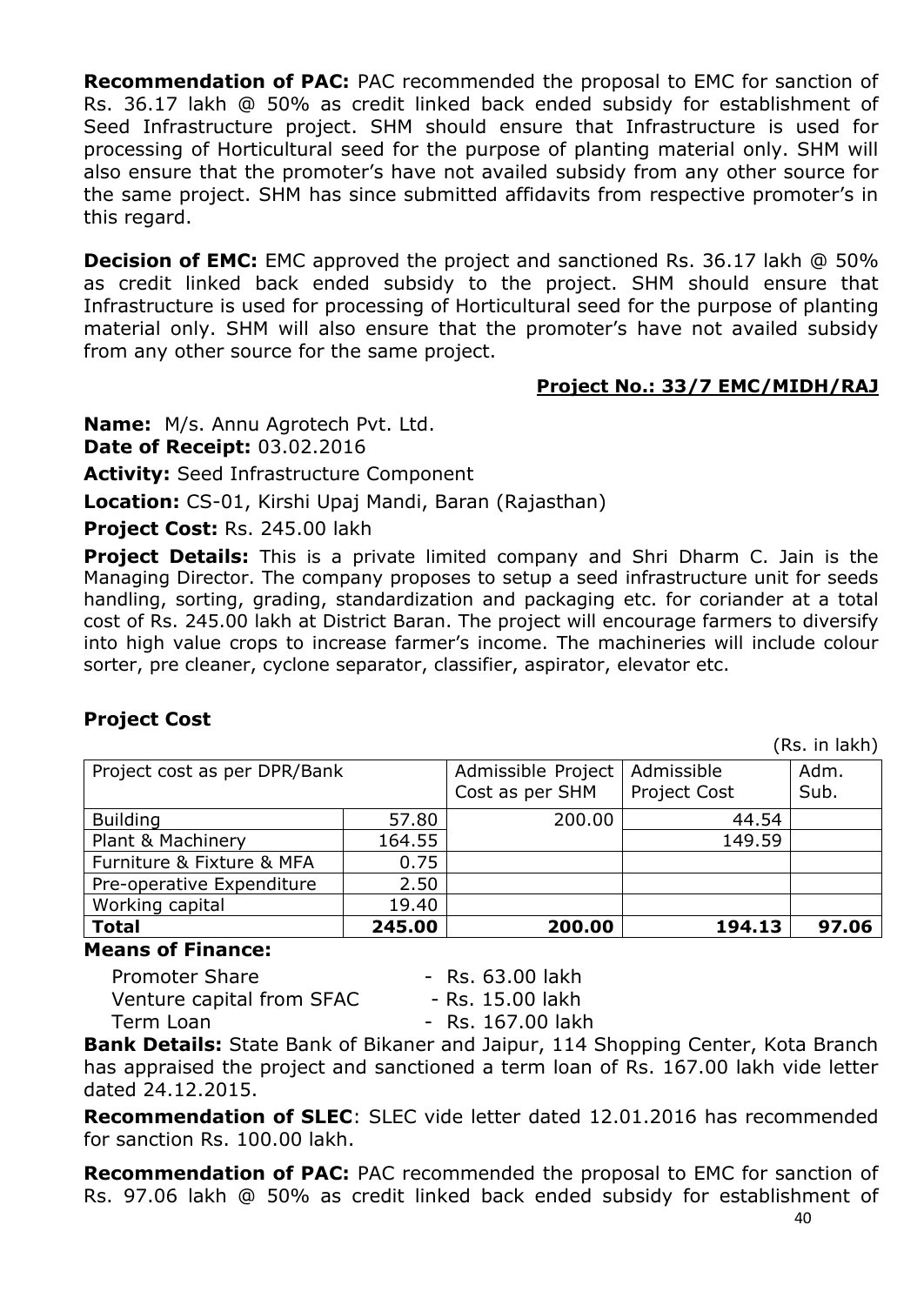Seed Infrastructure project. SHM should ensure that Infrastructure is used for processing of Horticultural seed for the purpose of planting material only. SHM will also ensure that the promoter's have not availed subsidy from any other source for the same project. SHM has since submitted affidavits from respective promoter's in this regard.

**Decision of EMC:** EMC approved the project and sanctioned Rs. 97.06 lakh @ 50% as credit linked back ended subsidy to the project. SHM should ensure that Infrastructure is used for processing of Horticultural seed for the purpose of planting material only. SHM will also ensure that the promoter's have not availed subsidy from any other source for the same project.

#### **Project No.: 34/7 EMC/MIDH/RAJ**

**Name:** M/S. PRS Agro Industries

**Date of Receipt:** 01.01.2016

**Activity:** Seed Infrastructure Component

**Location:** Plot No. H44(B), RICCO Industrial Area, Hattipura, Bundi (Rajasthan)

**Project Cost:** Rs. 96.00 lakh(Bank)

**Project Details:** This is a partnership firm having three partners namely Smt. Prakash Bai, Smt. Ram Ghani Bai and Smt. Sumitra Bai, who are having wide experience in the field of agriculture activities as well as agriculture allied business. The firm proposes to setup a seed infrastructure unit for seeds handling, sorting, grading and cleaning etc. for fenugreek and coriander at a total cost of Rs. 111.00 lakh at District Bundi. The machineries will include pre cleaner, super seed grader, Indent Cylinder, Automatic 7 fan gravity separator machine, bucket elevator etc.

| Project cost as per Bank |       | Admissible Project   Admissible<br>Cost as per SHM | <b>Project Cost</b> | Adm.<br>Sub. |
|--------------------------|-------|----------------------------------------------------|---------------------|--------------|
| Land                     | 6.00  |                                                    |                     |              |
| <b>Building</b>          | 57.50 | 57.50                                              | 44.62               |              |
| Plant & Machinery        | 27.50 | 27.50                                              | 27.00               |              |
| Working capital margin   | 5.00  |                                                    |                     |              |
| <b>Total</b>             | 96.00 | 85.00                                              | 71.62               | 35.81        |

# **Project Cost**

#### **Means of Finance:**

| <b>Promoter Share</b> | - Rs. 36.50 lakh |
|-----------------------|------------------|
| Term Loan             | - Rs. 59.50 lakh |

**Bank Details:** State Bank of Bikaner and Jaipur, Indira Market, Bundi Branch has appraised the project and sanctioned a term loan of Rs. 59.50 lakh vide letter dated 19.10.2015.

**Recommendation of SLEC**: SLEC vide letter dated 18.12.2015 has recommended Rs. 85.00 lakh as eligible project cost and Rs. 42.50 lakh as admissible subsidy.

**Recommendation of PAC:** PAC recommended the proposal to EMC for sanction of Rs. 35.81lakh @ 50% as credit linked back ended subsidy for establishment of Seed Infrastructure project. SHM should ensure that Infrastructure is used for processing of Horticultural seed for the purpose of planting material only. SHM will also ensure that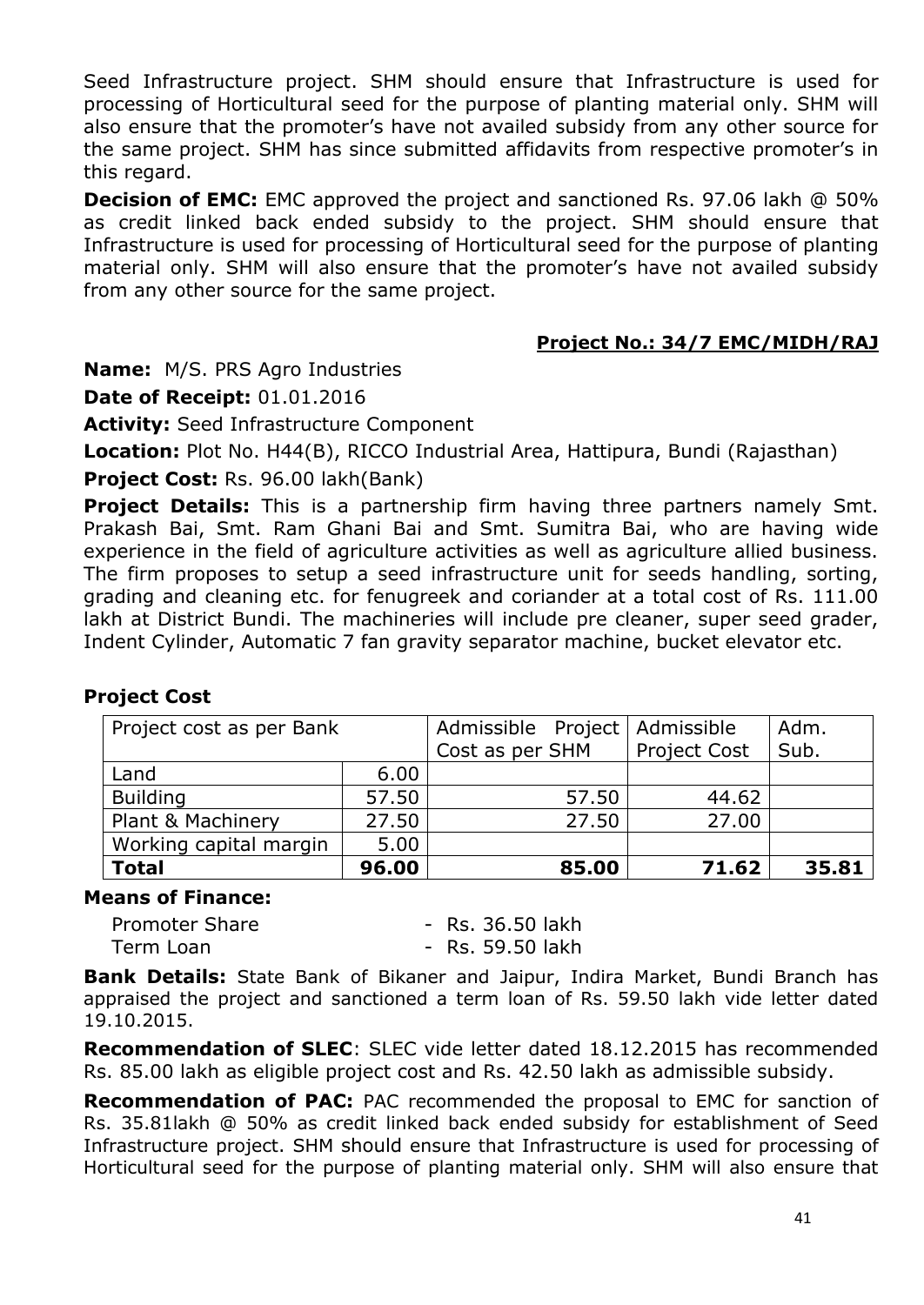the promoter's have not availed subsidy from any other source for the same project. SHM has since submitted affidavits from respective promoter's in this regard.

**Decision of EMC:** EMC approved the project and sanctioned Rs. 35.81 lakh @ 50% as credit linked back ended subsidy to the project. SHM should ensure that Infrastructure is used for processing of Horticultural seed for the purpose of planting material only. SHM will also ensure that the promoter's have not availed subsidy from any other source for the same project.

#### **Project No.: 35/7 EMC/MIDH/RAJ**

**Name:** M/S. Matrabhumi Agrotech

**Date of Receipt:** 01.01.2016

**Activity:** Seed Infrastructure Component

**Location:** Plot No. G1-281, Agro Food Park, Ranpur, Kota (Rajasthan)

**Project Cost:** Rs. 194.98 lakh

**Project Details:** This is a partnership firm having three partners namely Shri Yogesh Kumar, Shri Babu Lal Chaudhary and Shri Dinesh Jynar Jgabdekwak. The firm proposes to setup a seed infrastructure unit for seeds handling, sorting, grading, standardization and packaging etc. for fenugreek and coriander at a total cost of Rs. 295.00 lakh at District Baran. The project will encourage farmers to diversify into high value crops to increase farmer's income. The machineries will includes electronic colour sorter, pre cleaner, cyclone separator, classifier, aspirator, gravity separator, elevator etc.

#### **Project Cost**

(Rs. in lakh)

| Project cost as per DPR/Bank |        | Admissible<br>Project | Admissible          | Adm.  |
|------------------------------|--------|-----------------------|---------------------|-------|
|                              |        | Cost as per SHM       | <b>Project Cost</b> | Sub.  |
| Land                         | 19.27  |                       |                     |       |
| <b>Building</b>              | 51.65  | 51.65                 | 40.09               |       |
| Plant & Machinery            | 101.44 | 101.44                | 92.01               |       |
| Furniture & Fixture & MFA    | 1.00   |                       |                     |       |
| Preoperative exp.            | 5.62   |                       |                     |       |
| <b>Working Capital</b>       | 16.00  |                       |                     |       |
| <b>Total</b>                 | 194.98 | 153.09                | 132.10              | 66.05 |

#### **Means of Finance:**

| Promoter Share                       | <b>Contract Contract Contract</b> | Rs. 62.00 lakh  |
|--------------------------------------|-----------------------------------|-----------------|
| Term Loan                            |                                   | Rs. 113.00 lakh |
| Venture Capital Assistance form SFAC |                                   | Rs. 20.00 lakh  |

**Bank Details:** State Bank of Bikaner and Jaipur, Shopping Centre Furniture Market, Kota Branch has appraised the project and sanctioned a term loan of Rs. 113.00 lakh vide letter dated 28.09.2015.

**Recommendation of SLEC**: SLEC vide letter dated 18.12.2015 has recommended admissible cost of Rs. 153.11 lakh and Rs. 76.55 lakh for sanction.

**Recommendation of PAC:** PAC recommended the proposal to EMC for sanction of Rs. 66.05 lakh @ 50% as credit linked back ended subsidy for establishment of Seed Infrastructure project. SHM should ensure that Infrastructure is used for processing of Horticultural seed for the purpose of planting material only. SHM will also ensure that the promoter's have not availed subsidy from any other source for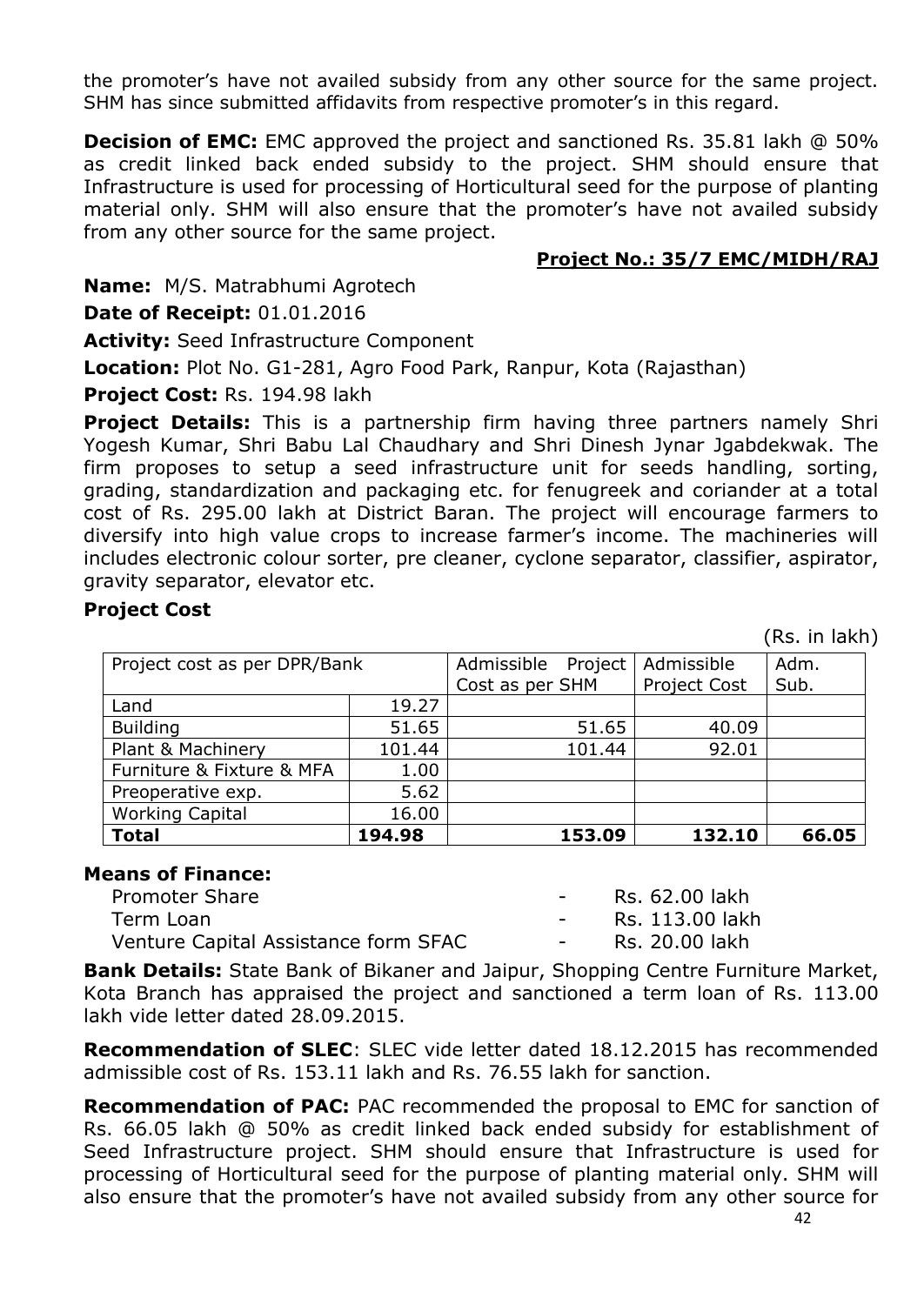the same project. SHM has since submitted affidavits from respective promoter's in this regard.

**Decision of EMC:** EMC approved the project and sanctioned Rs. 66.05 lakh @ 50% as credit linked back ended subsidy to the project. SHM should ensure that Infrastructure is used for processing of Horticultural seed for the purpose of planting material only. SHM will also ensure that the promoter's have not availed subsidy from any other source for the same project.

## **Project No.: 36/7 EMC/MIDH/RAJ**

**Name:** M/S. Anubhav Agrobase Pvt. Ltd.

**Date of Receipt:** 01.01.2016

**Activity:** Seed Infrastructure Unit

**Location:** Plot No. G1-31, Industrial Baran (Rajasthan)

**Project Cost:** Rs. 295.00 lakh

**Project Details:** This is a private limited company, promoted by Shri Shailendra Jain and Shri Kapil Jain. The company proposes to setup a seed infrastructure unit for seeds handling, sorting, grading, standardization and packaging etc. for fenugreek and coriander at a total cost of Rs. 295.00 lakh at District Baran. The project will encourage farmers to diversify into high value crops to increase farmer's income. The machineries will includes electronic colour sorter, pre cleaner, cyclone separator, classifier, aspirator, gravity separator, elevator etc.

## **Project Cost**

| Project cost as per DPR/Bank | Admissible | Admissible      | Adm. Sub. |       |
|------------------------------|------------|-----------------|-----------|-------|
|                              |            |                 |           |       |
|                              |            | Project Cost as | Project   |       |
|                              |            | per SHM         | Cost      |       |
| Leasehold Land               | 1.70       |                 |           |       |
| <b>Building</b>              | 55.66      | 200.00          | 50.01     |       |
| Plant & Machinery            | 156.82     |                 | 137.65    |       |
| Furniture & Fixture & MFA    | 1.50       |                 |           |       |
| Margin for W C               | 79.32      |                 |           |       |
| <b>Total</b>                 | 295.00     | 200.00          | 187.66    | 93.83 |

#### **Means of Finance:**

| <b>Promoter Share</b> | <b>Contract Contract</b>   | Rs. 82.00 lakh  |
|-----------------------|----------------------------|-----------------|
| Unsecured Loan        | $\sim$ 100 $\mu$ m $^{-1}$ | Rs. 6.00 lakh   |
| Term Loan             | $\sim$ 100 $\sim$          | Rs. 157.00 lakh |

**Bank Details:** State Bank of Bikaner and Jaipur, Talwandi, Kota Branch has appraised the project and sanctioned a term loan of Rs. 157.00 lakh vide letter dated 30.09.2015.

**Recommendation of SLEC**: SLEC vide letter dated 18.12.2015 has recommended for sanction Rs. 100.00 lakh.

**Recommendation of PAC:** PAC recommended the proposal to EMC for sanction of Rs. 93.83 lakh @ 50% as credit linked back ended subsidy for establishment of Seed Infrastructure project. SHM should ensure that Infrastructure is used for processing of Horticultural seed for the purpose of planting material only. SHM will also ensure that the promoter's have not availed subsidy from any other source for the same project. SHM has since submitted affidavits from respective promoter's in this regard.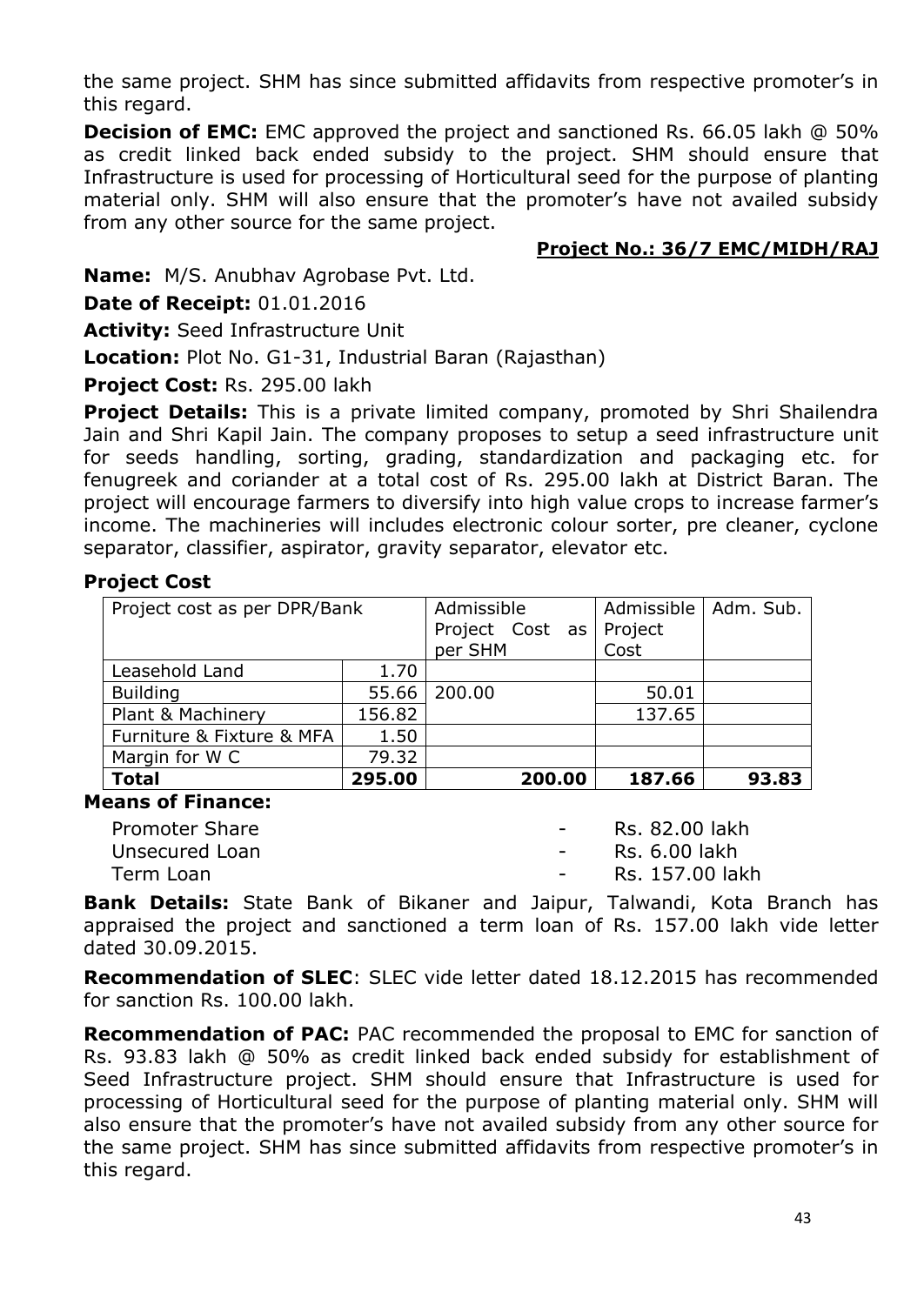**Decision of EMC:** EMC approved the project and sanctioned Rs. 93.83 lakh @ 50% as credit linked back ended subsidy to the project. SHM should ensure that Infrastructure is used for processing of Horticultural seed for the purpose of planting material only. SHM will also ensure that the promoter's have not availed subsidy from any other source for the same project.

#### **Project No.: 37/7 EMC/MIDH/TN**

## **Name of State: Tamil Nadu**

**Name:** M/s Thulasi Bio-Tech

**Date of Receipt:** 29.02.2016

**Activity:** Tissue Culture Unit

**Location:** Yelagiri Village, Jolarpettai, Vellore District

**Project Cost:** Rs. 250.00 lakh

**Project Details:** This is a partnership firm having two partners Miss Arivazhagi and Mr. JS Arul. The firm proposes to setup a tissue culture lab at Vellore District for production of disease free plants for banana having capacity of 20 lakh/annum. The plant and machinery will include laminar air flow, air cleaner, growth racks, over head stirrer, lux meter, positive pressure module etc.

## **Project Cost**

(Rs. in lakh) Project cost as per Bank/DPR | Admissible Project Cost as per SHM Admissible Project Cost Adm. Sub. Lab Building 27.00 | 77.00 | 70.00 Hi tech poly house  $\vert$  7.25  $\vert$  7.25  $\vert$  7.25 Poly green house 17.64 17.64 17.64 Shade house 18.20 18.20 18.20 Irrigation & water arrangement | 5.91 | 5.91 Machinery & equipment 124.00 | 125.675 **Total 250.00 250.00 241.675 96.67**

#### **Means of Finance:**

| <b>Promoter Share</b> | Rs. 65.00 lakh  |
|-----------------------|-----------------|
| Term Loan             | Rs. 185.00 lakh |

**Bank Details:** State Bank of India, Jolarpettai Branch has appraised the project and sanctioned a term loan of Rs.185.00 lakh vide letter dated 04.06.2014.

**Recommendation of SLEC**: SLEC vide letter dated 17.02.2016 has recommended for sanction Rs. 100.00 lakh.

**Recommendation of PAC:** PAC recommended the proposal to EMC for sanction of Rs.96.67lakh @ 40% as credit linked back ended subsidy for establishment of Tissue culture unit for production of 25 lakh plants of perennial horticulture crops per year subject to inclusion of the project in the Annual action plan of the state. SHM should ensure virus indexing and technical manpower for commercial production of Tissue culture plants.

**Decision of EMC:** EMC approved the project and sanctioned Rs. 96.67 lakh @ 40% as credit linked back ended subsidy to the project with the condition that the unit will produce at least 25 lakh plants of perennial horticulture crops per year for distribution to farmers through SHM at reasonable rates. SHM should also ensure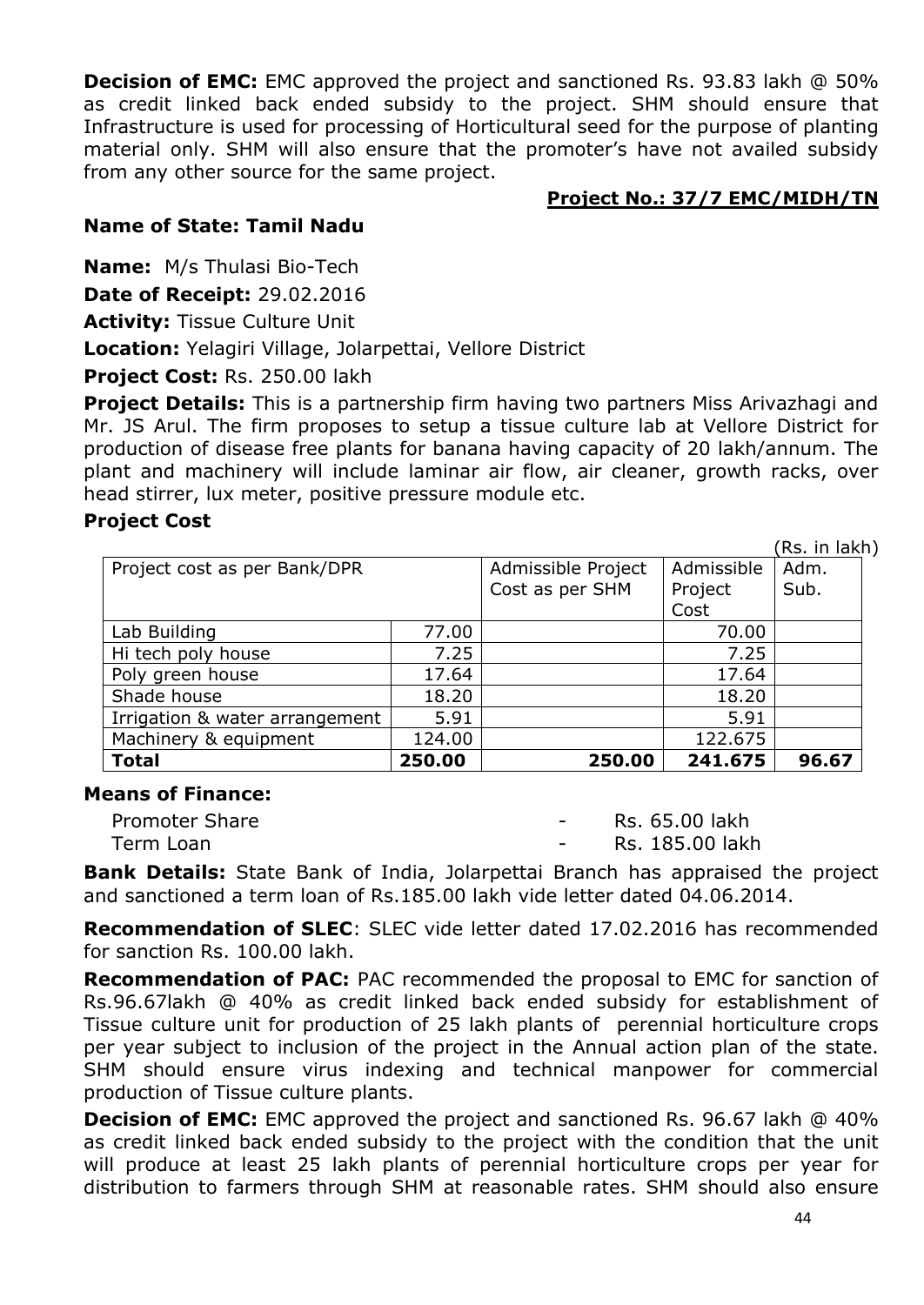virus indexing and technical manpower for commercial production of Tissue culture plants.

## **Project No.: 38/7 EMC/MIDH/UP**

#### **Name of State: Uttar Pradesh**

**Name:** M/s Sagar Agrisciences Private Limited

**Date of Receipt:** 12.02.2016

**Constitution:** Private limited-registration number UP01403UP2011PTC043295

**Activity:** Tissue Culture Laboratory

**Location:** Vill. Dulhipur, Teh. Nawabganj, District: Barabanki

**Project Cost:** Rs. 280.99 lakh

**Project Details:** This is a private limited company registered under company act 1956 vide registration number UP01403UP2011PTC043295 and Ms. Madhu Aggarwal is the managing director. The company proposed to setup a tissue culture lab at Barabanki District for production of disease free plants for Banana, Pineapple and Strawberry etc. with the capacity of 10 lakh plants/year. The plant and machinery will include laminar air flow, air cleaner, static pass box, auto clave, air curtain, tissue culture tray, poly house, net house etc.

# **Project Cost**

(Rs. in lakh)

| Project cost as per DPR/Bank |        | Admissible Project Cost as |         |        | Admissible   | Adm.  |
|------------------------------|--------|----------------------------|---------|--------|--------------|-------|
|                              |        |                            | per SHM |        | Project Cost | Sub.  |
| <b>Building</b>              | 135.33 | Building, plant &          |         | 250.00 | 131.39       |       |
| Equipments,<br>Lab           | 100.01 | machinery,                 |         |        | 83.65        |       |
| house, Shade<br>Poly         |        | electric                   |         |        |              |       |
| net                          |        | installation, poly         |         |        |              |       |
| <b>Electric Installation</b> | 13.00  | house,                     | shade   |        | 13.00        |       |
| Furniture & Fixtures         | 4.49   | net                        | house,  |        |              |       |
| Pre-operative                | 5.00   | furniture                  | &       |        |              |       |
| expenses                     |        | fixtures                   |         |        |              |       |
| Interest during              | 23.16  |                            |         |        |              |       |
| construction                 |        |                            |         |        |              |       |
| <b>Total</b>                 | 280.99 | Total                      |         | 250.00 | 228.04       | 91.21 |

#### **Means of Finance:**

Promoter Share **Contract Contract Contract Contract Contract Contract Contract Contract Contract Contract Contract Contract Contract Contract Contract Contract Contract Contract Contract Contract Contract Contract Contract** Term Loan **1988** Contract Communication Contract Communication Contract Communication Contract Communication Communication Communication Communication Communication Communication Communication Communication Communication C

**Bank Details:** Corporation Bank, Barabanki Branch has appraised the project and sanctioned a term loan of Rs. 200.00 lakh vide letter dated 08.09.2015.

**Recommendation of SLEC**: SLEC in its meeting dated 21.11.2015 has recommended for sanction Rs. 100.00 lakh.

**Recommendation of PAC:** PAC recommended the proposal to EMC for sanction of Rs.91.21 lakh @ 40% as credit linked back ended subsidy for establishment of Tissue culture unit subject to production of 25 lakh plants of perennial horticulture crops per year. SHM should ensure virus indexing and technical manpower for commercial production of Tissue culture plants.

**Decision of EMC:** EMC approved the project and sanctioned Rs. 91.21 lakh @ 40% as credit linked back ended subsidy to the project with the condition that the unit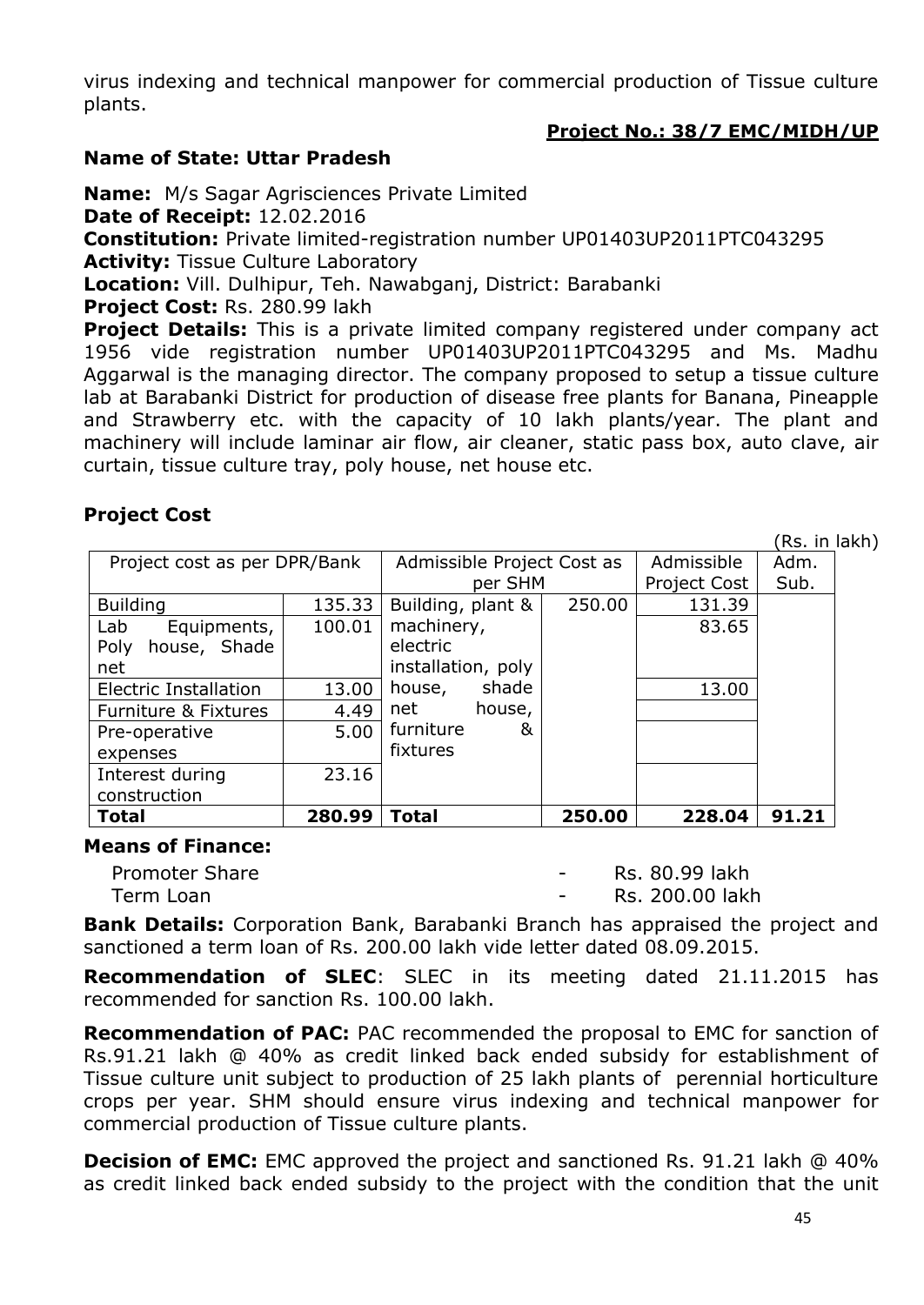will produce at least 25 lakh plants of perennial horticulture crops per year for distribution to farmers through SHM at reasonable rates. SHM should also ensure virus indexing and technical manpower for commercial production of Tissue culture plants.

## **Project No.: 39/7 EMC/MIDH/UKD**

## **Name of State: Uttarakhand**

**Name of project:** M/s Rafbrix Private Limited

**Constitution:** Private Limited Company

**Date of Receipt:** 01.08.2016

**Activity:** Extraction of spice essential oils and oleoresins using steam distillation and solvent extraction

**Location:** Khasra No. 609, Sikanderpur Bhaiswal, Tehsil- Bhagwanpur, Rorkee, Dist. Hardwar

**Project Cost:** Rs. 1329.51 lakh

**Project Details:** The Promoter is a Private Limited Company incorporated on 31<sup>st</sup> August, 1987 under the Companies Act, 1956 promoted by four Directors namely Shri Arun Kataruka, Shri Harsh Kataruka, Smt. Kavita Kataruka and Shri Jaikishan Agrawal. The company is engaged in the manufacture and marketing of refractory materials and is planning to diversify its business into extraction of essential oils and oleoresins from spices such as ginger, black pepper, turmeric, garlic etc. **Project Cost** (Rs. in lakh)

| Project cost as per DPR/Bank |         | Admissible<br>Cost | Project                     | Adm. Sub. |
|------------------------------|---------|--------------------|-----------------------------|-----------|
| Land                         | 119.76  |                    |                             |           |
| Land Development             | 103.48  |                    |                             |           |
| <b>Building</b>              | 281.66  | <b>Building</b>    | 228.65                      |           |
| Plant & Machinery            | 676.51  | <b>P&amp;M</b>     | 580.10                      |           |
| Contingencies                | 9.81    |                    |                             |           |
| Miscellaneous fixed assets   | 23.00   |                    |                             |           |
| <b>WC Margin</b>             | 65.91   |                    |                             |           |
| Preliminary & Pre-operative  | 49.38   |                    |                             |           |
| <b>Expenses</b>              |         |                    |                             |           |
| <b>Total</b>                 | 1329.51 | <b>Total</b>       | <b>Limited to</b><br>800.00 | 400.00    |

#### **Means of Finance:**

Promoter's Share **- Rs. 879.51 lakh** 

Term Loan **- Rs. 450.00 lakh** 

**Bank Details:** State Bank of India, New Delhi Branch has appraised the project and sanctioned total term loan of Rs. 450.00 lakh vide letter dated 17.12.2015.

**Recommendation of SLEC**: State Government with the approval of Additional Chief Secretary and Chairman (SLEC) has recommended the proposal for placing before EMC of MIDH.

**Recommendation of PAC:** PAC recommended the eligible subsidy of Rs.400.00 lakh @ 50% as credit linked back ended subsidy for Extraction of spice essential oils and oleoresins using steam distillation and solvent extraction unit.

**Decision of EMC:** EMC approved the project and sanctioned Rs. 400.00 lakh @ 50% as credit linked back ended subsidy to the project. The subsidy to be released on the receipt of satisfactory JIT report in installments as per the availability of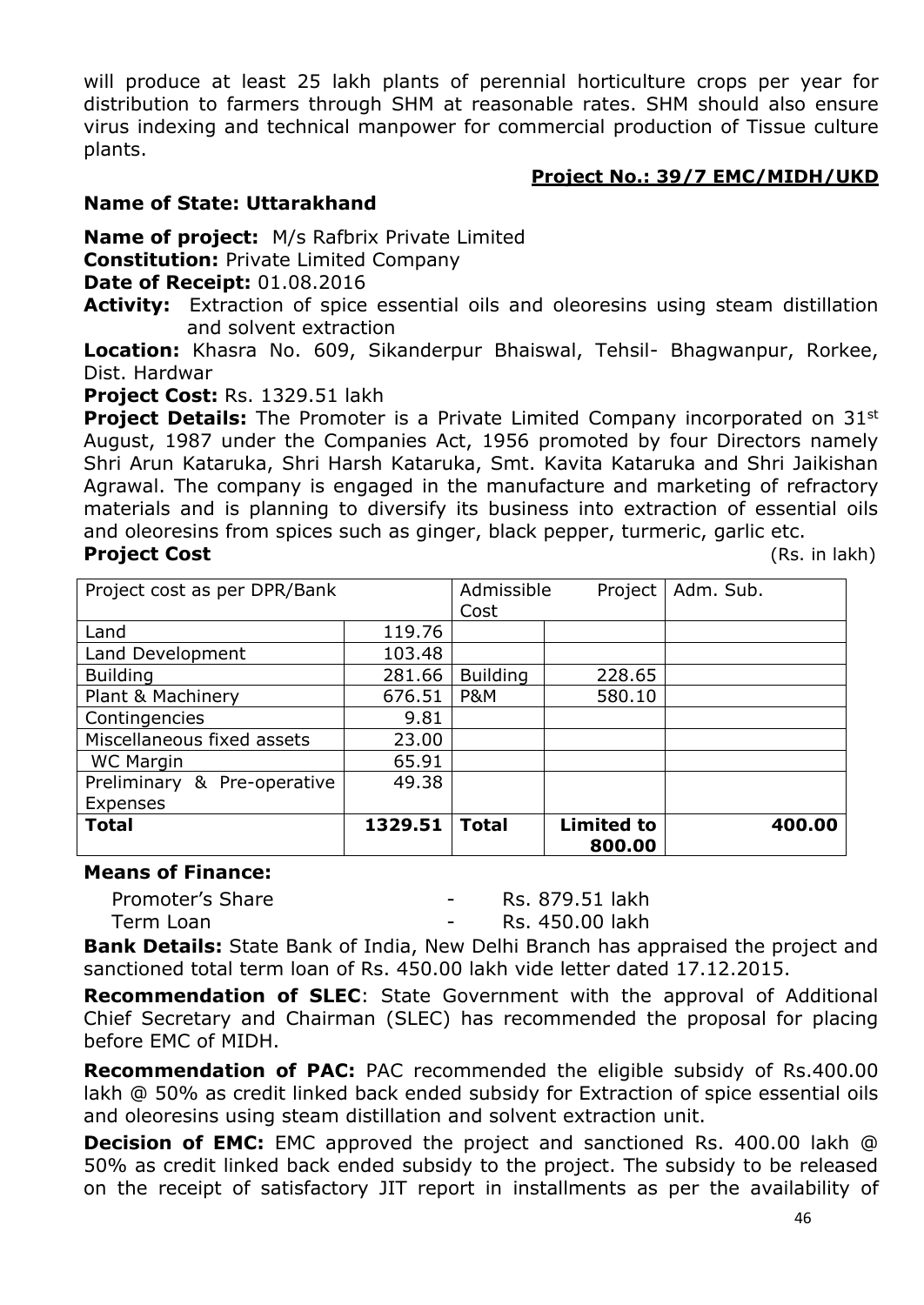funds and provision of annual allocations. SHM should ensure that the promoter's have not availed assistance from other sources for this project. SHM will ensure compliance with all regulations of Food Security and Standard Act (FSSA) for finished product and infrastructure.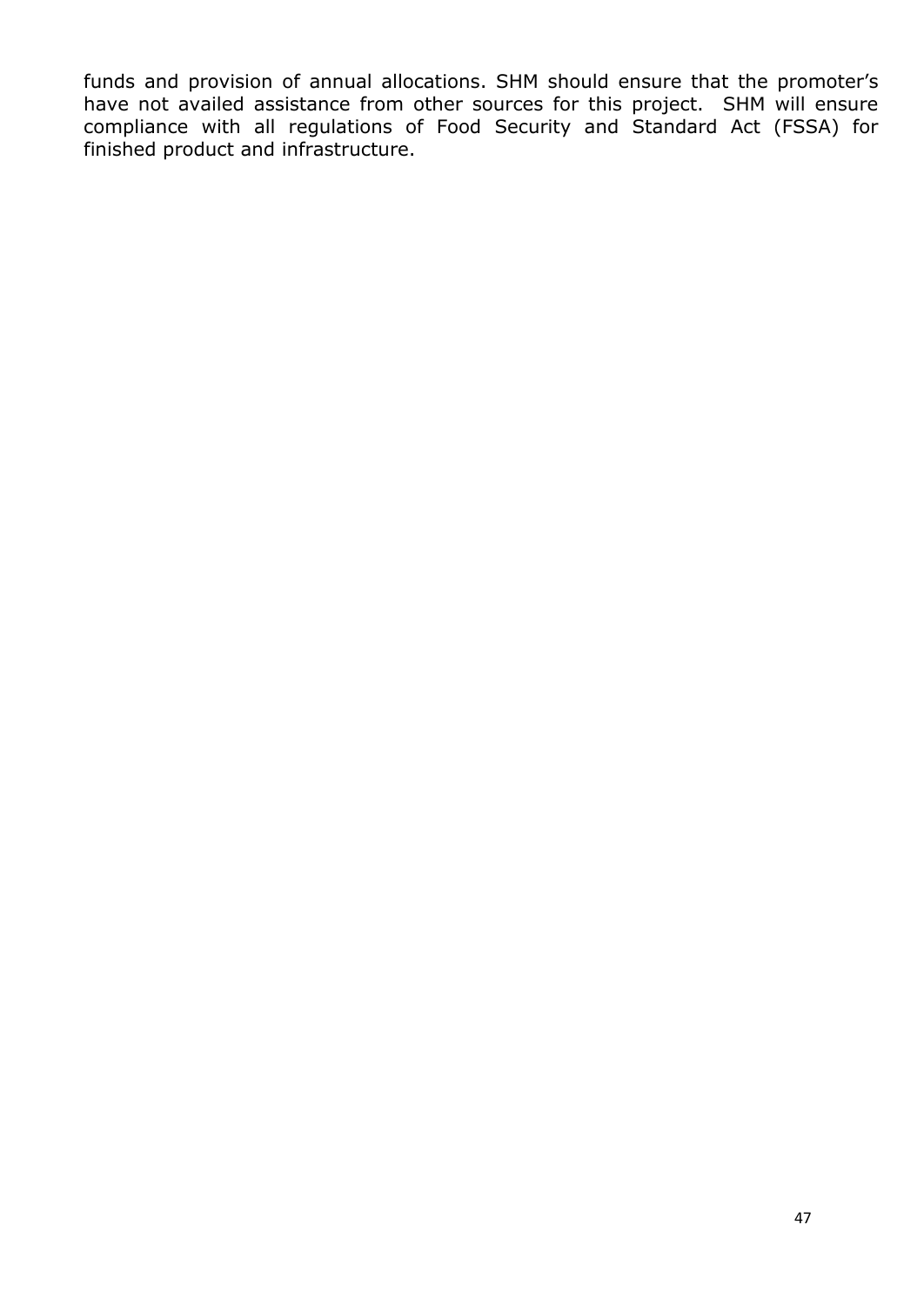**Agenda Item No. 3** Projects which were decided by PAC to be referred back to States/NHB for seeking clarifications or consideration as per delegation of powers.

## **Project No.: 40/7 EMC/MIDH/JKD**

#### **Name of State - Jharkhand**

**Name of Project:** Technology Resource Communication and Service Centre **Date of Receipt:** 31.12.2015

**Activity:** Horticulture & Gardener Training Centre

**Location:** Welfare Tower, Float No. 105, Dimna Road (Beside Transport Nagar), P. O. MGM College, Dimna, Jamshedpur - 831012 (Jharkhand).

**Project Cost:** Rs.35.00 lakh (Rs.20.00 lakh Supervisors + Rs.15.00 lakh Gardners).

**Recommendation of SLEC**: Without recommendation.

**Recommendation of PAC:** The project is from Technology Resource Communication and Service Centre (TRCSC), a private entrepreneur, for creation of Horticulture Training Centre and Gardener Training Centre. As per MIDH guidelines, training programme for gardeners is to be organized through Krishi Vigyan Kendras and SAUs/Deemed/Private Universities recognized by UGC having faculty in horticulture. The project is not covered under MIDH guidelines and PAC recommended to defer the project.

#### **Project No.: 41/7 EMC/MIDH/KTK**

#### **Name of State: Karnataka**

**Name:** College of Horticulture, Mysuru, University of Horticulture Sciences, Bagalkot.

**Date of Receipt:** 19.01.2016

**Activity:** Bio-Control Laboratory

**Location:** Sy. No. 24, Yelachanahalli Farm, Yelachanahalli, Yelawala Hobli, Mysuru **District** 

**Project Cost:** Rs.90.00 lakh

**Recommendation of SLEC**: SLEC vide letter dated 14.01.2016 has recommended the project for sanction of Rs.86.00 lakh.

**Recommendation of PAC:** Before recommendation, SHM needs to ascertain commercial viability of the project and University's capability in terms of technical manpower, marketing infrastructure, business model for sustaining operations and maintenance without further subsidy.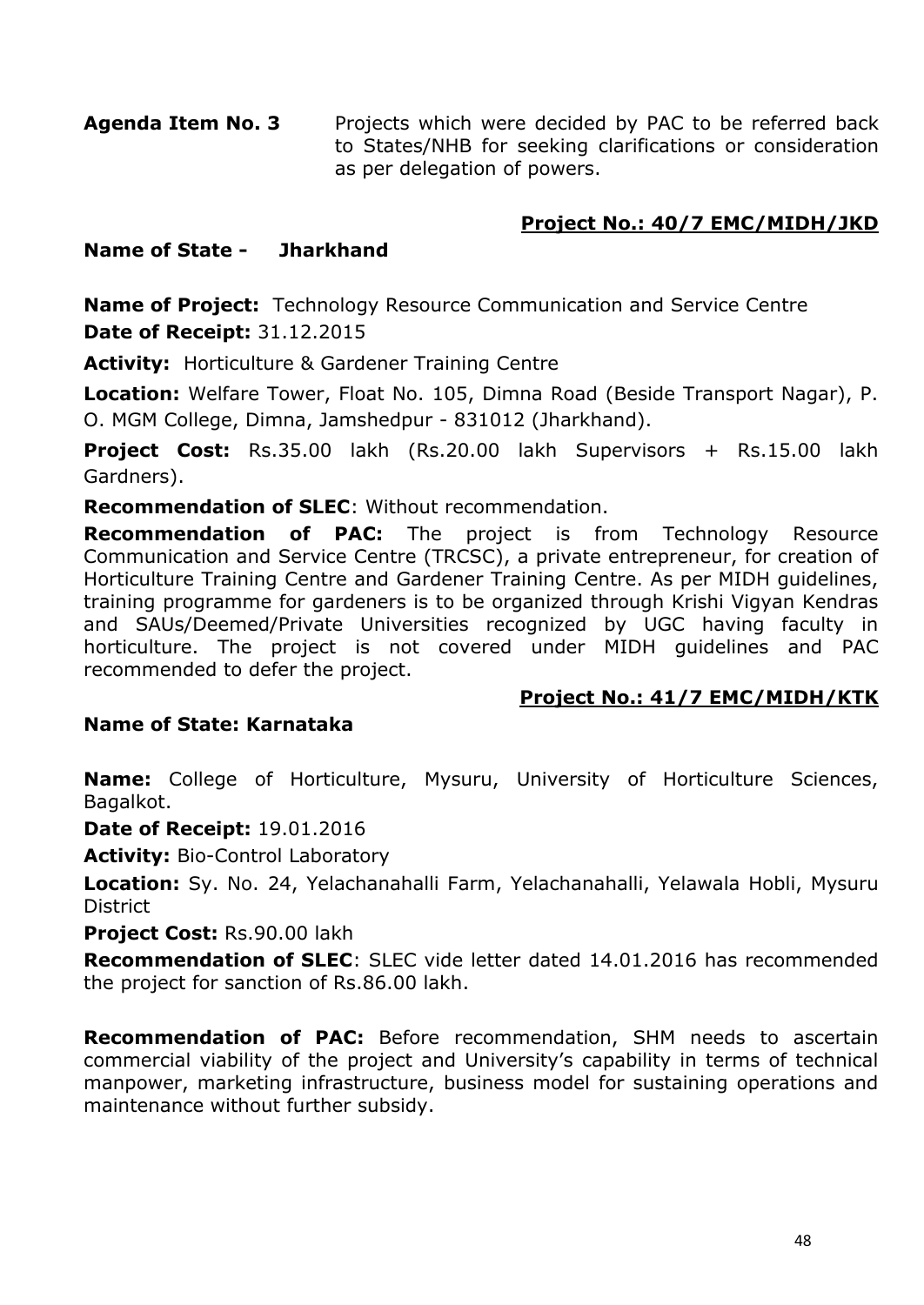# **Project No.: 42/7 EMC/MIDH/KTK**

**Name:** University of Agricultural Sciences, Dharwad **Date of Receipt:** 03.02.2016 **Activity:** Seed Production and Popularization of new Tomato variety **Location:** Directorate of Research, Krishinagar, Dharwad **Project Cost:** Rs.34.14 lakh

**Recommendation of PAC:** The project received directly without recommendation of SHM. The project objective is to produce and popularize new varieties of tomato seeds by Agriculture University, which is not the mandate of MIDH. PAC recommended to defer the project.

## **Project No.: 43/7 EMC/MIDH/KTK**

**Name:** Yathwik Sai Nursery

**Constitution:** Proprietorship Firm

**Date of Receipt:** 11.01.2016

**Activity:** Hi-tech nursery for Mango, Sapota, Guava, Lime, Mosambi and Papaya.

**Location:** Medakinala Village, Maski Hobli, Limgasuguru Taluk, Raichur District.

**Project Cost:** Rs.102.00 lakh

**Recommendation of SLEC**: SLEC vide letter dated 22.12.2015 had recommended the project for sanction of Rs.28.55 lakh as subsidy. However, SHM vide letter dated 30.03.2016 has informed that SHM had already sanctioned Rs.25.00 lakh subsidy for the project during 2015-16 (within delegated powers to state) and requested to withdraw the project from EMC.

**Recommendation of PAC:** PAC noted that the project has been withdrawn by the state.

# **Project No.: 44/7 EMC/MIDH/KTK**

**Name: Karnataka** State Spices Development Board **Date of Receipt:** 08.04.2016 **Activity:** Development of Spice Crops in Karnataka **Location:** Karnataka **Project Cost:** Rs.12185.00 lakh **Recommendation of PAC:** 

- 1. Development of spices in terms of production and PHM including these crops such as pepper, cardamom, ginger and turmeric is covered under MIDH.
- 2. The components of production and PHM are available to be implemented by the State and private entrepreneurs respectively.
- 3. SHM has field functionaries for implementation of these components and is mandated for development of these crops.
- 4. SHM may consider these activities as per guidelines, delegation of powers and extant AAP allocations.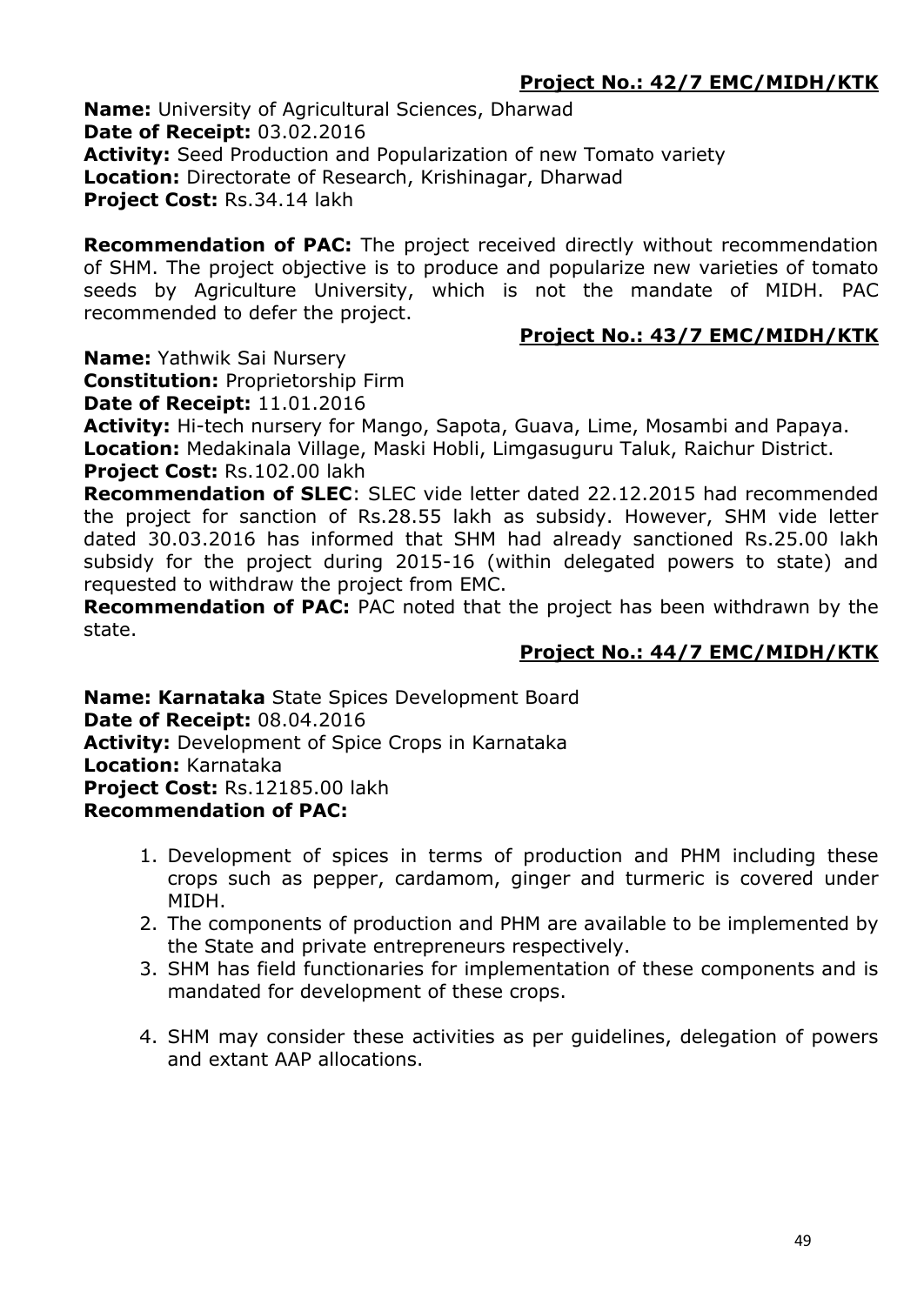## **Name of State: Madhya Pradesh**

**Name:** Pandit Laxminarayan Sharma, Krishi Upaj Mandi Samiti

**Date of Receipt:** 15.03.2016

**Activity:** Flower Mandi

**Location:** Karond, Bhopal (MP)

**Project Cost:** Rs.952.00 lakh

**Recommendation of SLEC**: As per letter dated 09.03.2016 from Mission Director, SHM, Bhopal, proposal has been approved in 18<sup>th</sup> meeting of SHM held on 19.02.2016.

**Recommendation of PAC:** PAC observed that the infrastructure proposed for setting up flower mandi with air conditioned Dome with substantial cost of Rs. 833.00 lakh for building out of total cost of Rs. 952.00 Lakh. There is hardly any infrastructure for flower auction system and related infrastructure like storage, precooling, grading, sorting & packing facilities required under MIDH scheme. PAC decided to defer the project. SHM may submit revised proposal as per guidelines and AAP.

# **Project No.: 46/7 EMC/MIDH/MP**

**Name:** Krishi Upaj Mandi Samiti, Shujalpur, Madhya Pradesh

**Date of Receipt:** 24.08.16

**Activity:** Market for Fruits, Vegetables and Flowers

**Location:** Development of Nevajkhedi Sub mandi Yard, Dist- Shujalpur, Madhya Pradesh

#### **Project Cost:** Rs.1190.00 lakh

#### **Recommendation of PAC:**

PAC observed that the infrastructure proposed for setting up Market for Fruits, Vegetables and Flowers does not confirm to the operational guidelines of MIDH. There is hardly any infrastructure for auction system and related infrastructure like storage, precooling, grading, sorting & packing facilities required under MIDH scheme. PAC recommended to defer the project. SHM may submit revised proposal as per guidelines and AAP.

# **Project No.: 47/7 EMC/MIDH/MNP**

# **Name of State: Manipur**

**Name of Project:** Development of Organic cultivation in Integrated Horticulture and Agro-Crop products

**Date of Receipt:** 01.06.2016

**Location:** Happyland, Thouwai Village, Ukhrul District (Manipur)

# **Activity:**

Area: a) Cultivation of fruits: 22 acres (Peach, pear, lime, pineapple, litchi etc.)

a) Cultivation of vegetables: 28 acres (cabbage, tomato, chilli, cucumber, turnip etc.)

**Project cost:** Rs.80.00 Lakh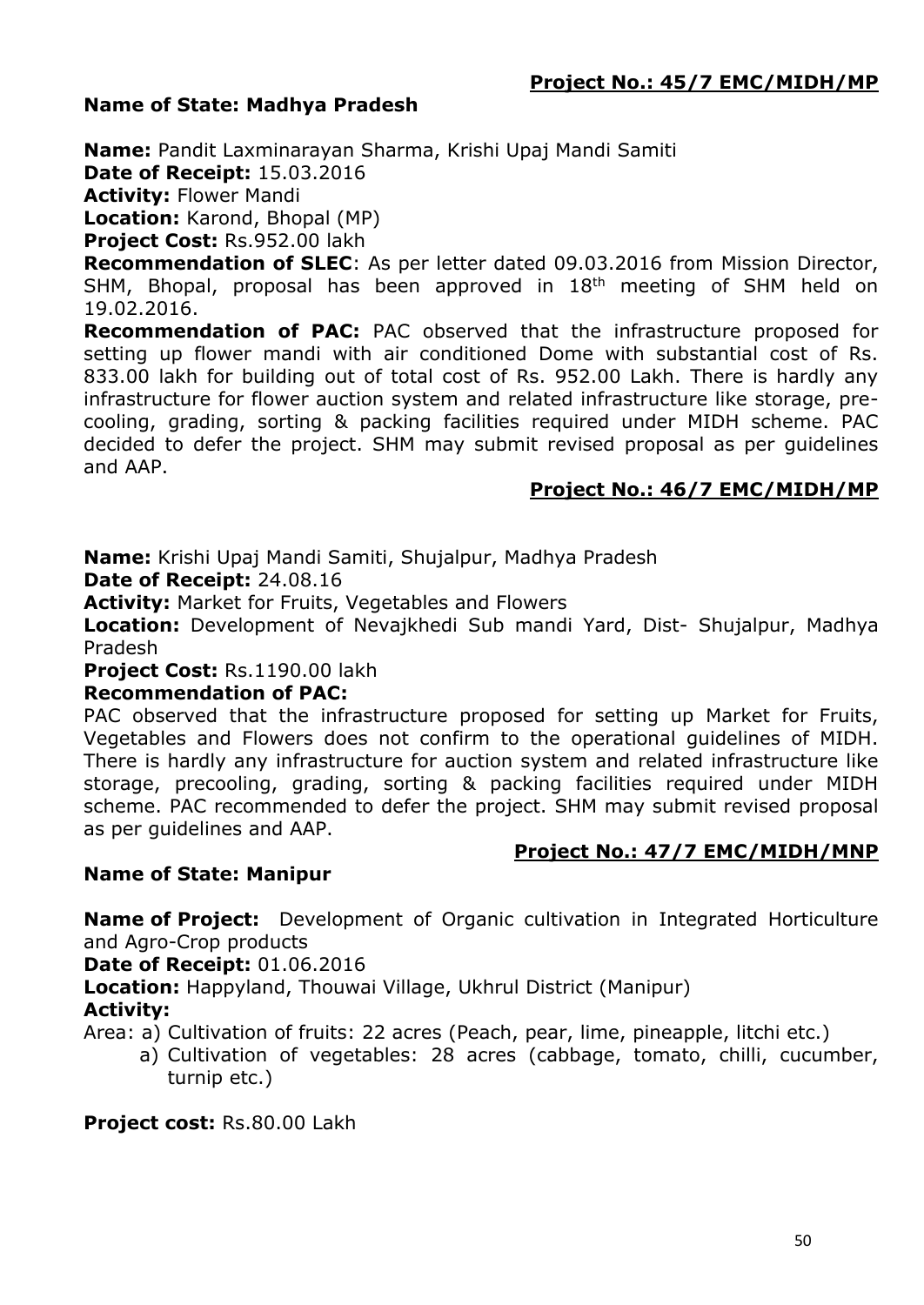**Recommendation of PAC:** PAC considered the proposal and suggested that the project on organic farming is to be taken by State Government under the program of INM/PKVY, Mission for organic value chain. The projects of Fruit and vegetable cultivation shall be included by SHM in their AAP.

# **Project No.: 48/7 EMC/MIDH/MNP**

**Name of Project:** Development of Horticulture cultivation for production of Horticulture crops

**Date of Receipt:** 01.06.2016

**Location:** Wainem Village, Senapatil District (Manipur)

# **Activity:**

- **Area:** 
	- a) Cultivation of vegetables: 50 acres (cabbage, Broccoli, tomato, chilli, cucumber, etc.)
	- b) Cultivation of fruits: 27 acres (Peach, pear, passion fruit, Berry, lime, pineapple, litchi etc.)

**Project cost:** Rs.70.00 Lakh

**Recommendation of PAC:** PAC considered the proposal and suggested that the project on organic farming is to be taken by State Government under the program of INM/PKVY, Mission for organic value chain. The projects of Fruit and vegetable cultivation shall be included by SHM in their AAP.

# **Project No.: 49/7 EMC/MIDH/MNP**

**Name of Project:** Integrated Horticultural development Cultivation and organic farming

**Date of Receipt:** 01.06.2016

**Location:** Wakha Village, Laphupokpi, Uthamabal (Manipur)

# **Activity:**

Area: a) Cultivation of vegetables: 33 acres (cabbage, Broccoli, tomato, chilli, cucumber, etc.)

- a) Cultivation of fruits: 33 acres (Peach, pear, passion fruit, Berry, lime, pineapple, litchi etc.)
- b) Cultivation of planation crops: 10 acres (coffee, Jackfruits)
- c) Medicinal plants: 4 acres

# **Project cost:** Rs.74.00 Lakh

**Recommendation of PAC:** PAC considered the proposal and suggested that the project on organic farming is to be taken by State Government under the program of INM/PKVY, Mission for organic value chain. The projects of Fruit and vegetable cultivation shall be included by SHM in their AAP.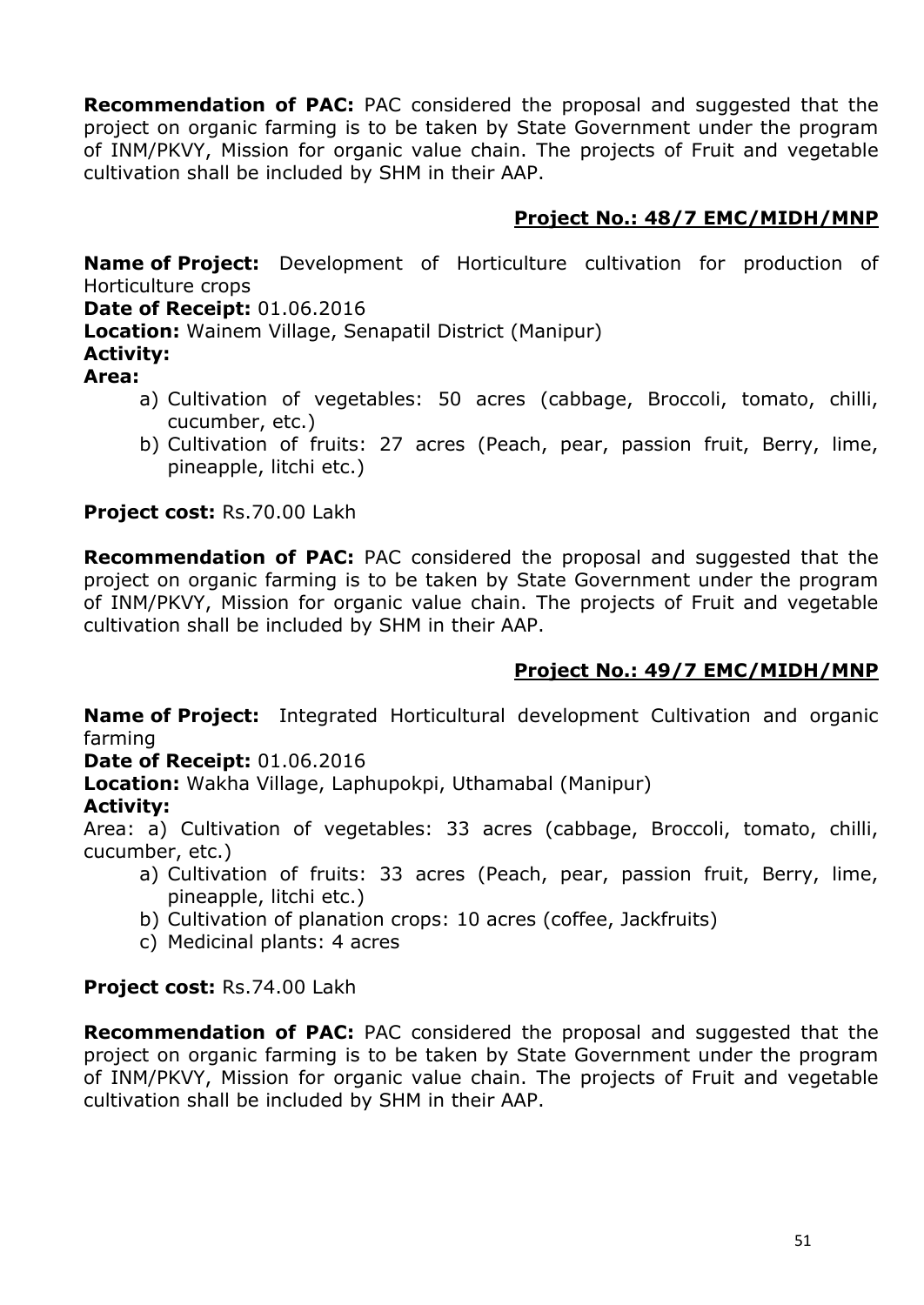## **Name of Project:** Integrated farming products of Horticulture

## **Date of Receipt:** 01.06.2016

**Location:** Waikhong Village, Chandel District.

Activity: Area: cultivation of fruits: 20 acres (Peach, pear, passion fruit, Berry, lime, pineapple, litchi etc.) cultivation of vegetables: 62 acres (cabbage, Broccoli, tomato, chilli, cucumber etc.)

**Project cost:** Rs.80.00 Lakh

**Recommendation of PAC:** PAC considered the proposal and suggested that the project on organic farming is to be taken by State Government under the program of INM/PKVY, Mission for organic value chain. The projects of Fruit and vegetable cultivation shall be included by SHM in their AAP.

## **Project No.: 51/7 EMC/MIDH/MNP**

**Name of Project:** Integrated farming products of Horticulture

**Date of Receipt:** 01.06.2016

**Location:** Andro Village, Imphal East District

**Project Details:** Cultivation of fruits & vegetables: 26 acres

**Project cost:** Rs.84.00 Lakh

**Recommendation of PAC:** PAC considered the proposal and suggested that the project on organic farming is to be taken by State Government under the program of INM/PKVY, Mission for organic value chain. The projects of Fruit and vegetable cultivation shall be included by SHM in their AAP.

# **Project No.: 52/7 EMC/MIDH/MZR**

**Name:** SHM Mizoram

**Date of Receipt:** 08.01.2016

**Activity:** Adoption and Certification of Organic Farming of Horticultural Crops with Traceability records (20000 ha)

**Location:** Aizawl, Champhai, Lunglei, Mamit, and Serchhip

Project Cost: Rs.4000.00 lakh

**Recommendation of PAC:** PAC considered the proposal and suggested that the project on organic farming is to be taken by State Government under the program of INM/PKVY, Mission for organic value chain. The projects of Fruit and vegetable cultivation shall be included by SHM in their AAP.

#### **Project No.: 53/7 EMC/MIDH/NGL**

#### **Name of State: Nagaland**

**Name of Project:** Horticultural Development component on cultivation of Naga organic vegetable, fruits, passion fruit and Mushroom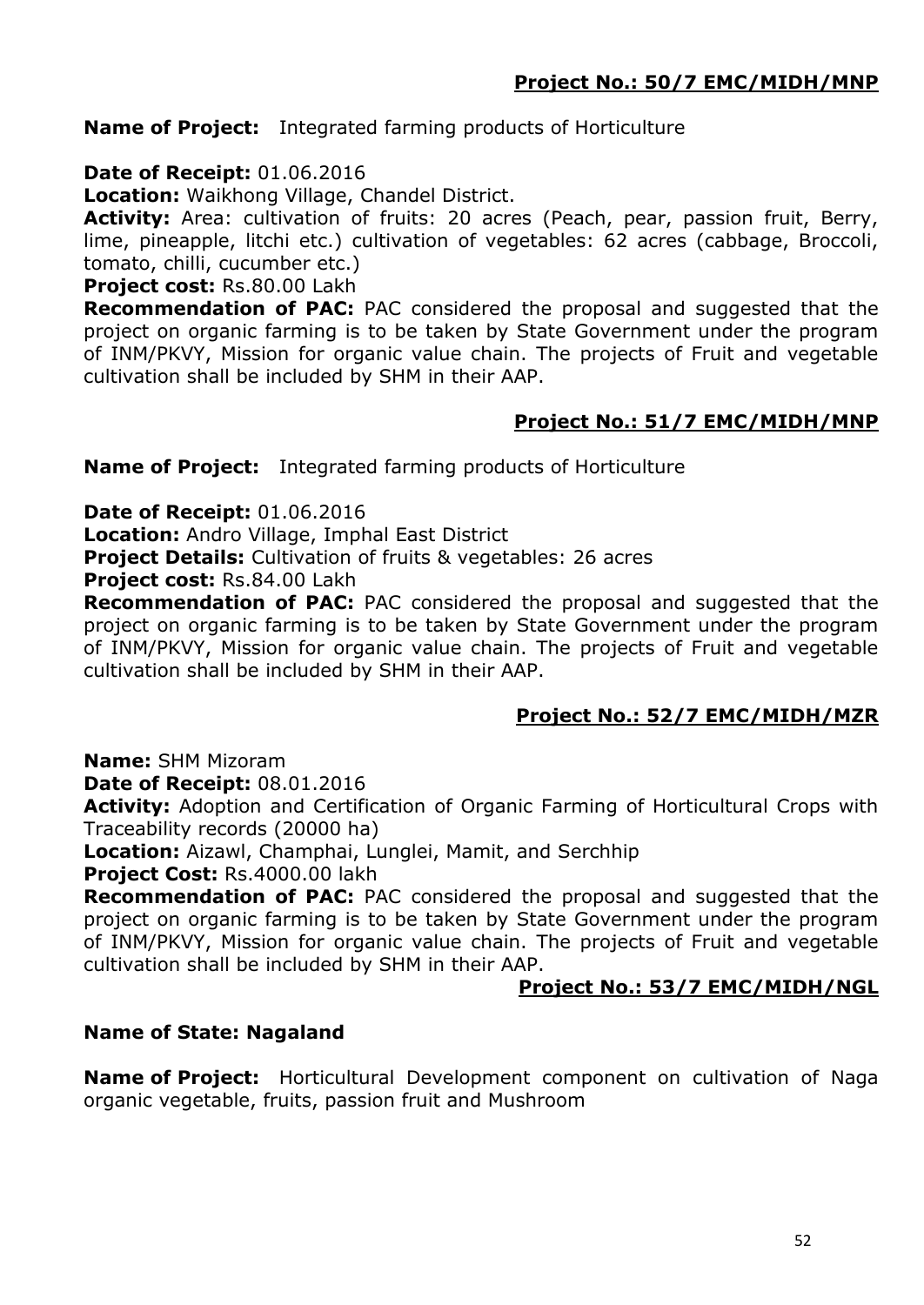## **Date of Receipt:** 01.06.2016 **Location:** Akhola Village, Mokokchung District **Project Details:** Area:

- a) cultivation of fruits: 30 acres
- b) cultivation of Passion Fruit: 10 acres
- c) cultivation of organic vegetable: 70 acres
- d) cultivation of Mushroom: 20 acres

#### **Project cost:** Rs.107.00 Lakh

**Recommendation of PAC:** PAC considered the proposal and suggested that the project on organic farming is to be taken by State Government under the program of INM/PKVY, Mission for organic value chain. The projects of Fruit and vegetable cultivation shall be included by SHM in their AAP.

## **Project No.: 54/7 EMC/MIDH/TLG**

#### **Name of State: Telangana**

**Name:** M/S. VNR Seeds Pvt. Ltd. **Date of Receipt:** 17.02.2016 **Constitution:** Private limited company-Registration No. U 00512CTPTC17187 **Activity:** Seed Infrastructure handling, processing, storage **Location:** Banda Mailaram (V), Mulugu (M), Medak (Dist.) **Project Cost:** Rs. 320.00 lakh

**Recommendation of SLEC**: SLEC in its meeting dated 08.01.2016 has recommended for sanction Rs. 100.00 lakh.

**Recommendation of PAC:** PAC observed that the land/warehouse available for the project is not in the name of the company. SHM to submit clarification about land and existing warehouse on that land and ownership of land and warehouse.

#### **Project No.: 55/7 EMC/MIDH/UP**

#### **Name of State: Uttar Pradesh**

**Name:** Spices Board **Date of Receipt:** 13.05.2016 **Activity:** Integrated Development of Mint in Uttar Pradesh **Location:** Districts: Barabanki, Sitapur, Rampur, Bahraich and Rae-Bareli **Project Cost:** Rs. 793.00 lakh

#### **Recommendation of PAC:**

- 1. Development of spices in terms of production and PHM including these crops are covered under MIDH.
- 2. The components of production and PHM are available to be implemented by the State and private entrepreneurs respectively.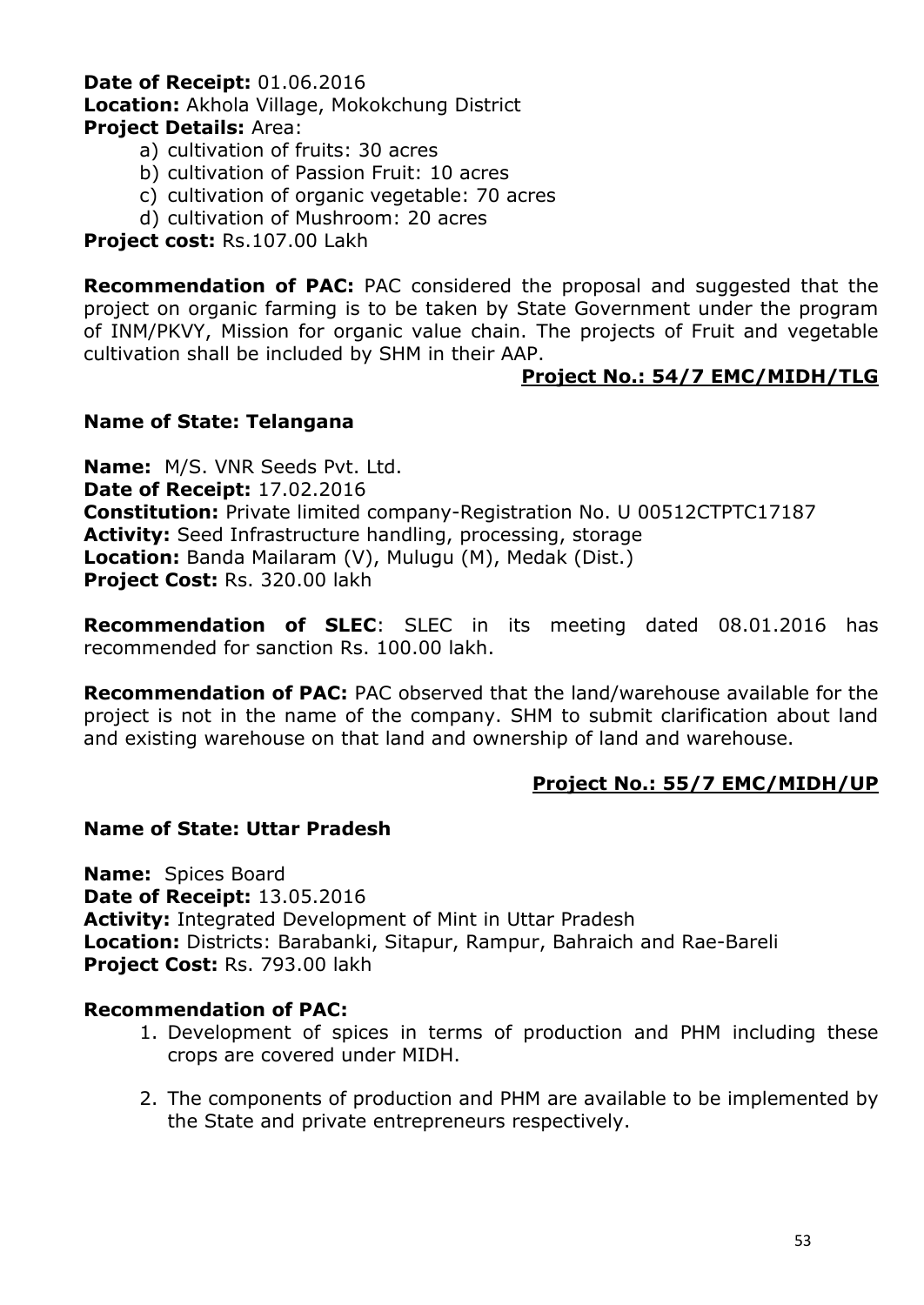- 3. SHM has field functionaries for implementation of these components and is mandated for development of these crops.
- 4. SHM may consider these activities as per guidelines, delegation of powers and extant AAP allocations.

# **Project No.: 56/7 EMC/MIDH/HP**

## **Name of State - Himachal Pradesh**

**Name of project**: Canvas Integrated Cold Chain Services **Constitution:** Partnership Firm

**Date of Receipt:** 03.08.2015 from State Government

**Activity:** Production of Potato Flakes/Wedges/Veg. Snacks from potato and IQF of peas grown locally by establishing backward linkages with growers of State.

**Location:** Mauza Nangal Khurd, Tehsil Haroli, District Una (HP).

**Project Cost:** Rs.999.00 lakh

**Project Details:** This is a partnership firm having two partners namely Shri Brijraj Swarup Bhatnagar & Shri Aloke Bhatnagar. The firm proposes to setup its 2nd complete ultra-modern potato Flakes/Wedges/Veg. Snacks facility with IQF facility at Village Nangal Khurd, Tehsil Haroli, District Una, Himachal Pradesh. M/s Canvas Integrated Cold Chain Services is an existing partnership firm already in operation. Initially cold chain project was sanctioned by MOFPI which is reported to be functioning satisfactorily. As per the DPR, the land required about 4 acres (37 kanals equals to about 15000 Sq. mtrs) for setting up of the project is already owned by the firm.

#### **BUILDING**

|        |                         |                 | (Rs. In Lakh)           |
|--------|-------------------------|-----------------|-------------------------|
| S. No. | <b>Particular</b>       | Cost as per DPR | Cost as per PIT         |
|        |                         |                 | report                  |
| ı.     | PEB Building - 3000 Sqm |                 | 50.00   Installed under |
| 2.     | Processing hall         |                 | 50.00   MoFPI project   |
| 3.     | Puff panels             | 100.00          | 100.00                  |
|        | Total                   | 200.00          | 100.00                  |

#### **Plant & Machinery**

 **(Rs. in lakh)**

| S.<br>No. | <b>Particular Name</b>                         | Cost as<br>per DPR | Cost as per<br><b>PIT report</b> | <b>Remarks of PIT report</b>                                                                                                                                                                 |
|-----------|------------------------------------------------|--------------------|----------------------------------|----------------------------------------------------------------------------------------------------------------------------------------------------------------------------------------------|
| 1.        | Cold<br>Refrigeration for<br>storage (1000 MT) | 75.00              | Not installed                    | Not installed                                                                                                                                                                                |
| 2.        | Refrigeration for Frozen<br>storage (1000 MT)  | 75.00              |                                  | Refrigeration<br>machinery  <br>installed under<br>MoFPI  <br>scheme and claimed under<br>MIDH proposal seems same<br>as the two compressors told<br>by promoter as new were of<br>2013 make |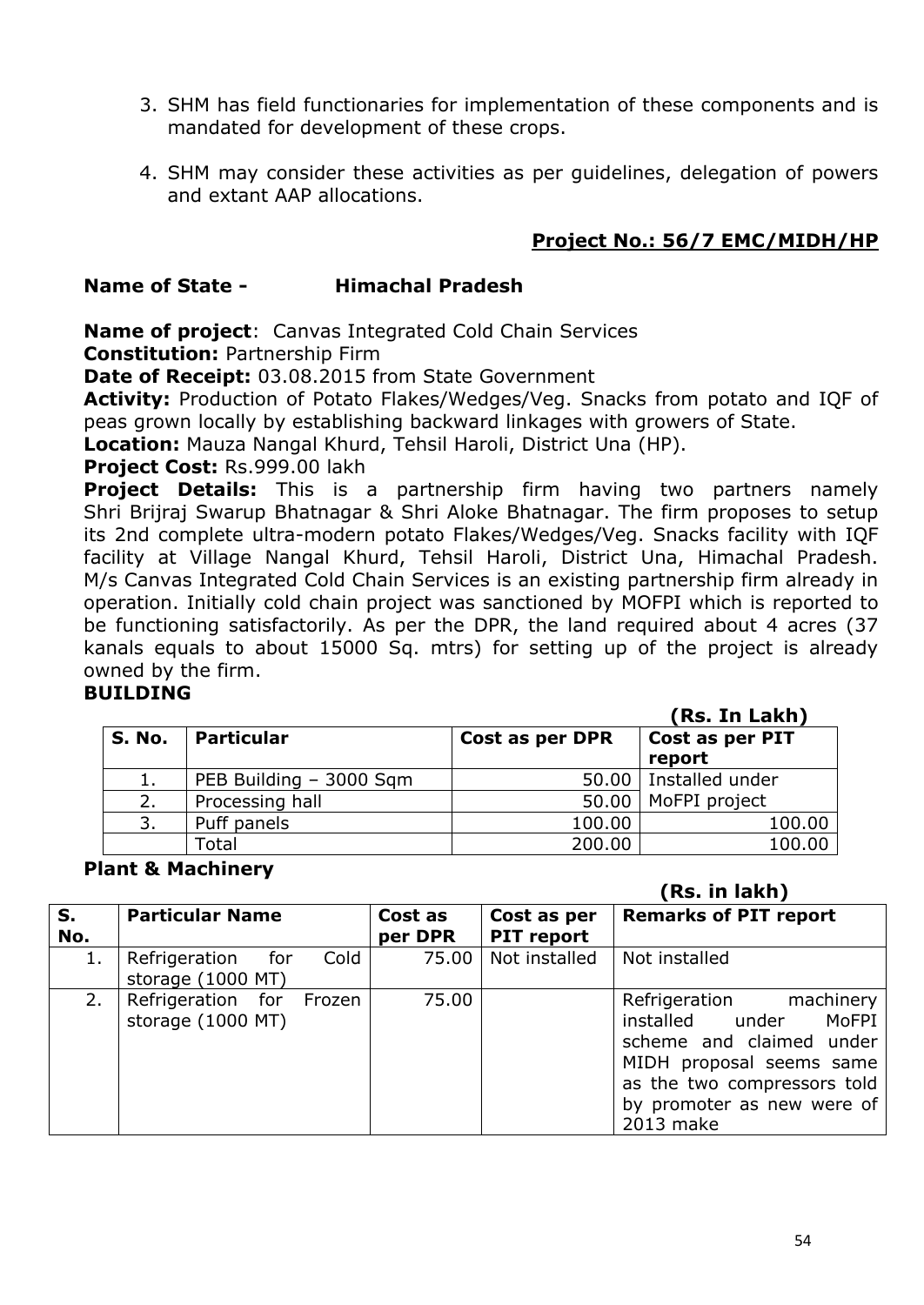|     | <b>IQF Machine</b>       | 220.00 |       | Installed under MoFPI project |
|-----|--------------------------|--------|-------|-------------------------------|
| -4. | Slice dicer              | 80.00  | 80.00 |                               |
| 5.  | Veg. snacks line machine | 200.00 |       | No veg snack line found       |
| 6.  | DG Set. (2 Nos.) 150 KVA | 25.00  | 25.57 |                               |
|     | each                     |        |       |                               |
|     | Total                    | 675.00 |       |                               |

## **Project Cost**:

(Rs. in Lakh)

| <b>Project cost as per DPR/Bank</b> |        |
|-------------------------------------|--------|
| <b>Building &amp; Civil Works</b>   | 200.00 |
| Plant & Machinery                   | 675.00 |
| Contingencies                       | 21.00  |
| <b>MFA</b>                          | 25.00  |
| Pre-operative Expenses              | 53.00  |
| <b>WC Margin</b>                    | 25.00  |
| <b>Total</b>                        | 999.00 |

**Observations of PIT:** PIT observed that the promoter has created an Integrated Cold Chain facility for frozen vegetables along with frozen store and supporting infrastructure/utilities under the financial assistance of MoFPI. However, 2000 MT capacity of frozen cold store and slicer & dicer were found during the inspection over and above availed under MoFPI. Details of facility availed/created under MoFPI may be verified from the letter dated 23.05.2016 of MoFPI. PIT is of the opinion that addition of a sub-component in the existing project may not be considered as a separate project.

#### **Means of Finance:**

| Promoter's Share: | Rs.499.00 lakh |
|-------------------|----------------|
| Term Loan:        | Rs.500.00 lakh |

**Bank Details:** Vijya Bank, Hauz Khas Market, New Delhi Branch has appraised the project and sanctioned a secured loan of Rs.300.00 lakh vide letter dated 16.08.2014 and Rs.200.00 lakh vide letter dated 30.05.2015 (to be adjusted against subsidy amount).

**Recommendations of SLEC:** State Level Executive Committee (SLEC) of Himachal Pradesh in its meetings held on 28.01 & 29.06.2015 considered the proposal and recommended for consideration of Rs.400.00 lakh subsidy by Empowered Monitoring Committee (EMC) as per MIDH norms vide letter dated 01.08.2015.

**Recommendation of PAC:** As per the observations of EMC dated 20.01.2016, the project has been inspected by PIT and details of the project sanctioned by MoFPI were obtained. The proposal was discussed in detail by PAC in context of PIT report. Committee observed that the project cannot be considered for additional assistance for the same components on the existing location as the promoters have already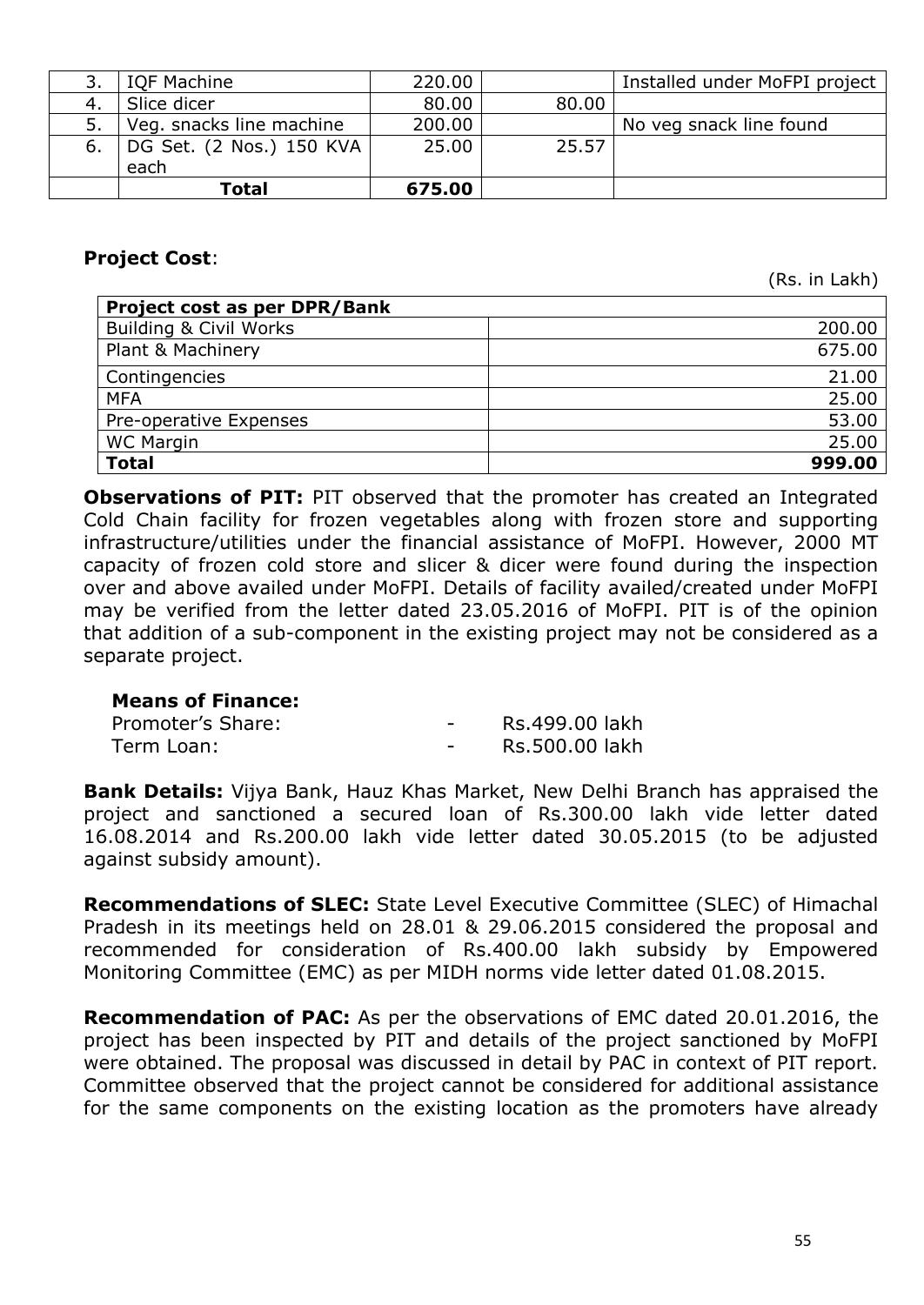availed subsidy of Rs. 742.08 Lakh from Ministry of Food Processing Industries (MoFPI).

# **Project No.: 57/7 EMC/MIDH/AP**

# **Centre of Excellence Projects**

## **Name of State: Andhra Pradesh**

**Name of Project:** Centre of Excellence for Floriculture **Date of Receipt:** 23.02.2015 and 04.07.2016 **Location:** Bangarunatham village, Kuppam Mandal, Andhra Pradesh **Project Cost:** Rs. 306.70 lakh **Recommendation of PAC:** PAC observed that the project may be kept on hold till the receipt of Report from Committee constituted for reviewing of existing CoEs.

# **Project No.: 58/7 EMC/MIDH/ASM**

#### **Name of State: Assam**

**Name of Project:** Establishment of Centre of Excellence for Vegetables **Date of Receipt:** 9.10.2015

**Location:** Barama, Samaguri Nagaon, Assam

**Project Details:** The proposal is for establishment of CoE for vegetables with financial assistance for creation of infrastructure under MIDH and State Government. The project involves the establishment of a modern automated system using latest technology to produce a large number of seedlings for use by farmers to the State.

**Recommendation of SLEC**: State has recommended for sanction of Rs.10.00 crore.

**Recommendation of PAC:** PAC observed that the project may be kept on hold till the receipt of Report from Committee constituted for reviewing of existing CoEs.

# **Project No.: 59/7 EMC/MIDH/ASM**

**Name of Project:** Establishment of Centre of Excellence for Horticulture **Date of Receipt:** 29.04.2016

**Location:** Bodoland, Kokrajhar, Assam

**Project Details:** The proposal is for establishment of CoE by Bodoland Rerritorial Council for Horticulture with financial assistance for creation of infrastructure under MIDH. The project involves the establishment of Hi-tech nurseries, net house, green house for vegetables, fruits and flowers.

**Recommendation of PAC:** PAC observed that the project may be kept on hold till the receipt of Report from Committee constituted for reviewing of existing CoEs.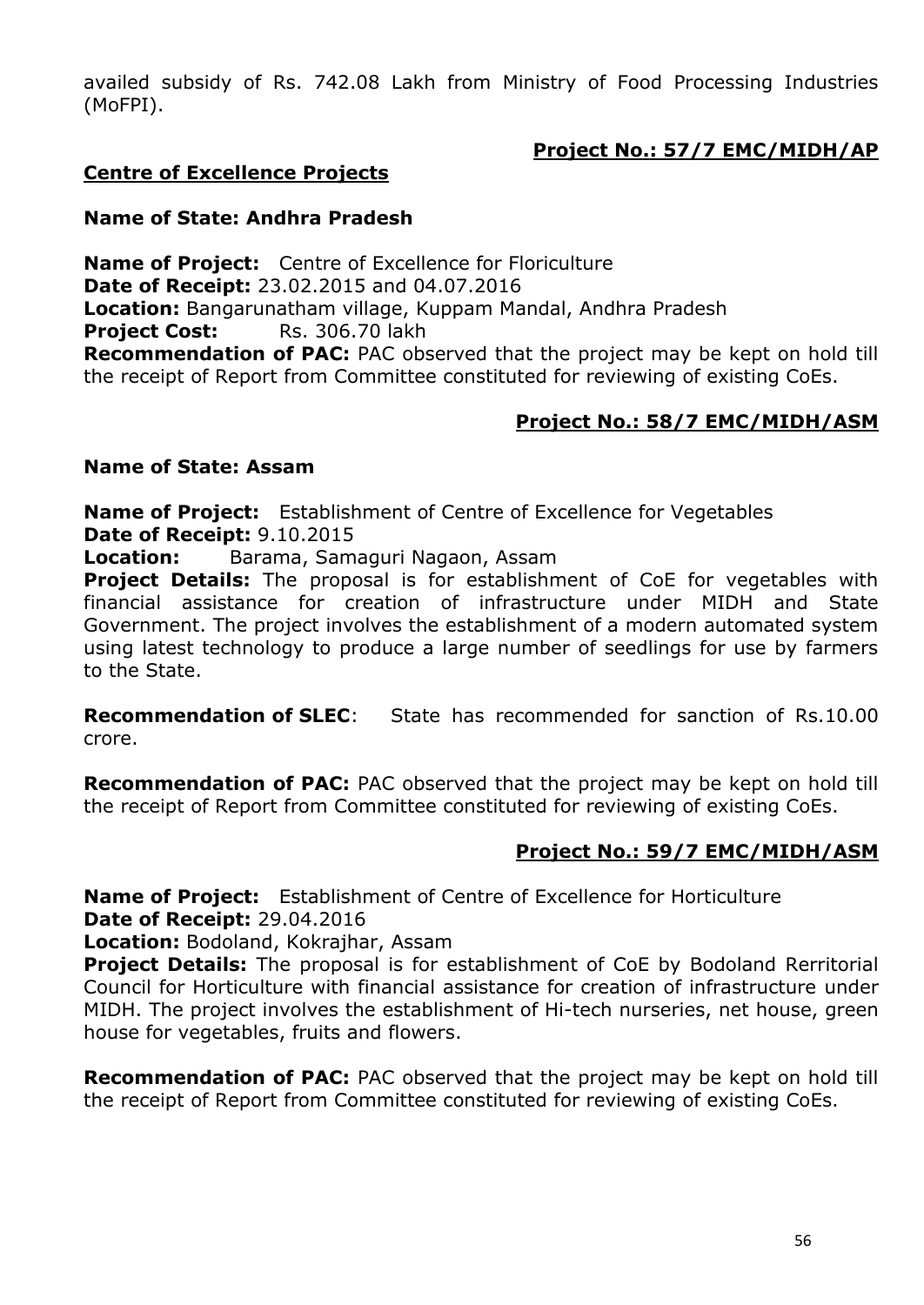## **Name of State: Chhattisgarh**

**Name of Project: Establishment** of Centre of Excellence for Fruits, Vegetables & Flowers

**Date of Receipt of receipt:** 02.06.2016

**Location:** Block Naya Raipur, District Raipur, Chhattisgarh

**Project Details:** The proposal is for establishment of CoE for fruit, vegetables & flowers with financial assistance for creation of infrastructure under MIDH and State Government. The proposal was appraised during 6<sup>th</sup> EMC, PAC deferred the project with the observation that SHM may submit the clarification regarding source of technology to be demonstrated on the CoE, type of technology, types of crops to be multiplied and implementation schedule.

The State horticulture Mission has submitted the clarifications regarding source of technology to be demonstrated on the CoE, type of technology, types of crops to be multiplied and implementation schedule. However, the sanction of COE's has been kept on hold till the report of review committee for Centre of Excellence is received.

**Recommendation of SLEC**: State has recommended for sanction of Rs.10.00 crore.

**Recommendation of PAC:** PAC observed that the project may be kept on hold till the receipt of Report from Committee constituted for reviewing of existing CoEs.

## **Project No.: 61/7 EMC/MIDH/HR**

#### **Name of State: Haryana**

**Name of Project:** Establishment of Centre of Excellence for Horticulture, Sunderah (Narnaul) & Hodal (Palwal) under Indo-Dutch work Plan **Date of Receipt:** 11.03.2016 **Location:** Sunderah, Narnaul, Haryana **Project Details:**

Cost of project : Rs.996.00 lakh

**Recommendation of PAC: Recommendation of PAC:** PAC observed that the project may be kept on hold till the receipt of Report from Committee constituted for reviewing of existing CoEs.

#### **Project No.: 62/7 EMC/MIDH/HR**

#### **Name of State: Haryana**

**Name of Project:** Establishment of Centre of Excellence for Horticulture, Sunderah (Narnaul) & Hodal (Palwal) under Indo-Dutch work Plan **Date of Receipt:** 11.03.2016 **Location:** Hodal, Palwal, Haryana **Project Cost:** Rs.990.00 lakh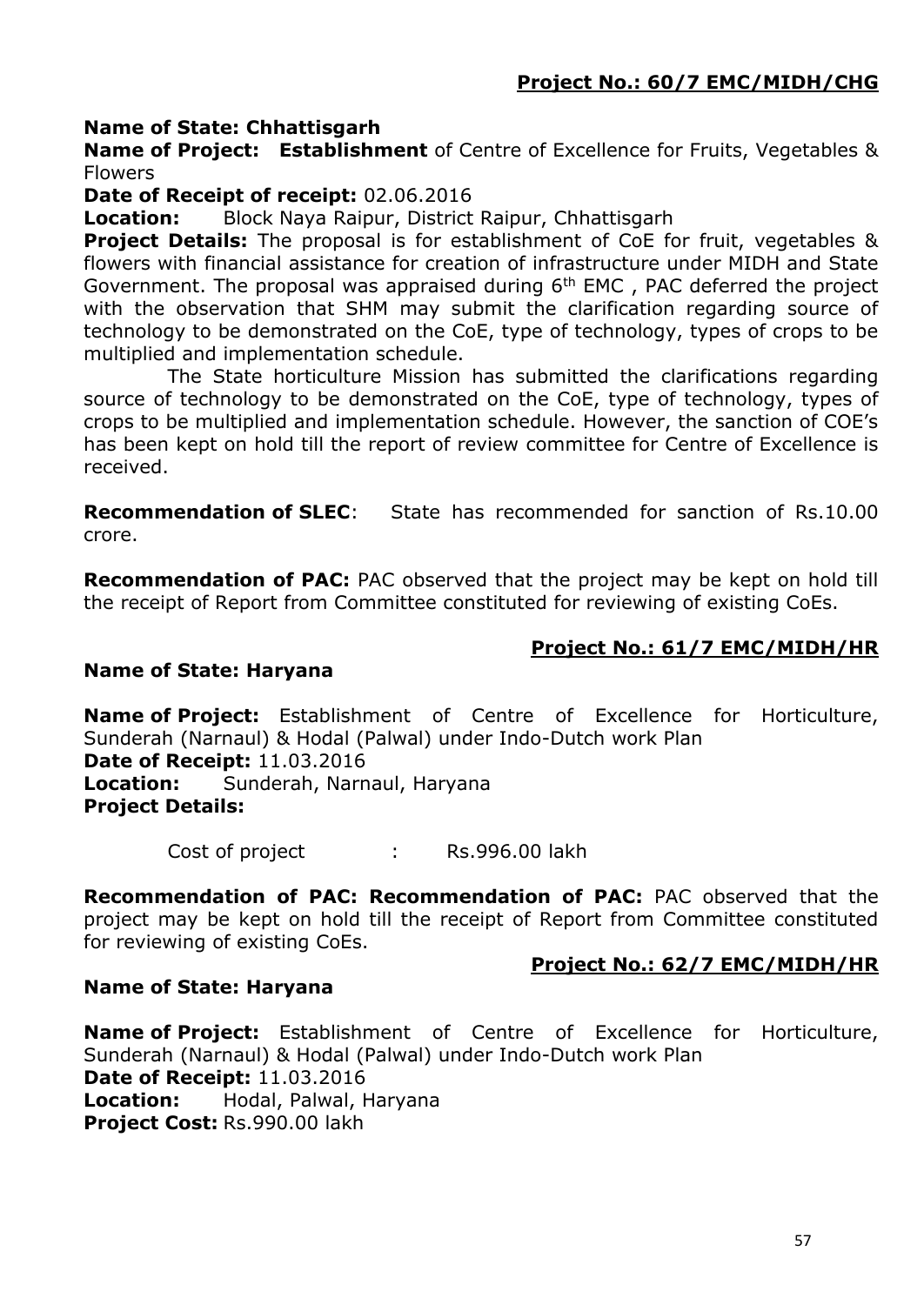**Recommendation of PAC: Recommendation of PAC:** PAC observed that the project may be kept on hold till the receipt of Report from Committee constituted for reviewing of existing CoEs.

#### **Project No.: 63/7 EMC/MIDH/JKD**

#### **Name of State: Jharkhand**

**Name of project:** Establishment of Centre of Excellence for Vegetables **Date of receipt:** 11.05.2016

**Location:** Ormanjhi, District- Ranchi (Jharkhand)

**Project Details:** The proposal is for establishment of CoE for fruits with financial assistance for creation of infrastructure under MIDH & State Government.

The proposal was placed in 6<sup>th</sup> EMC dated 20.01.2016. PAC deferred the project with the observation that SHM may submit the clarification regarding source of technology to be demonstrated on the CoE, type of technology, types of crops to be multiplied and implementation schedule.

The State horticulture Mission has submitted the clarifications regarding source of technology to be demonstrated on the CoE, type of technology, types of crops to be multiplied and implementation schedule. However, the comments of Israeli experts are still awaited.

**Recommendation of SLEC**: State has recommended for sanction of Rs.9.99 crore.

**Recommendation of PAC:** PAC observed that the project may be kept on hold till the receipt of Report from Committee constituted for reviewing of existing CoEs.

#### **Project No.: 64/7 EMC/MIDH/JKD**

**Name of project:** Establishment of Centre of Excellence for Flowers **Date of receipt:** 11.05.2016

**Location:** Hansdiha, District – Dumka (Jharkhand)

**Project Details:** The proposal is for establishment of CoE for fruits with financial assistance for creation of infrastructure under MIDH & State Government.

The proposal was placed in 6<sup>th</sup> EMC dated 20.01.2016. PAC deferred the project with the observation that SHM may submit the clarification regarding source of technology to be demonstrated on the CoE, type of technology, types of crops to be multiplied and implementation schedule.

The State horticulture Mission has submitted the clarifications regarding source of technology to be demonstrated on the CoE, type of technology, types of crops to be multiplied and implementation schedule. However, the comments of Israeli experts are still awaited.

**Project Cost - Rs. 987.95 lakh**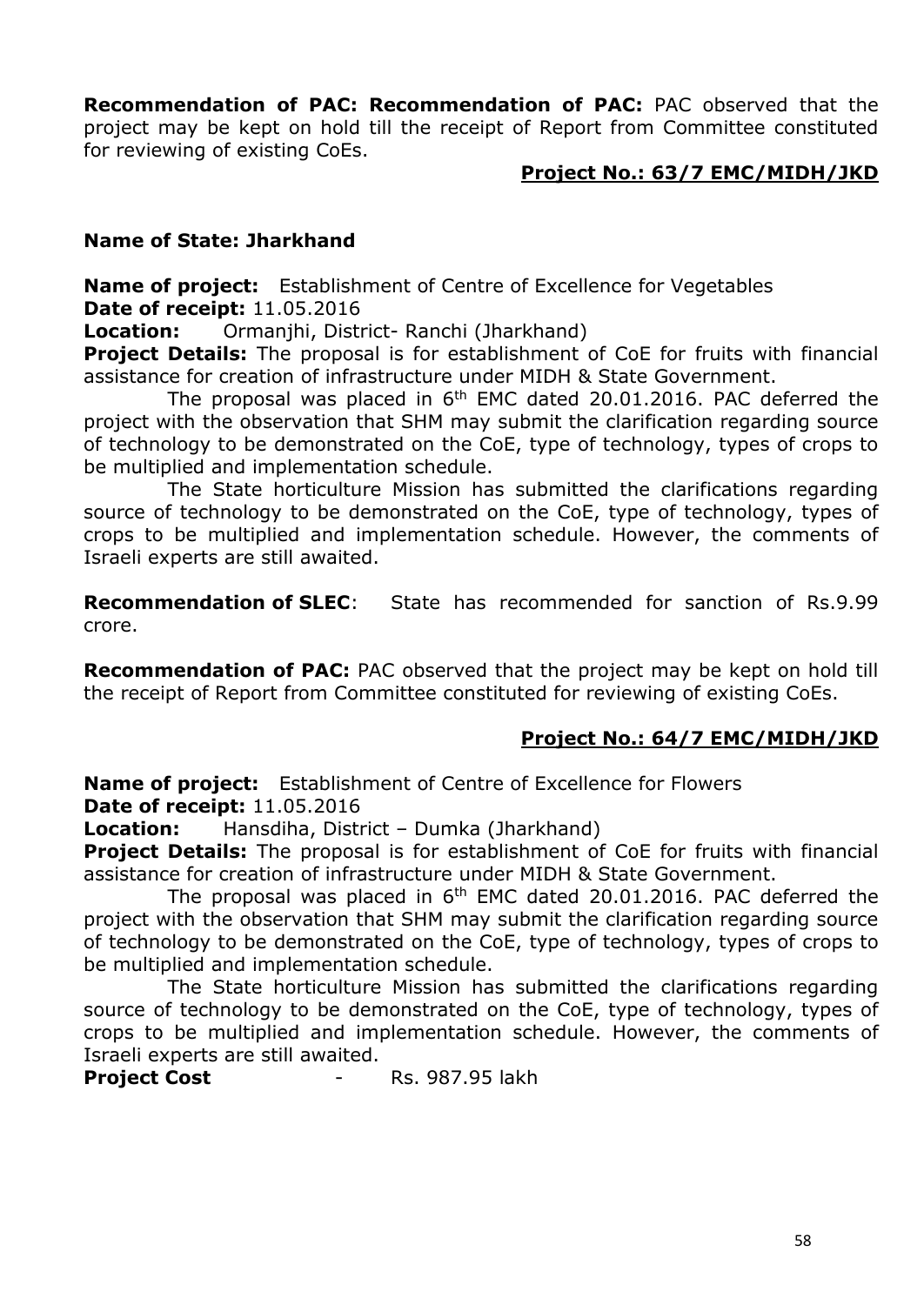**Recommendation of SLEC**: State has recommended for sanction of Rs.9.87 crore.

**Recommendation of PAC:** PAC observed that the project may be kept on hold till the receipt of Report from Committee constituted for reviewing of existing CoEs.

# **Project No.: 65/7 EMC/MIDH/KTK**

## **Name of State: Karnataka**

**Name of Project:** Establishment of Centre of Excellence for protected cultivation under Indo-Dutch work Plan

**Date of Receipt:** 04.07.2016

**Location:** Somanahaali Kaval, District- Hasan, Karnataka **Project Details:** Changes in the specifications and requirement of additional funds:

| Original cost of project   | t.            | Rs.995.44 lakh  |
|----------------------------|---------------|-----------------|
| Revised cost of Project    | ÷.            | Rs.1113.20 lakh |
| MIDH Assistance sanctioned |               | Rs.840.79 lakh  |
| Revised assistance sought  | $\mathcal{L}$ | Rs.1000.00 lakh |
| RKVY/CHD/other State       | t.            | Rs.113.20 lakh  |
| <b>Scheme Contribution</b> |               |                 |

EMC in its meeting held on  $20<sup>th</sup>$  July, 2015 sanctioned the project with proposed cost of Rs. 995.44 lakh involving MIDH assistance of Rs. 840.79 lakh and the State contribution of Rs. 154.65 lakh. SHM has informed that the tendering process is still incomplete.

**Recommendation of PAC:** PAC deferred the Proposal for cost escalation and expressed that SHM may complete the tendering process on priority.

#### **Project No.: 66/7 EMC/MIDH/PJB**

#### **Name of State: Haryana**

**Name of Project:** Establishment of Centre of Excellence for Horticulture under Indo-Dutch work Plan **Date of Receipt:** 03.06.16 **Location:** GGN- Bhuna, Fatehabad **Project Cost** : Rs. 500.85 lakh

**Recommendation of PAC:** PAC observed that the project may be kept on hold till the receipt of Report from Committee constituted for reviewing of existing CoEs.

# **Project No.: 67/7 EMC/MIDH/PJB**

**Name of Project:** Establishment of Centre of Excellence for Horticulture under Indo-Dutch work Plan **Date of Receipt:** 03.06.16 **Location:** GGN- Barwala, Hisar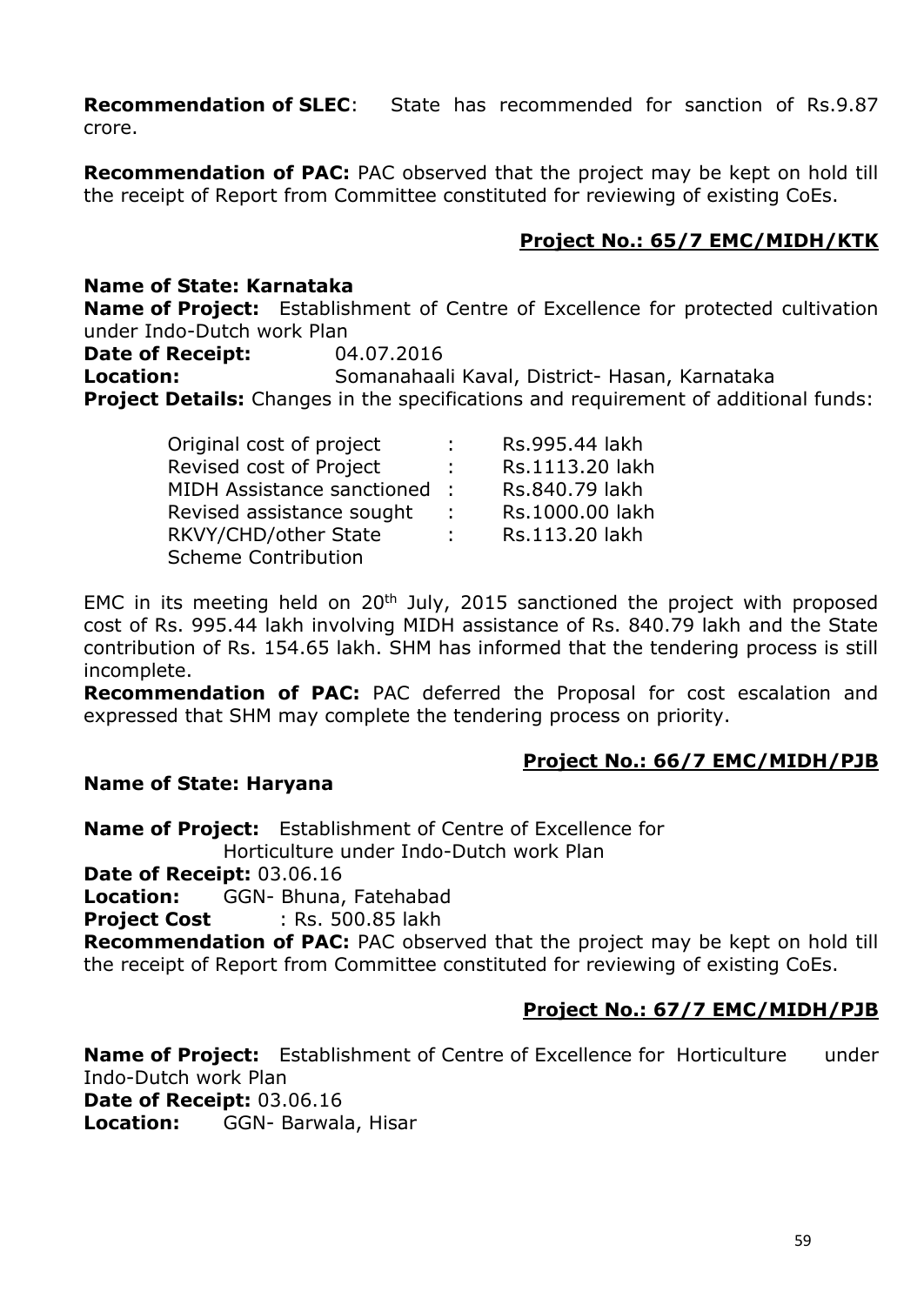**Project Cost** : Rs. 500.00 lakh

**Recommendation of PAC:** PAC observed that the project may be kept on hold till the receipt of Report from Committee constituted for reviewing of existing CoEs.

## **Project No.: 68/7 EMC/MIDH/UP**

## **Name of State: Uttar Pradesh**

**Name of Project:** Establishment of Centre of Excellence for Potato under Indo-Dutch work Plan

**Date of receipt:** 11.04.2016

**Location:** Kannauj, Uttarpradesh

**Total Project Cost:** Rs. 1300 lakh

**Project Details:** The proposal is for establishment of CoE for potato with financial assistance for creation of infrastructure under MIDH.

The objectives of the project are to establish potato multiplication centre for quality seed production, large scale multiplication of potato tubers for speedy seed replacement, distribution of potato quality seed to potato growing farmers in 13 districts, assessment of carbon economy of potato tubers, crop and post-harvest management for improved productivity and to introduce agro technological interventions through aerophonics for potato seed production.

Recommendation of SLEC:

**Recommendation of PAC:** PAC observed that the project may be kept on hold till the receipt of Report from Committee constituted for reviewing of existing CoEs.

# **Project No.: 69/7 EMC/MIDH/WB**

#### **Name of State: West Bengal**

**Name of Project:** Establishment of Centre of Excellence for Vegetables under Indo-Dutch work Plan **Date of receipt:** 19.08.2016 **Location:** Horticulture Research & Development Farm, Chinsurah, District- Hooghly

**Total Project Cost:** Rs. 1646.48 lakh

**Project Details:** The proposal is for establishment of CoE for vegetables with financial assistance for creation of infrastructure under MIDH.

The objectives of the project are to increase the productivity of vegetable by raising quality seedling under protected structure to increase profitability per unit area, to produce and supply disease free seedings under protected cultivation, to increase productivity under protected cultivation, to demonstrate technologies to growers, impart training on protected cultivation, expansion of processing span for its viability and managing the glut period by supply of raw material to processing industry etc. The infrastructure proposed for protected cultivation under Centre of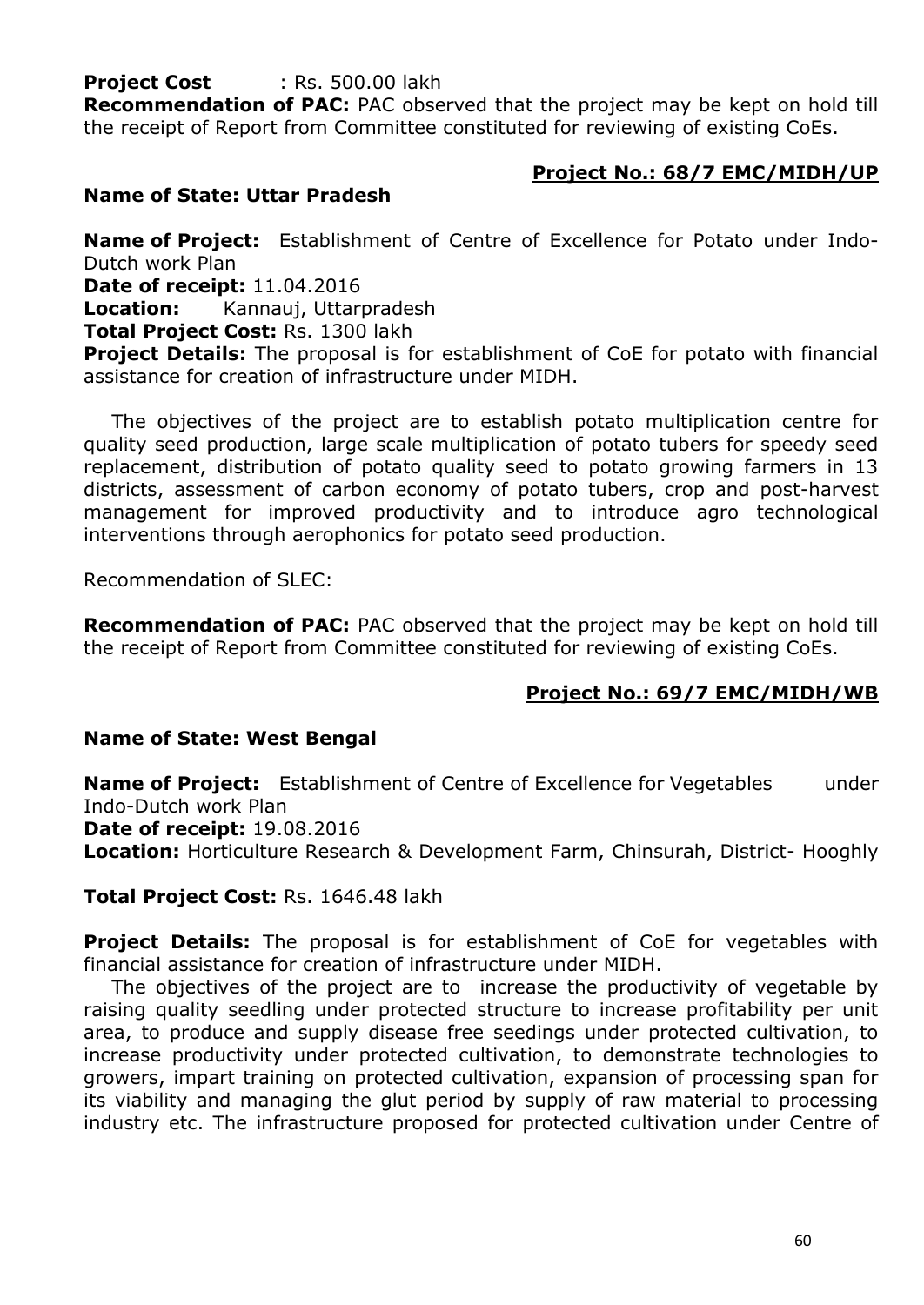Excellence at Chinsurah is Hi Tech Green House (1036 sqm), naturally ventilated Green house (1073 Sqm), walk in tunnel small (192 sqm), walk in tunnel large (528 sqm), Insect proof net house small (528 sqm) and Insect proof net house large (528 sqm).

The proposed site has been visited by Israeli experts and the detailed project report submitted with proposal has also been prepared in consultation with Embassy of Israel and MASHAV.

**Recommendation of PAC:** PAC observed that the project may be kept on hold till the receipt of Report from Committee constituted for reviewing of existing CoEs.

During the course of the deliberations, the following general decisions were also taken by the Empowered Committee.

- i. All SHMs will regularly update the website giving details of projects sanctioned at State level as per the delegation of powers and also send the copy of SLEC minutes to this Department.
- ii. Credit linked back ended subsidy sanctioned under MIDH will be released by SHMs in two installments. First installment will be released after receiving satisfactory Joint Inspection Report (JIT) report of completion of civil works and installation of machinery/equipment as per technical standards. The second installment will be released by SHMs after receiving satisfactory JIT report for project completion and commencement of commercial production. The Joint Inspection Team will comprise of members from lending bank, technical expert, SHM and District Administration.
- iii. State to ensure that funds will be released to approved projects as per availability in minimum two installments after satisfactory JIT report out of annual allocation and funding pattern under MIDH.
- iv. States to review all pending project proposals and ensure clearance of older projects, within the provisions of annual allocation, before taking up new project proposals.
- v. SHMs will attach with every proposal the following documents without which the proposal will be treated as incomplete:
	- a. Techno-economic feasibility report.
	- b. Copy of bank sanction letter and appraisal note.
	- c. In case of cold storage and CA store projects Data sheet, Certificate from Engineer/Architect regarding adoption of technical standards and protocol as per GOI guidelines should be part of the project. The details like business model (rental, arbitrage etc.), backward, forward linkages, number of crops to be stored (month wise), capacity utilization vis-à-vis breakeven point and viability of the project.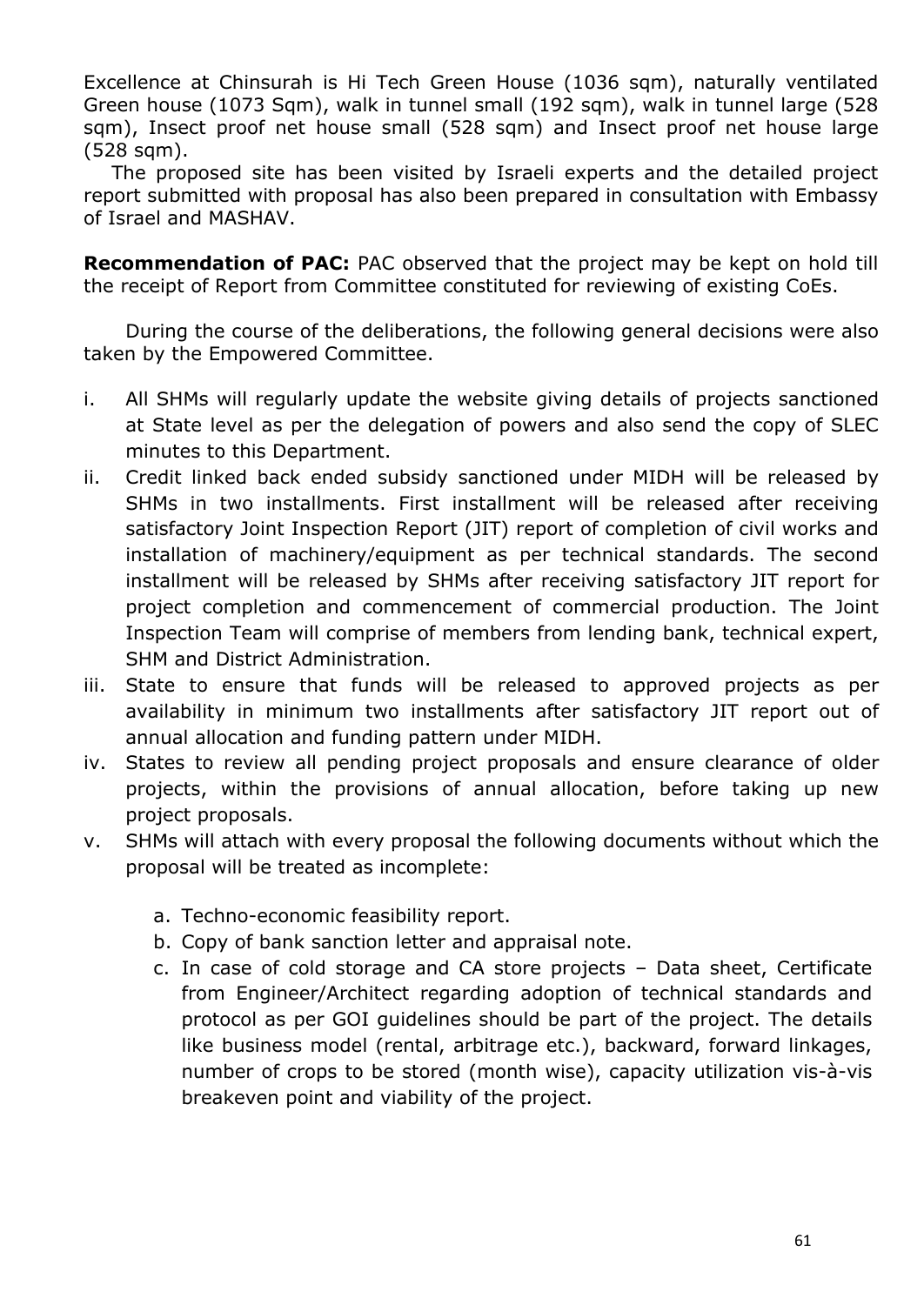Shri Raghvendra Singh, Additional Secretary, in his concluding remarks emphasized that States should ensure updating information of the projects sanctioned in SLEC and update NHM/MIDH website on a regular basis. He also mentioned that the sanction is subject to availability of funds which could also be released in installments. States should promote private investments for creation of infrastructure under MIDH.

The meeting ended with a vote of thanks to the Chair.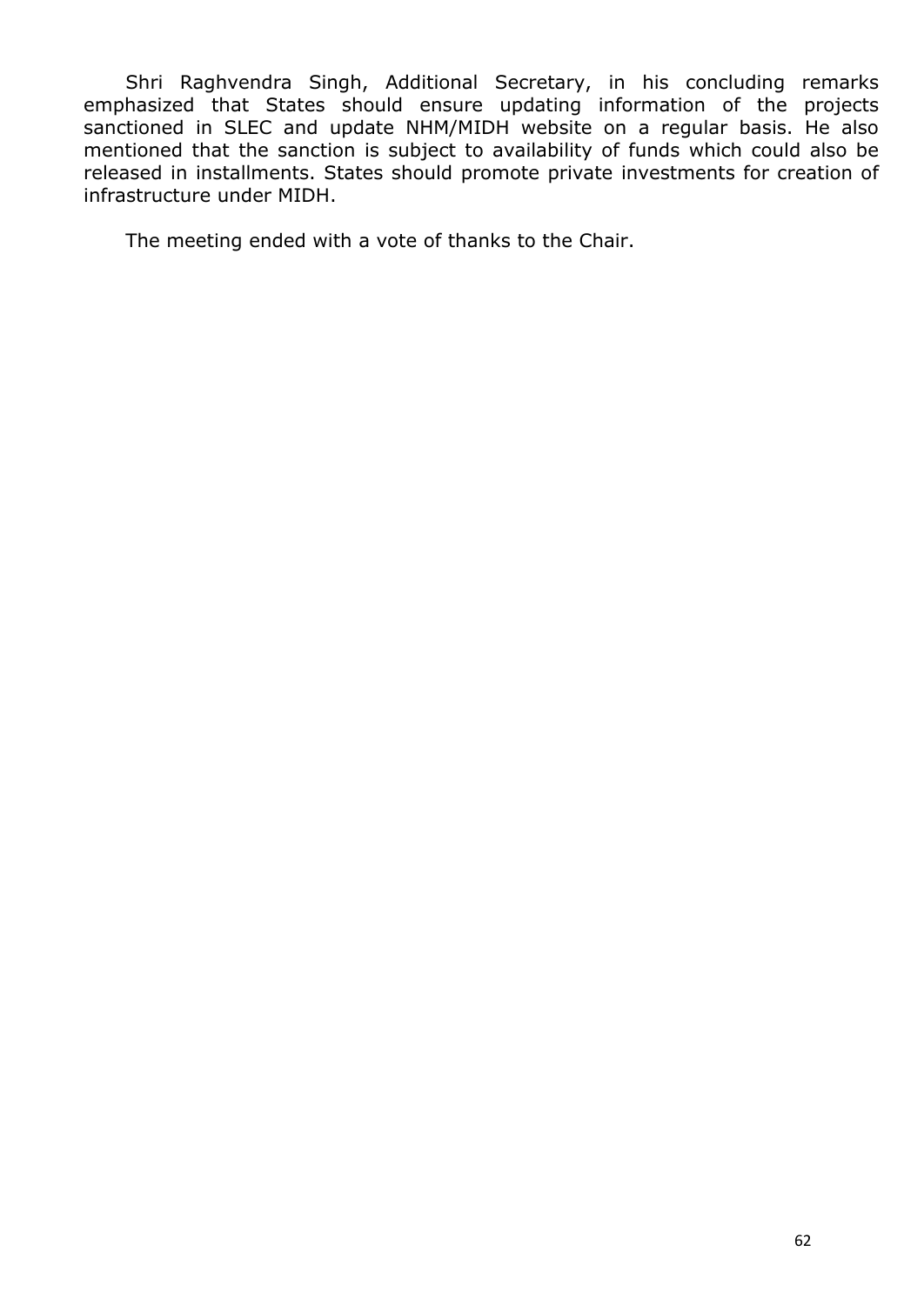# **Meeting of the Empowered Monitoring Committee (EMC) of Mission for Integrated Development of Horticulture (MIDH) held on October 18, 2016**

| S.             | <b>Name and Designation</b>                            | <b>Organisation/Department</b>                                     |
|----------------|--------------------------------------------------------|--------------------------------------------------------------------|
| No.            |                                                        |                                                                    |
| $\mathbf{1}$   | Shri Raghvendra Singh,<br>Additional Secretary (AC&FW) | Department of Agriculture, Cooperation &<br><b>Farmers Welfare</b> |
| $\overline{2}$ | Dr. S. K. Malhotra,                                    | Department of Agriculture, Cooperation &                           |
|                | Horticulture Commissioner                              | <b>Farmers Welfare</b>                                             |
| 3              | Dr. A. K. Singh, Managing Director                     | National Horticulture Board                                        |
| $\overline{4}$ | Shri Pankaj Kumar,                                     | Department of Agriculture, Cooperation &                           |
|                | Director (MIDH)                                        | <b>Farmers Welfare</b>                                             |
| 5              | Shri S. Selvaraj,                                      | Department of Agriculture, Cooperation &                           |
|                | D.C. (Seeds)                                           | <b>Farmers Welfare</b>                                             |
| 6              | Shri Gurkanwal Singh,                                  | Department of Horticulture, Government of                          |
|                | Director, Horticulture                                 | Punjab                                                             |
| $\overline{7}$ | Shri Pawanexh Kohli,                                   | National Center for Cold-chain Development                         |
|                | CEO (NCCD)                                             |                                                                    |
| 8              | Shri N. K. Suri,                                       | NCDC, New Delhi                                                    |
|                | <b>Executive Director</b>                              |                                                                    |
| 9              | Shri Vineet Sharma,                                    | MoFPI, New Delhi                                                   |
|                | Director                                               |                                                                    |
| 10             | Shri Srikanta Prusty, IAS, Director                    | Government of Odisha                                               |
|                | (Horticulture)                                         |                                                                    |
| 11             | Dr. R. A. Sherasiya,                                   | Director of Horticulture, Gujarat                                  |
|                | Director, Horticulture                                 |                                                                    |
| 12             | Shri B. S. Negi,                                       | Horticulture & Food Processing, Uttarakhand                        |
|                | Director (Hort.)                                       |                                                                    |
| 13             | Shri Sita Ram Jat,<br>Joint Director                   | Department of Horticulture, Rajasthan                              |
| 14             | Shri S. P. Joshi, Director,                            | Government of Uttar Pradesh                                        |
|                | Horticulture & Food Processing                         |                                                                    |
| 15             | Dr. B. S. Sehrawat,                                    | SHM, Haryana                                                       |
|                | M.D. SHM                                               |                                                                    |
| 16             | Shri Akhtar Hussain,                                   | Department of Horticulture. J&K                                    |
|                | Dy. Director                                           |                                                                    |
| 17             | Shri Vinay Dutta,                                      | Department of Horticulture. J&K                                    |
|                | A.D.                                                   |                                                                    |
| 18             | Shri K. B. Dundi, Executive Director,                  | Department of Horticulture, Karnataka                              |
|                | <b>NHM</b>                                             |                                                                    |
| 19             | Shri R. B. Chalwade,                                   | SHM, Maharashtra                                                   |
|                | Project Manager                                        |                                                                    |
| 20             | Shri C. M. Patel,                                      | <b>SHM Gujarat</b>                                                 |
|                | Joint Director                                         |                                                                    |
| 21             | Shri S.V.K. Rajendran,                                 | Horticulture Department (TANHODA), Tamil                           |
|                | Additional Director, Hort.(NHM)                        | Nadu                                                               |
| 22             | Shri Hem Raj Sharma,                                   | Government of Himachal Pradesh                                     |
|                | Joint Director (Hort.)                                 |                                                                    |
| 23             | Shri Devinder S. Thakur,                               | Government of Himachal Pradesh                                     |
|                | Subject Matter Specialist (MIDH)                       |                                                                    |